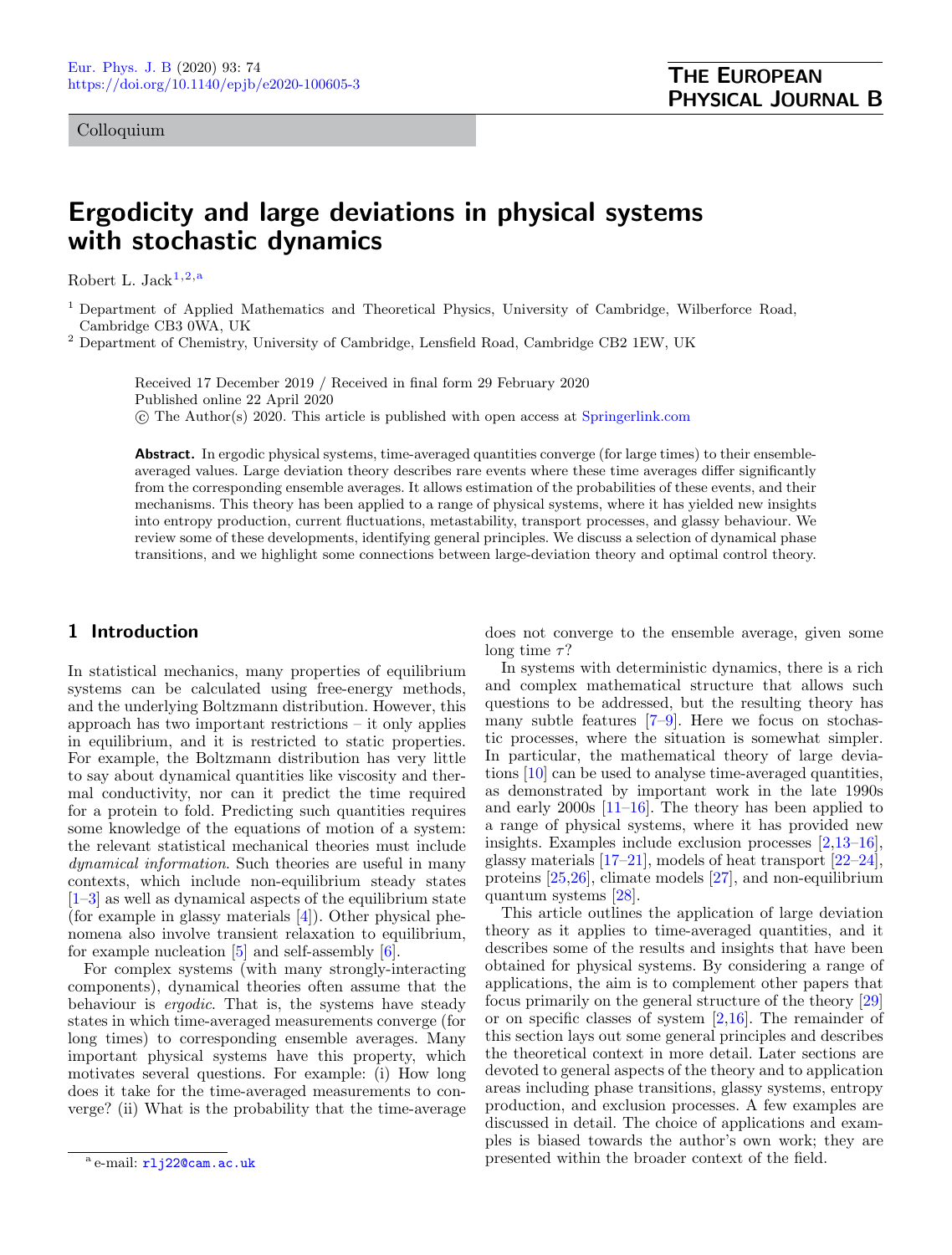#### <span id="page-1-2"></span>1.1 Fluctuations of time-averaged quantities

This section introduces the main question that will be considered below. Consider a system with stochastic dynamics, whose configuration at time t is  $\mathcal{C}_t$ . Define an observable quantity  $b = b(\mathcal{C})$  and a time interval  $[0, \tau]$ ; then the time-average of  $b$  is

<span id="page-1-1"></span>
$$
\overline{b}_{\tau} = \frac{1}{\tau} \int_0^{\tau} b(\mathcal{C}_t) dt.
$$
 (1)

As a simple example one may consider an Ising model with N spins, as in [\[30,](#page-20-0)[31\]](#page-20-1). Then  $\mathcal{C} = (\sigma_1, \sigma_2, \dots, \sigma_N)$  where each spin  $\sigma_i = \pm 1$ . Take  $b(\mathcal{C})$  to be the energy of this configuration, so  $\bar{b}_{\tau}$  is the time-averaged energy. Clearly  $\bar{b}_{\tau}$  is a random variable: different trajectories of the system have different values for this quantity. However, in ergodic systems the typical situation is that  $\bar{b}_{\tau}$  obeys a central limit theorem at large times: its distribution is Gaussian with a variance that decays as  $\tau^{-1}$ . Motivated by questions (i) and (ii) above, this article considers fluctuations that are not covered by the central limit theorem: large deviation theory is used to characterize rare events where  $\overline{b}_{\tau}$  differs significantly from its mean value, even as  $\tau \to \infty$ . We will see below that these are *exponentially* rare, in the sense that their log-probability is negative and proportional to  $\tau$ .

Since these events are very rare, one might wonder what relevance they have for practical physical systems. In response to this question, we make two general points, which will be clarified below. First, large-deviation theory has a rich structure and enables sharp statements about the dynamical behaviour of complex systems. As such, it can be viewed as an idealised theoretical starting point for studies of dynamical behaviour in non-equilibrium systems, which enables general insight. An important example is the analysis of fluctuation theorems [\[12\]](#page-19-22). Second, the theory has already proven useful for understanding the behaviour of physical systems, for example through analysis of metastable states in glassy systems [\[18,](#page-19-23)[32\]](#page-20-2) and biomolecules [\[25\]](#page-19-16), and through uncertainty bounds on fluctuations of the current [\[33\]](#page-20-3), which are relevant for rare events and for typical fluctuations.

### 1.2 Theoretical context

The mathematical theory for large deviations of timeaveraged quantities in stochastic processes was formulated by Donsker and Varadhan in the 1970s [\[34–](#page-20-4)[37\]](#page-20-5). A clear presentation of the general (mathematical) theory of large deviations is given in the book of den Hollander [\[10\]](#page-19-7). An alternative mathematical approach to these problems is discussed in the book of Dupuis and Ellis [\[38\]](#page-20-6), including a connection to ideas of optimal control theory, as discussed below. In physical studies of non-equilibrium systems, work by Derrida and Lebowitz [\[13\]](#page-19-11) and Lebowitz and Spohn [\[12\]](#page-19-22) laid the foundations for the work described here, building on earlier studies [\[11,](#page-19-8)[39,](#page-20-7)[40\]](#page-20-8). As mentioned in the introduction, theories of ergodicity and time-averages in deterministic systems also have a long history  $[7-9,41]$  $[7-9,41]$  $[7-9,41]$ , and large deviation theory is also relevant

in these cases  $[8,9,42]$  $[8,9,42]$  $[8,9,42]$ . This article is restricted to stochastic systems, analysis of deterministic systems requires a different set of methods and assumptions.

A separate strand of mathematical work applied large deviation theory to hydrodynamic limits ([\[43\]](#page-20-11), Ch. 10), and underlies the macroscopic fluctuation theory of Bertini, de Sole, Gabrielli, Jona-Lasinio and Landim [\[2](#page-19-10)[,14\]](#page-19-25), which can also be used to analyse fluctuations of time-averaged quantities. Yet another direction is the connection between large deviation theory and the theory of equilibrium statistical mechanics, as discussed by Ellis [\[44\]](#page-20-12), see also [\[42](#page-20-10)[,45\]](#page-20-13).

A useful resource from the physics literature is the review of Touchette [\[29\]](#page-19-20) which gives a clear presentation of large-deviation theory as it applies to equilibrium statistical mechanics and to time-averaged quantities, see also  $[16,46]$  $[16,46]$ . Two recent papers by Chétrite and Touchette [\[47](#page-20-15)[,48\]](#page-20-16) provide a comprehensive summary of the large deviation theory of time-averaged quantities, as it applies to physical systems.

## 1.3 Outline

The remainder of this article is structured as follows. Section [2](#page-1-0) gives an overview of the large deviation theory for time-averaged quantities. It focuses on finite systems, which simplifies the analysis. Section [3](#page-7-0) discusses some of the dynamical phase transitions that can occur in infinite systems, including an example calculation for the 1d Glauber-Ising model and a discussion of dynamical phase coexistence. In Section [4](#page-10-0) we discuss the behaviour of glassy systems, including dynamical phase transitions in kinetically constrained models. Section [5](#page-12-0) discusses the role of time-reversal symmetries and large deviations of the entropy production, including an example from active matter. We give a short discussion of exclusion processes and hydrodynamic behaviour in Section [6](#page-14-0) before ending in Section [7](#page-16-0) with an outlook and a discussion of some possible future directions.

# <span id="page-1-0"></span>2 General theory

This section outlines the general theory of large deviations of time-averaged quantities. This presentation is not at all complete, the aim is to highlight useful facts, in order to provide physical insight and intuition. Nevertheless, some mathematical precision is required, in order to understand the scope and applicability of the theory; some technical details are provided in footnotes. A more comprehensive presentation of similar material is given by Chétrite and Touchette [\[47,](#page-20-15)[48\]](#page-20-16).

#### <span id="page-1-3"></span>2.1 Definitions

The central quantities that appear in large deviation theory are probability distributions, rate functions, and cumulant generating functions. These are introduced in a general context, some of the systems to which the theory can be applied are discussed in Section [2.2.](#page-2-0) We consider models that converge at long times to unique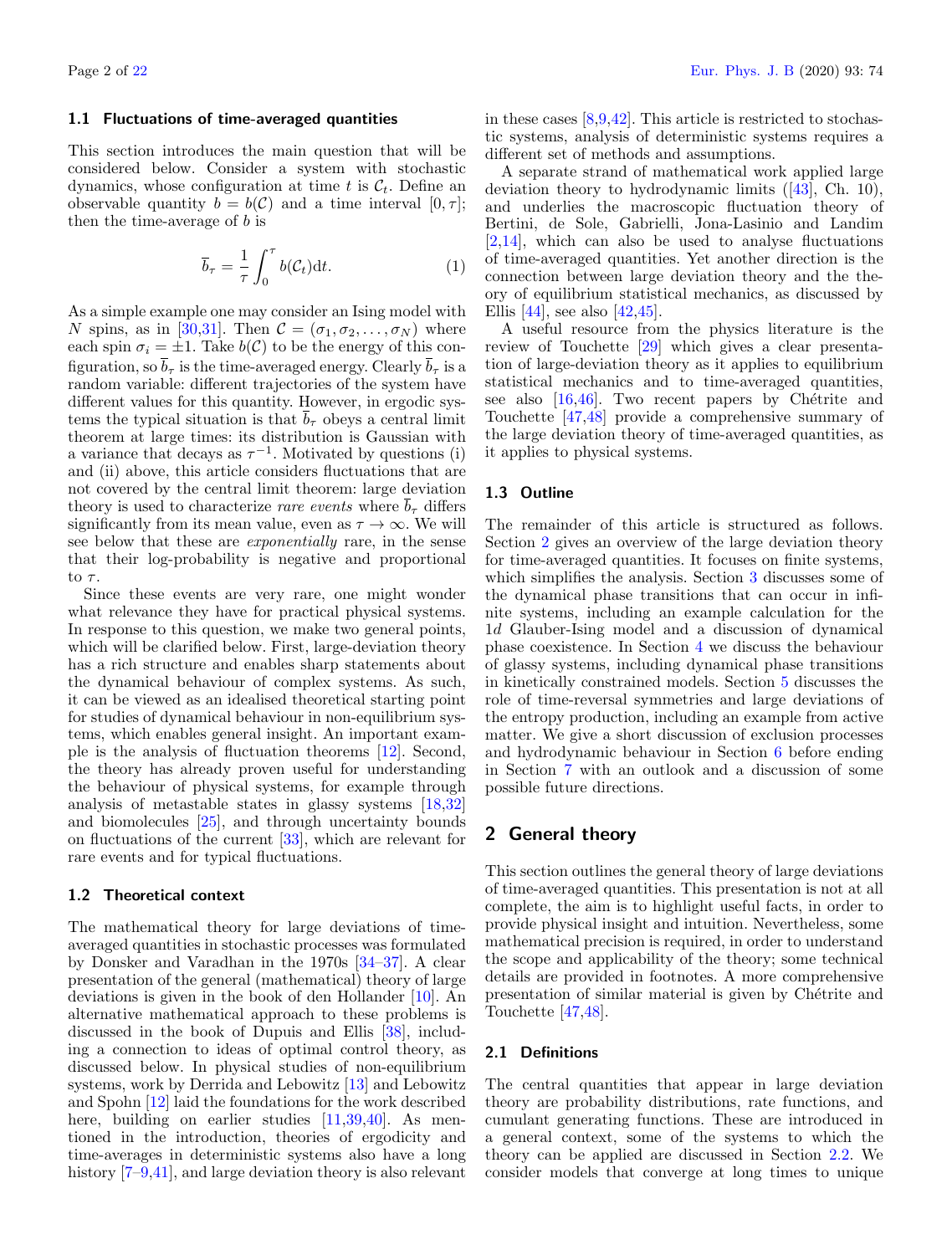steady states, and angled brackets  $\langle \cdot \rangle$  indicate steady-state averages.

Recalling [\(1\)](#page-1-1), the probability density for  $\bar{b}_{\tau}$  is denoted by  $p(\overline{b}|\tau)$ . The cumulant generating function (CGF) for  $\overline{b}_{\tau}$ is

<span id="page-2-5"></span>
$$
G(s,\tau) = \log \left\langle e^{-s\tau \overline{b}_{\tau}} \right\rangle. \tag{2}
$$

One sees that  $G(0, \tau) = 0$  and  $(\partial G/\partial s)_{s=0} = -\langle \tau \overline{b}_{\tau} \rangle$ .<sup>[1](#page-2-1)</sup>

To analyse large deviations, we consider the limit of large  $\tau$ , defining

<span id="page-2-4"></span>
$$
I(\overline{b}) = -\lim_{\tau \to \infty} \frac{1}{\tau} \log p(\overline{b}|\tau).
$$
 (3)

As anticipated in Section [1.1,](#page-1-2) the interesting case is where this limit is finite (and non-zero), so the relevant fluctuations occur with probabilities that decay exponentially with  $\tau$ . In this case we say that  $\overline{b}_{\tau}$  obeys a large deviation principle (LDP) and I is called the *rate function*.<sup>[2](#page-2-2)</sup> The rate function is non-negative,  $I(b) \geq 0$  for all b. In cases where an LDP holds with rate function  $I$ , we write

<span id="page-2-3"></span>
$$
p(\overline{b}|\tau) \asymp e^{-\tau I(\overline{b})}.
$$
 (4)

The meaning of the asymptotic equality symbol  $\approx$  is that  $(4)$  is equivalent to  $(3)$ , see [\[50\]](#page-20-17). It is a general property of LDPs that the argument of the exponential in [\(4\)](#page-2-3) is the product of the rate function and a large parameter that is called the *speed* of the LDP. In  $(3,4)$  $(3,4)$  the speed is  $\tau$ , which is an assumption of the theory presented so far. There are physical systems where time-averaged quantities obey LDPs with other speeds (for example [\[51–](#page-20-18)[54\]](#page-20-19)) but we focus here on LDPs with speed  $\tau$ , which is the most common situation.

In simple cases (see Sect. [2.2](#page-2-0) for examples), the rate function  $I$  is analytic and strictly convex, with a unique minimum at  $b = \langle b \rangle$ , and  $I(\langle b \rangle) = 0$ . In this case [\[10](#page-19-7)[,29\]](#page-19-20),  $\overline{b}_{\tau}$  obeys a a central limit theorem (as in [\[55\]](#page-20-20)), with a variance  $\sigma_b^2/\tau$  that is related to the curvature of the rate function as  $\sigma_b^2 = 1/I''(\langle b \rangle)$ . The next step is to define the scaled cumulant generating function (SCGF),

<span id="page-2-8"></span>
$$
\psi(s) = \lim_{\tau \to \infty} \frac{1}{\tau} G(s, \tau).
$$
\n(5)

One sees from [\(2\)](#page-2-5) that  $\psi'(0) = -\langle b \rangle$  and  $\psi''(0) = \sigma_b^2$ .



<span id="page-2-7"></span>Fig. 1. Sketch of a rate function and an SCGF for a positive quantity  $\bar{b}$ . In this example, both functions are convex and related by Legendre transformation; the rate function has a single minimum at the ensemble averarge  $\langle b \rangle$ ; the SCGF has  $\psi(0) = 0$  and  $\psi'(0) = -\langle b \rangle$ , it is monotonic because  $\bar{b}$  is positive.

The rate function and the SCGF are related by a Legendre transformation:

<span id="page-2-9"></span>
$$
\psi(s) = \sup_{b} [-sb - I(b)]. \tag{6}
$$

This is (a particular case of) Varadhan's lemma [\[10\]](#page-19-7). It can be motivated by writing [\(2\)](#page-2-5) as

$$
G(s,\tau) = \log \int p(\overline{b}|\tau) e^{-s\tau \overline{b}} d\overline{b},\tag{7}
$$

and substituting  $(4)$ , then doing the integral by the saddlepoint method. If the function  $\psi$  is analytic then one has also

<span id="page-2-6"></span>
$$
I(b) = \sup_{s} [-sb - \psi(s)]. \tag{8}
$$

An important result in large deviation theory is the Gärtner-Ellis theorem  $[10,29]$  $[10,29]$ : it allows large deviation results like [\(4\)](#page-2-3) to be proved, as long as the SCGF  $\psi$  obeys certain conditions. In such cases the rate function can then be derived from [\(8\)](#page-2-6).

A schematic illustration of two functions I and  $\psi$  related by Legendre transform are shown in Figure [1.](#page-2-7) Note, the minus sign in [\(2\)](#page-2-5) means that the behaviour of the SCGF for  $s > 0$  is relevant for the rate function for  $b < \langle b \rangle$ , and vice versa.

## <span id="page-2-0"></span>2.2 Applicability of the theory

The theory of Section [2.1](#page-1-3) can be applied to a wide range of models, but some assumptions are required in order to ensure that the limit in  $(3)$  is finite and non-zero. Some results including [\(8\)](#page-2-6) also rely on analytic properties of  $\psi$ . In this article, much of our analysis is based on two main classes of system, which are Markov chains and diffusion processes. We make several assumptions, which ensure that the models are ergodic, the limit [\(3\)](#page-2-4) is well-behaved, and the functions  $I$  and  $\psi$  are analytic and strictly convex, as discussed in [\[47\]](#page-20-15). These cases are useful to illustrate the theory. However, the tools of large-deviation theory are not at all restricted to these cases; this will become clear in later sections.

<span id="page-2-1"></span><sup>&</sup>lt;sup>1</sup> Our definitions mostly follow  $[49]$ , in particular we include a minus sign in the exponent of  $(2)$ , which is natural for the thermodynamic analogy discussed in Section [2.3.](#page-3-0) However, analogous definitions of the CGF without any minus sign are also common in the literature.

<span id="page-2-2"></span> $2$  The mathematical theory of large deviations  $[10]$  expresses LDPs in a more general way that involves probabilities of events instead of probability densities, and also places some additional restrictions on rate functions. The details of the mathematical theory can be important in some physical situations, but we concentrate here on simple cases for which the presentation given here is adequate.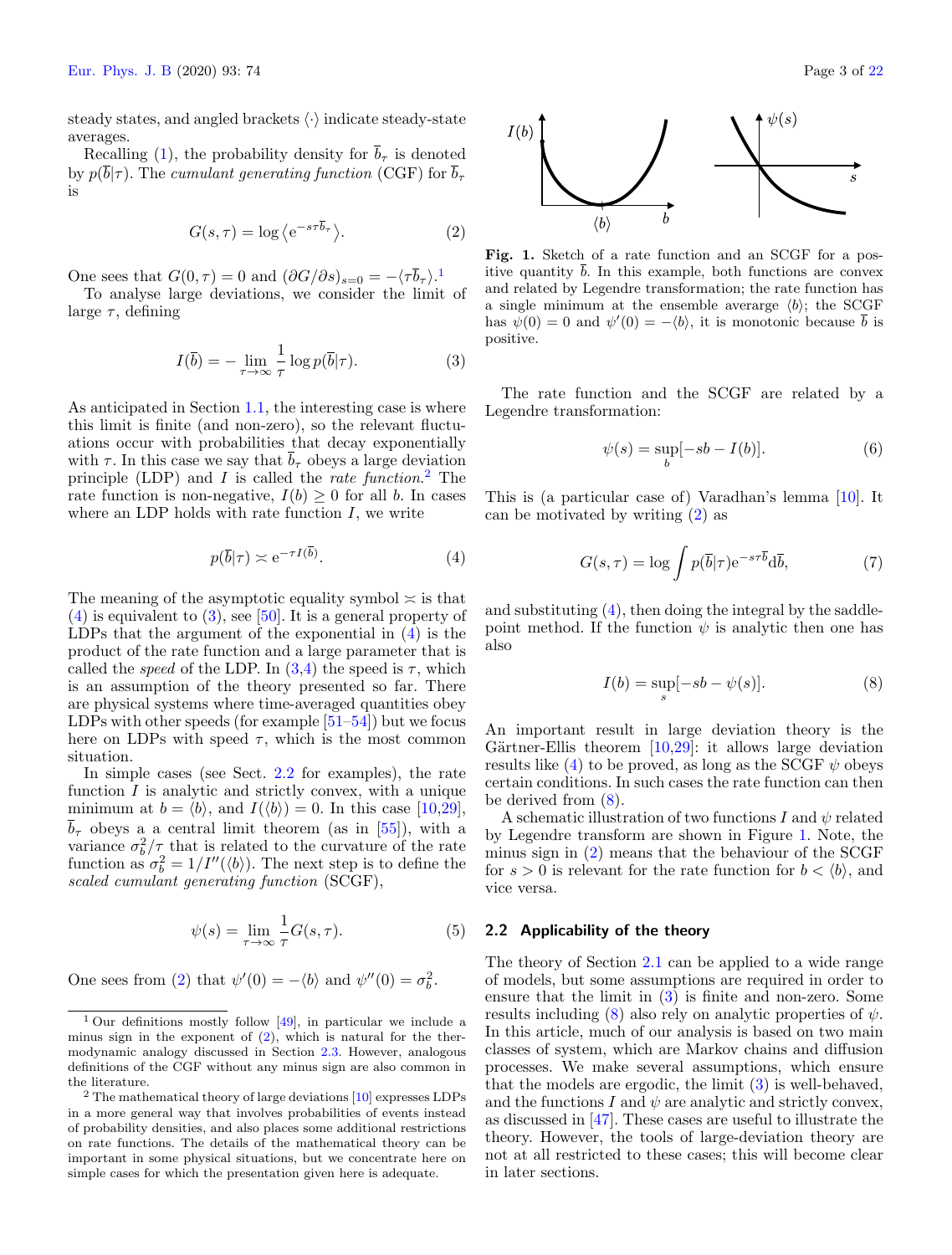#### 2.2.1 Finite-state Markov chains

We consider finite Markov chains, so the configurations  $\mathcal C$  come from a finite set. They may evolve in either continuous- or discrete-time. In continuous time, a model is defined by specifying the transition rates between the configurations, which are denoted by  $W(C \rightarrow C')$ . Prominent examples in this case include exclusion processes and Ising-like models on finite lattices. In this case b may be defined as a time integral as in  $(1)$ , or one may take the more general form [\[49\]](#page-20-21)

<span id="page-3-1"></span>
$$
\overline{b}_{\tau} = \frac{1}{\tau} \sum_{\text{jumps } C \to C'} \alpha(C, C') + \frac{1}{\tau} \int_0^{\tau} h(C_t) dt \qquad (9)
$$

where the functions  $\alpha$ , h correspond to observable quantities similar to  $b$  in  $(1)$ , and the sum runs over the transitions that take place in the trajectory. This type of time-averaged quantity is particularly useful when considering time-averaged currents: for example, if the model involves particles hopping on a 1d lattice with periodic boundaries, one may take  $\alpha = 1$  for jumps to the right and  $\alpha = -1$  for jumps to the left [\[16\]](#page-19-9), with  $h = 0$ .

If the continuous-time Markov chain is finite and irreducible and  $\alpha$ , h are finite then the limits in  $(3,5)$  $(3,5)$  certainly exist, and the functions I and  $\psi$  are analytic and strictly convex [\[47\]](#page-20-15). In discrete time the situation is the same, as long as the Markov chain is also aperiodic.

#### 2.2.2 Diffusion processes

We also consider models defined by stochastic differential equations (or Langevin equations). In this case the configurations  $\mathcal C$  are vectors in d-dimensional space and they evolve by

$$
dC_t = v(C_t)dt + \sqrt{2}\sigma(C_t) \circ dW_t
$$
 (10)

where the circle indicates a Stratonovich product. Here, v is a vector-valued drift,  $\sigma$  is a matrix-valued noise strength, and  $W_t$  is a d-dimensional standard Brownian motion. For models in this class, some technical restrictions are needed on the functions  $v, \sigma$ , in order to establish existence of the limits in  $(3,5)$  $(3,5)$  and convexity of the rate function. For simplicity, we restrict to systems defined on finite domains, with periodic boundary conditions. In this case it is sufficient that  $v, \sigma$  should be finite and the matrix  $\sigma\sigma^{\dagger}$  should not have any zero eigenvalues. In this case  $\bar{b}$ may again be defined as in  $(1)$ , or one may consider  $[47]$ 

<span id="page-3-2"></span>
$$
\overline{b}_{\tau} = \frac{1}{\tau} \int_0^{\tau} a(\mathcal{C}_t) \circ d\mathcal{C}_t + \frac{1}{\tau} \int_0^{\tau} h(\mathcal{C}_t) dt \qquad (11)
$$

where now  $a, h$  are vector-valued and scalar functions respectively. A simple case takes a to be constant and  $h = 0$  in which case  $\overline{b}_{\tau}$  is a time-averaged current in the direction a. (In systems with closed boundaries then such time-averaged currents must vanish as  $\tau \to \infty$  but periodic systems can support trajectories with sustained non-zero current.) The functions  $b, a, h$  are all assumed to be finite.

## <span id="page-3-0"></span>2.3 Analogy between  $\tau \to \infty$  and thermodynamic limit

This article focuses on large deviations of time-averaged quantities, but there are other situations where large deviation theory is relevant in physics. The most prominent example is the theory of the thermodynamic limit [\[42](#page-20-10)[,44\]](#page-20-12). We briefly outline the analysis of this limit within large deviation theory, which motivates an analogy between large-time limits and thermodynamic limits. A more detailed discussion of this analogy is given in the review of Touchette  $[29]$ , see also  $[9,46,49]$  $[9,46,49]$  $[9,46,49]$ . The analogy is useful for two reasons. First, it provides valuable intuition about dynamical large deviations, since thermodynamic theories may be more familiar than dynamical ones. Second, it provides a route whereby established methods from thermodynamics can be generalised, in order to address dynamical problems.

Within the analogy, the CGF in [\(2\)](#page-2-5) corresponds to a difference in free-energy between two states. Specifically, consider a thermodynamic system of volume  $V$ , where the energy of configuration C is  $\mathcal{E}(\mathcal{C})$ . Define  $\beta = (k_B T)^{-1}$ where  $k_B$  is Boltzmann's constant, so the Boltzmann distribution of this system is  $p_\beta(\mathcal{C}) = e^{-\beta \mathcal{E}(\mathcal{C})}/Z_\beta$ , where  $Z_\beta$ is the partition function. We denote averages with respect to  $p_\beta$  by  $\langle \cdot \rangle_{\text{Boltz}}$ .

Now consider a perturbation to this system where the (extensive) energy is modified by  $\Delta \mathcal{E}(\mathcal{C}) = -hV m_V(\mathcal{C})$ . For example,  $m_V$  might be the (intensive) magnetisation of an Ising model, and h its conjugate (magnetic) field. The free energy difference between the original system and this new state is  $\Delta F$ . It satisfies

$$
-\beta \Delta F(\beta, h, V) = \log \left\langle e^{\beta h V m_V(\mathcal{C})} \right\rangle_{\text{Boltz}} \qquad (12)
$$

which is analogous to [\(2\)](#page-2-5) with  $(-\beta h, V, m_V) \rightarrow (s, \tau, \bar{b}_{\tau})$ and  $(-\beta \Delta F) \rightarrow G$ . For the purposes of this analogy we consider  $\beta$  to be a fixed number, it is the field h that is the analogue of the parameter s from Sect. [2.1.](#page-1-3) In that section we considered the limit  $\tau \to \infty$ , here we consider  $V \to \infty$ .

Application of large-deviation theory to the fluctuations of  $m_V$  requires that this quantity is intensive, which means that it can be expressed as an average over the (large) system, analogous to the time-average in [\(1\)](#page-1-1). Then standard thermodynamic arguments for large systems imply that  $\Delta F$  is extensive:  $\Delta F(\beta, h, V) \approx V \Delta f(\beta, h)$ , where  $\Delta f(\beta, h)$  is a difference in *free-energy density*. Compar-ing with [\(5\)](#page-2-8), the dynamical SCGF  $\psi(s)$  is analogous to  $-\beta\Delta f(\beta, h)$ . Continuing the analogy shows that  $m_V$  for the unperturbed system has a probability distribution

$$
p(m|V,\beta) \asymp e^{-VI(m,\beta)}\tag{13}
$$

with  $I(m, \beta) = \sup_h[\beta h m + \beta \Delta f(\beta, h)],$  similar to [\(4](#page-2-3)[,8\)](#page-2-6). Just like the dynamical case, some care is required with this analysis in cases where  $\Delta f(\beta, h)$  is not analytic. These cases correspond to thermodynamic phase transitions, for which there is a well-developed theory: see for example [\[44](#page-20-12)[,45\]](#page-20-13). Section [3](#page-7-0) discusses some ways that the thermodynamic theory of phase transitions can be generalised to the dynamical context.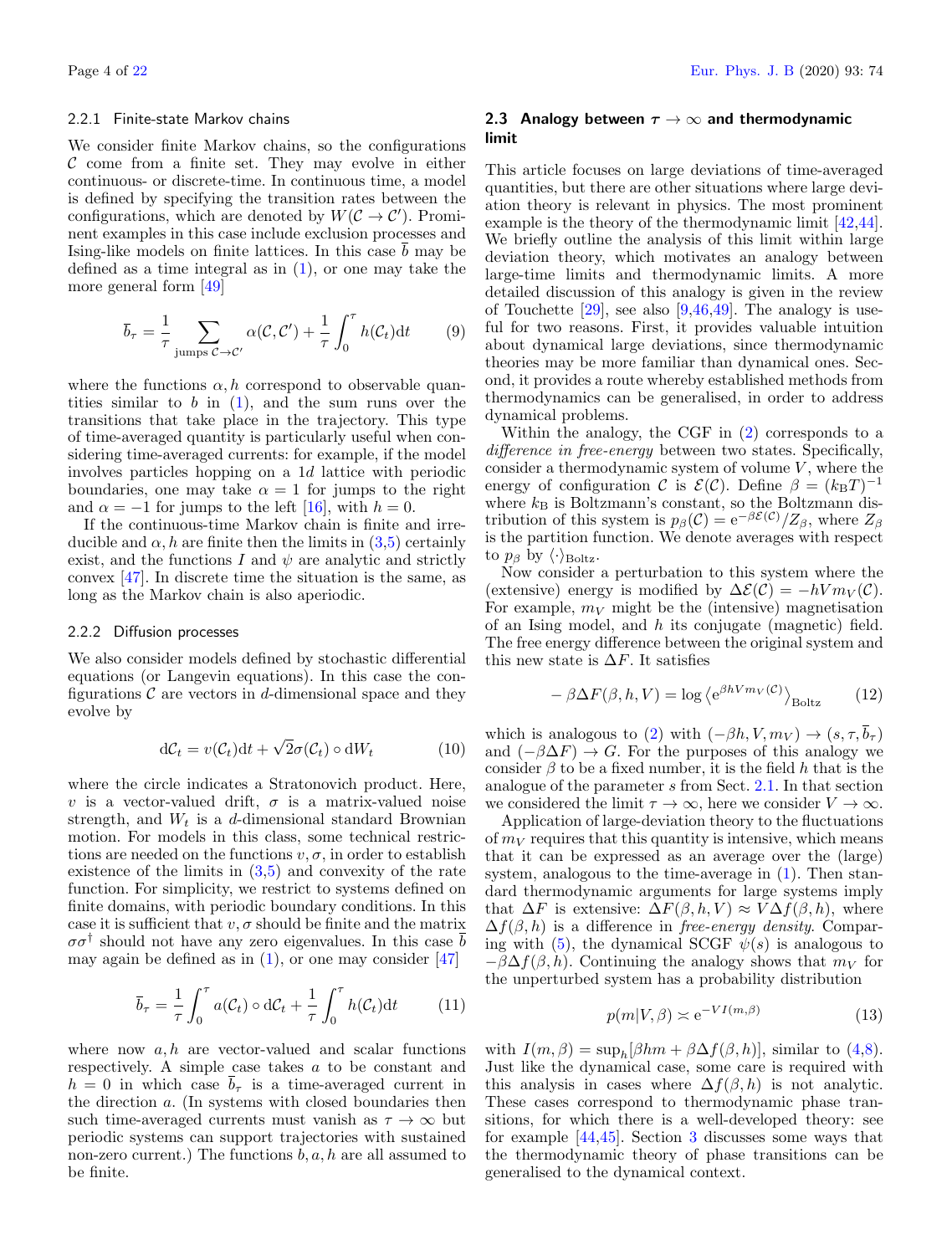#### <span id="page-4-10"></span>2.4 Biased ensembles of trajectories (the s-ensemble)

In the thermodynamic setting, it is natural to consider a family of Boltzmann distributions, parameterised by h. We now introduce corresponding distributions for trajectories, which we refer to as s-ensembles [\[49\]](#page-20-21) or biased ensembles [\[47\]](#page-20-15). Let  $\mathcal C$  indicate a trajectory of the system of interest, where the time t runs from 0 to  $\tau$ . This trajectory has a probability density  $P_{\tau}(\mathcal{C})$ , which has the property that  $\langle F \rangle = \int F(\mathcal{C}) P_\tau(\mathcal{C}) d\mathcal{C}^3$  $\langle F \rangle = \int F(\mathcal{C}) P_\tau(\mathcal{C}) d\mathcal{C}^3$ . Note that the probability of the initial state  $\mathcal{C}_0$  is included in  $P_\tau(\mathcal{C})$ .

The probability density for trajectory  $\mathcal C$  in the biased ensemble is

<span id="page-4-1"></span>
$$
P_{\tau}^{s}(\mathcal{C}) = P_{\tau}(\mathcal{C})e^{-s\tau b_{\tau}(\mathcal{C}) - G(s,\tau)}
$$
(14)

which is normalised, by  $(2)$ . The average of any trajectorydependent observable  $F$  within this ensemble is

<span id="page-4-7"></span>
$$
\langle F \rangle_s = \frac{\langle F e^{-s\tau \overline{b}_\tau} \rangle}{\langle e^{-s\tau \overline{b}_\tau} \rangle}.
$$
 (15)

Note that these averages depend implicitly on the trajectory length  $\tau$ .

In the analogy with thermodynamics, [\(14\)](#page-4-1) corresponds to a Boltzmann distribution, in the canonical ensemble. As discussed in [\[49\]](#page-20-21), standard thermodynamic arguments for equivalence of ensembles then indicate that typical trajectories of [\(14\)](#page-4-1) should be similar to typical trajectories from an associated microcanonical ensemble, where the value of  $\bar{b}_{\tau}$  is constrained to a specific value. A precise characterisation of this ensemble-equivalence is given in references [\[47,](#page-20-15)[56\]](#page-20-22).

An important observation is that the initial and final conditions of the trajectory are analogous to boundaries of thermodynamic systems, where the behaviour may differ from the bulk. Thermodynamic equivalence of ensembles applies to observable quantities that are evaluated in finite regions, within the bulk of a large system. In biased ensembles, these correspond to observables that are wellseparated (in time) from the initial and final conditions at  $t = 0, \tau$ .

Bearing this mind, it is useful to consider a one-time dynamical observable  $a(\mathcal{C}_t)$ , such as the instantaneous energy of the system  $E(\mathcal{C}_t)$ . This quantity is associated with two different probability distributions, depending on the time  $t \left[30,49,57\right]$  $t \left[30,49,57\right]$  $t \left[30,49,57\right]$  $t \left[30,49,57\right]$ . The bulk is characterised by a distribution which we define by evaluating the observable at a randomly-chosen time:

$$
P_{\rm ave}(a|s) = \lim_{\tau \to \infty} \frac{1}{\tau} \int_0^{\tau} \langle \delta[a - a(\mathcal{C}_t)] \rangle_s \mathrm{d}t. \qquad (16)
$$

Alternatively one may evaluate the same observable at the final time  $\tau$  to obtain

<span id="page-4-8"></span>
$$
P_{\text{end}}(a|s) = \lim_{\tau \to \infty} \langle \delta[a - a(\mathcal{C}_{\tau})] \rangle_s. \tag{17}
$$

The presence of boundaries means that  $P_{\text{ave}} \neq P_{\text{end}}$  in general. In the cases that we consider, the bulk of the s-ensemble is time-translation invariant (similar to homogeneity of thermodynamic systems), which means that  $P_{\text{ave}}$  can also be evaluated as  $P_{\text{ave}}(a|s) = \lim_{\tau \to \infty} \langle \delta | a - \tau \rangle$  $\langle \widetilde{a(C_{u\tau})} \rangle_s$  for any u with  $0 < u < 1$ .

## <span id="page-4-9"></span>2.5 Formulation as eigenproblem (operator approach)

We describe two types of theoretical approach by which results for large deviations can be obtained. This section describes the first method, which is to characterise  $\psi(s)$  as the largest eigenvalue of an operator (or matrix), which is called a tilted generator or a biased master operator. In the physical context, this was the approach applied (for stochastic models) in  $[12,13]$  $[12,13]$ , see also  $[11,39,40]$  $[11,39,40]$  $[11,39,40]$ . To explain it, define

<span id="page-4-6"></span>
$$
\rho(C|s,\tau) = \left\langle e^{-s\tau \overline{b}_{\tau}} \delta(C - C_{\tau}) \right\rangle \tag{18}
$$

where the delta function restricts the average to trajectories that end in state  $\mathcal{C}$ . Comparing with  $(2)$ , one sees that  $G(s,t) = \log \int \rho(C|s,\tau) dC$ .

The time derivative of  $\rho$  behaves as

<span id="page-4-4"></span>
$$
\frac{\partial}{\partial \tau} \rho(C|s,\tau) = \mathcal{W}_s \rho(C|s,\tau) \tag{19}
$$

where  $W_s$  is an s-dependent linear operator.<sup>[5](#page-4-3)</sup> For example, in finite-state Markov chains (with  $n$  states) then

<span id="page-4-5"></span>
$$
W_s \rho(C|s,\tau) = \sum_{\mathcal{C}'} M_s(\mathcal{C}, \mathcal{C}') \rho(\mathcal{C}'|s,\tau) \tag{20}
$$

where  $M_s$  is a matrix of size  $n \times n$  that depends on the transition rates of the model and on the observable  $\overline{b}_{\tau}$  [\[16,](#page-19-9) [47,](#page-20-15)49. For diffusion processes then  $\mathcal{W}_s$  is an operator that involves first and second derivatives with respect to  $\mathcal{C}$ , an example is given in [\(31\)](#page-6-0), below.

The large-time behavior of the solution of [\(19\)](#page-4-4) can be deduced by considering the largest eigenvalue of  $\mathcal{W}_{s}$ . [In the example of [\(20\)](#page-4-5), this is simply the largest eigenvalue of M.] Anticipating the answer, we assume that this largest eigenvalue is unique and we denote it by  $\psi(s)$ . The associated eigenvector (or eigenfunction) is  $P_{end}(\mathcal{C}|s)$  which we define to be normalised as a probability distribution

<span id="page-4-0"></span><sup>&</sup>lt;sup>3</sup> It is not trivial to define the integration measure  $dC$ , but see [\[49\]](#page-20-21) for an explicit construction for finite Markov chains. A more rigorous mathematical approach would sidestep this problem by working directly with probability measures for trajectories. The analysis of this work can be reformulated in that way: one should replace integration measures  $P_{\tau}(\mathcal{C})d\mathcal{C}$  by  $dP_{\tau}(\mathcal{C})$  and ratios of probability densities  $P(\mathcal{C})/Q(\mathcal{C})$  by Radon-Nikodym derivatives  $dP/dQ$ . All conclusions remain unchanged.

<span id="page-4-2"></span> $^4$  The inequalities are strict so  $u=0,1$  are excluded, in particular taking  $u = 1$  recovers  $P_{\text{end}}$ .

<span id="page-4-3"></span><sup>5</sup> This is a tilted version of what would be called in mathematics the forward generator, the 'tilting' refers to the effect of s and setting  $s = 0$  recovers the usual (forward) generator. The adjoint of  $\mathcal{W}_s$  is the (tilted) backward generator. Mathematical analyses are typically framed in terms of the backwards generator.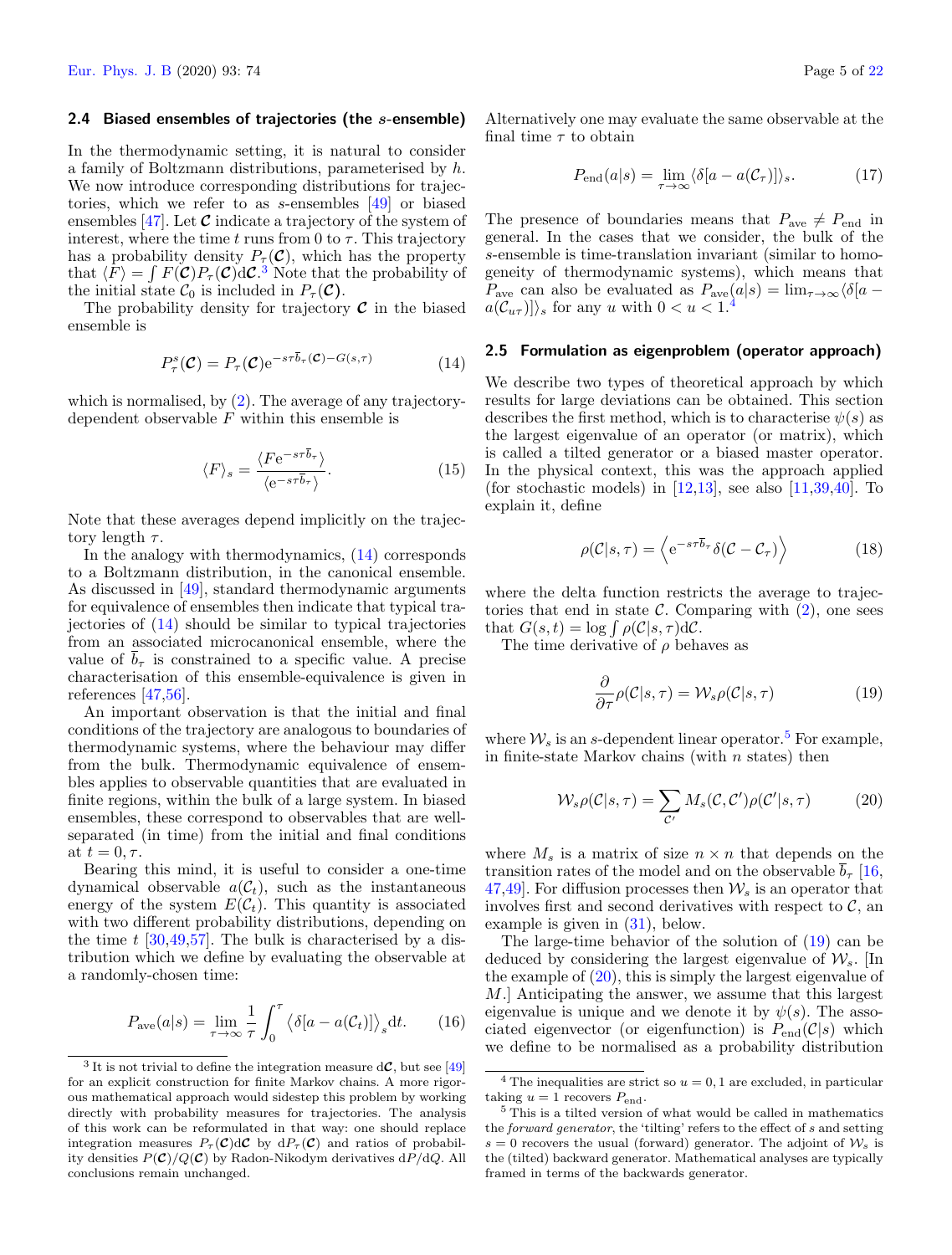$\int P_{\text{end}}(\mathcal{C}|s) d\mathcal{C} = 1$ . So the eigenproblem is

$$
W_s P_{\text{end}} = \psi(s) P_{\text{end}} \tag{21}
$$

and the solution of [\(18\)](#page-4-6) is

<span id="page-5-1"></span>
$$
\rho(\mathcal{C}|s,\tau) = e^{\psi(s)\tau} P_{\text{end}}(\mathcal{C}|s)[A_s + O(e^{-\tau\Delta})]
$$
(22)

for some constant  $A_s$  (independent of  $\tau$ ). In the correction term,  $\Delta$  is the gap between the largest and secondlargest eigenvalues of  $W_s$ .<sup>[6](#page-5-0)</sup> Integrating over  $\mathcal C$  one sees that  $G(s, \tau) \approx \tau \psi(s) + \log A_s$ , consistent with [\(5\)](#page-2-8). By [\(15\)](#page-4-7), we also identify  $\rho(\mathcal{C}|s,\tau) e^{-G(s,\tau)}$  with  $\langle \delta(\mathcal{C}-\mathcal{C}_{\tau}) \rangle_s$ . Taking  $\tau \to \infty$  one sees from  $(22.5)$  $(22.5)$  that it is consistent to identify the eigenvector of  $\mathcal{W}_s$  with  $P_{\text{end}}$  as defined in [\(17\)](#page-4-8).

Note that the operator  $\mathcal{W}_s$  is not generally Hermitian (self-adjoint). The eigenvector that we identified here as  $P_{\text{end}}$  is the right eigenvector. The role of the left eigenvector will be discussed in the next section.

To summarise, large deviations of  $b<sub>\tau</sub>$  can be characterised by analysing the properties of the tilted operator  $W_s$ , as in [\[12](#page-19-22)[,13\]](#page-19-11). This approach is valuable as a tool for explicit computations (especially in finite-state Markov chains where the matrix  $M$  is finite). In addition, it establishes a connection between large-deviation problems and eigenproblems that are familiar from quantum mechanics. Like the analogy with thermodynamics discussed above, this connection with quantum mechanics is useful in practice because it means that methods from that field can be generalised in order to analyse large deviations [\[30,](#page-20-0)[39](#page-20-7)[,58,](#page-20-24)[59\]](#page-20-25).

## <span id="page-5-7"></span>2.6 Control representation and auxiliary process

This section describes a second method for analysis of large deviations, based on optimal control theory [\[60\]](#page-20-26). One advantage of this method is that it is built on a variational formula, which can be very useful for deriving approximate results in situations where diagonalisation of  $\mathcal{W}_s$ is not possible. The method has a transparent physical interpretation which is that (rare) large deviation events can be characterised by deriving a new physical model whose *typical trajectories* resemble closely the rare events of interest. This new model is called here the optimally controlled process, following earlier work by Fleming [\[61\]](#page-20-27) and (more generally) the book of Dupuis and Ellis [\[38\]](#page-20-6). In previous work it has been called a driven process [\[47,](#page-20-15)[48\]](#page-20-16) or an auxiliary process [\[30,](#page-20-0)[62\]](#page-20-28), see also [\[39,](#page-20-7)[63–](#page-20-29)[65\]](#page-20-30).

Consider first a general controlled process (not necessarily optimal). Let  $\langle F \rangle$ <sub>con</sub> denote the average of a path-dependent quantity  $F$ , in this process. The probability density for trajectories in the controlled process is  $P_{\tau}^{\text{con}}(\mathcal{C})$ . Then a useful general formula ([\[38\]](#page-20-6), Prop. 1.4.2) is

<span id="page-5-3"></span>
$$
G(s,\tau) \ge -s\tau \langle \bar{b}_{\tau} \rangle_{\text{con}} - \mathcal{D}(P_{\tau}^{\text{con}} || P_{\tau}) \tag{23}
$$

where

<span id="page-5-4"></span>
$$
\mathcal{D}(P_{\tau}^{\text{con}}||P_{\tau}) = \left\langle \log \frac{P_{\tau}^{\text{con}}(\mathcal{C})}{P_{\tau}(\mathcal{C})} \right\rangle_{\text{con}}
$$
(24)

is the Kullback-Leibler (KL) divergence between  $P^{\rm con}$  and P. [7](#page-5-2) The KL divergence is non-negative and is equal to zero only if  $P_{\tau}^{\text{con}} = P_{\tau}$ . In the thermodynamic setting of Section [2.3,](#page-3-0) equation [\(23\)](#page-5-3) is the Gibbs-Bogoliubov inequality, see  $[66]$ , in particular their equation  $(25)$ . It is possible to find a controlled process where [\(23\)](#page-5-3) becomes an equality. To see this, use [\(15,](#page-4-7)[24\)](#page-5-4) to rewrite the right hand side of  $(23)$ :

$$
-s\tau\langle\bar{b}_{\tau}\rangle_{\text{con}} - \mathcal{D}(P_{\tau}^{\text{con}}||P_{\tau}) = G(s,\tau) - \mathcal{D}(P_{\tau}^{\text{con}}||P_{\tau}^{s}). \tag{25}
$$

Hence equality is possible in [\(23\)](#page-5-3) only if  $P_{\tau}^{\text{con}} = P_{\tau}^{s}$ . the controlled process must reproduce the probability distribution of the s-ensemble.<sup>[8](#page-5-5)</sup>

The bound [\(23\)](#page-5-3) can be analysed using tools from stochastic optimal control theory [\[60\]](#page-20-26), see also [\[48\]](#page-20-16). The general aim of this theory is to find (controlled) Markov processes that maximise (or minimise) quantities like the right hand side of [\(23\)](#page-5-3), which are interpreted as cost functions. For example, the process  $P^{\rm con}$  might consist of requests which arrive randomly in a queue, and a stochastic rule for dealing with these requests. In this case a suitable cost would be some combination of the mean waiting time in the queue and the resource required to implement the policy. One seeks the policy that minimises the cost. Such problems have been studied in detail, they are obviously applicable in practical settings and they are also mathematically tractable [\[60\]](#page-20-26).

Returning to the large-deviation context, observe that computation of the large-deviation rate function does not require a full characterisation of  $G(s, \tau)$  but only of  $\psi(s)$ , which is related to  $G(s, \tau)$  by [\(5\)](#page-2-8). Hence

<span id="page-5-8"></span>
$$
\psi(s) \ge \lim_{\tau \to \infty} \left[ -s \langle \overline{b}_{\tau} \rangle_{\text{con}} - \frac{1}{\tau} \mathcal{D} (P_{\tau}^{\text{con}} || P_{\tau}) \right]. \tag{26}
$$

A key observation is that for the standard cases of Section [2.2,](#page-2-0) equality can be achieved in this formula by an (optimally)-controlled process that is Markovian and stationary [\[30](#page-20-0)[,47,](#page-20-15)[67\]](#page-20-32). This is a very useful simplification. From a comparison with [\(6\)](#page-2-9), one may expect that  $I(b) = \tau^{-1} \mathcal{D}(P_{\tau}^{\text{con}} || P_{\tau}),$  where  $P^{\text{con}}$  is a controlled process with  $\langle \bar{b}_{\tau} \rangle_{\text{con}} = b$ . In this case,

<span id="page-5-6"></span>
$$
I(b) = \inf \left[ \lim_{\tau \to \infty} \frac{1}{\tau} \mathcal{D}(P_{\tau}^{\text{con}} || P_{\tau}) \right] \tag{27}
$$

<span id="page-5-0"></span><sup>&</sup>lt;sup>6</sup> For the cases described in Section [2.2,](#page-2-0) the gap  $\Delta$  is strictly positive. Models (and limits) where ∆ vanishes are often associated with anomalous fluctuations, including dynamical phase transitions, see Section [3.](#page-7-0)

<span id="page-5-2"></span><sup>7</sup> In a more rigorous approach, the ratio of probability densities in this definition would be replaced by a Radon-Nikodym derivative.

<span id="page-5-5"></span><sup>8</sup> It is not trivial to construct a stochastic process whose probability distribution of trajectories achieves  $P_{\tau}^{\rm con} = P_{\tau}^s$ , this is related to the theory of dynamic programming [\[60\]](#page-20-26). The construction of such a process is possible for all examples considered here, although the controlled process may be complicated. For example, its transition rates may depend on time, see for example [\[47\]](#page-20-15).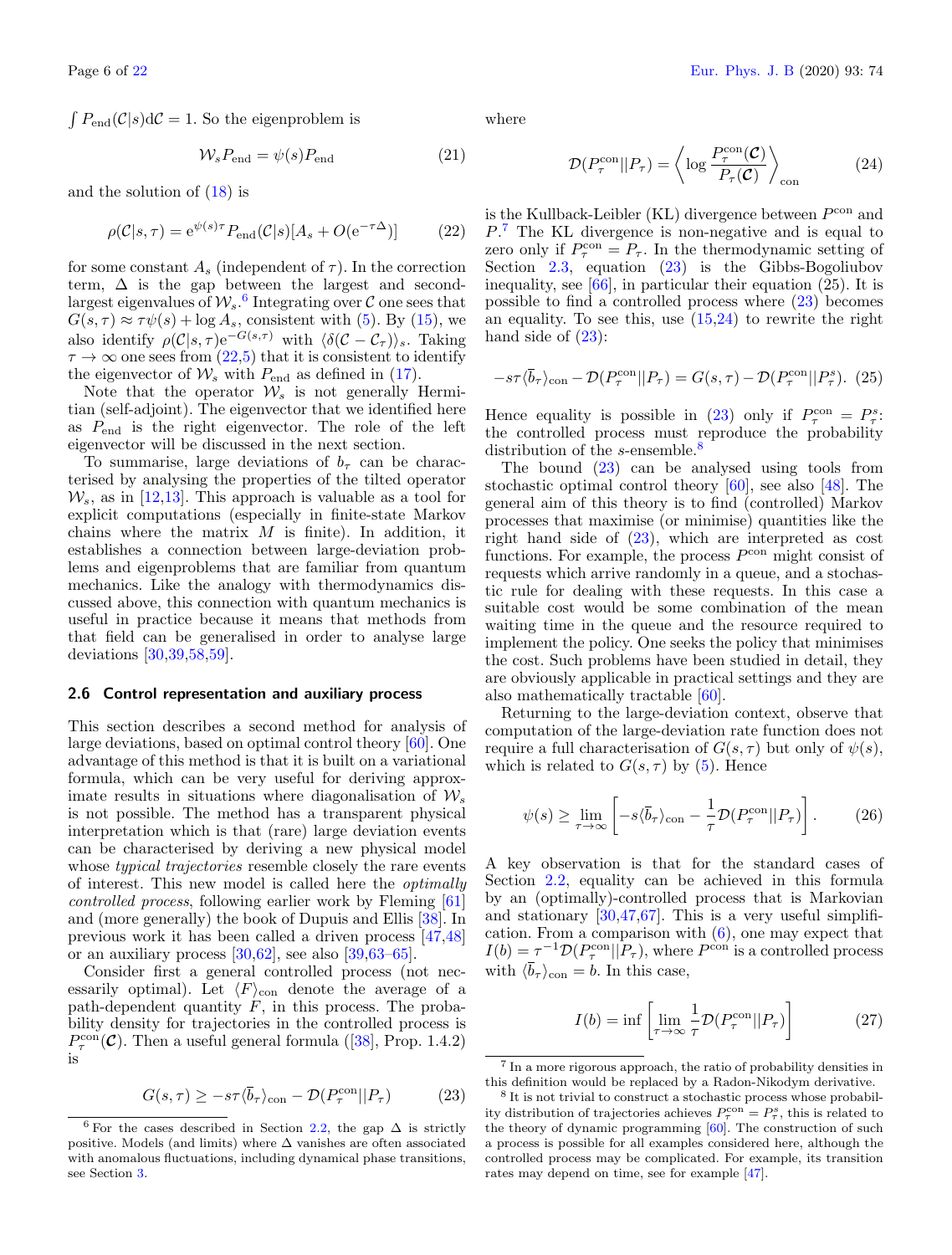where the minimisation is over stationary Markovian controlled processes for which  $\langle \overline{b}_{\tau} \rangle_{\text{con}} = b$ .<sup>[9](#page-6-1)</sup>

The final result [\(27\)](#page-5-6) has an intuitive interpretation, it states that the least unlikely mechanism for achieving a rare event with  $\overline{b}_{\tau} = b$  can be reproduced by a controlled process that minimises the KL divergence. A central idea of large-deviation theory [\[10\]](#page-19-7) is that this least unlikely mechanism is sufficient to characterise the rare event. The variational principle means that the controlled process differs as little as possible from original process; the size of the difference is quantified via the KL divergence.

#### <span id="page-6-7"></span>2.7 Equivalence of different large deviation problems

An interesting aspect of the theory presented here is that the same optimally-controlled process may appear as the solution to several different large deviation problems. In the operator formalism, this happens because the same operator  $W_s$  may appear in several different contexts. In fact, this is a very common situation. To see the reason, we define

<span id="page-6-8"></span>
$$
\overline{g}_{\tau}(\mathcal{C}) = \frac{1}{\tau} \log \frac{P_{\tau}^{\text{con}}(\mathcal{C})}{P_{\tau}(\mathcal{C})}.
$$
 (28)

For models in the scope of Section [2.2,](#page-2-0) the quantity  $\overline{q}_{\tau}$  has a representation as either  $(9)$  or  $(11)$ . Hence one sees that the biased ensemble  $P^s_{\tau}$  of [\(14\)](#page-4-1) can also be characterised as a biased ensemble for the controlled process:

<span id="page-6-2"></span>
$$
P_{\tau}^{s}(\mathcal{C}) \propto P_{\tau}^{\text{con}}(\mathcal{C}) e^{-s\tau \overline{b}_{\tau}(\mathcal{C}) - \tau \overline{g}_{\tau}(\mathcal{C})}.
$$
 (29)

Given a biased ensemble of interest, one may choose the controlled process (and hence  $\overline{g}$ ) in order to transform the problem into a form that is more tractable. This is very useful for numerical work [\[68](#page-20-33)[–72\]](#page-20-34). It also enables analytic progress. For example, in biased ensembles where  $\bar{b}_{\tau}$  is of the form given in  $(9)$  of  $(11)$ , it is simple to construct a controlled process such that the quantity  $sb_\tau(\mathcal{C}) + \overline{g}_\tau(\mathcal{C})$  that appears in [\(29\)](#page-6-2) reduces to a simple time-integral as in [\(1\)](#page-1-1). Hence biased ensembles  $P_s$  with  $\overline{b}_{\tau}$  as in [\(9\)](#page-3-1) have alternative formulations where the dynamics is modified but the bias has the (simpler) form [\(1\)](#page-1-1). This observation was used in [\[49\]](#page-20-21) to relate large deviations of the dynamical activity in spin models to large deviations of the time-integrated escape rate, see also [\[73\]](#page-20-35) which discusses some relationships between large deviations of currents and dynamical activities.

## 2.8 Connection of operator and optimal-control approaches

There is a deep connection between the optimal control approach of Section [2.6](#page-5-7) and the operator approach of Section [2.5.](#page-4-9) A similar connection appears in quantum mechanics, where one may use either an operator approach or an approach based on path integrals.

A general method to connect operator equations and controlled processes is to maximise the right hand side of [\(26\)](#page-5-8) over some class of controlled processes, in order to find an optimally-controlled model. This variational problem is equivalent to solving for the largest eigenvalue of an operator  $\mathcal{W}_s^{\dagger}$ , which is the Hermitian conjugate (adjoint) of the operator  $\mathcal{W}_s$  discussed above. (The eigenvalue appears as the value of a Lagrange multiplier.) We present an example calculation for a simple diffusion process, after which we summarise the resulting general picture.

Consider large deviations of  $\bar{b}_{\tau}$  as in [\(1\)](#page-1-1), for a diffusion problem described by a stochastic differential equation with additive noise:

<span id="page-6-3"></span><span id="page-6-0"></span>
$$
dC_t = v(C_t)dt + \sqrt{2}dW_t,
$$
\n(30)

where  $\mathcal{C}_t$  is a d-dimensional vector and  $W_t$  a d-dimensional standard Brownian motion. Using the operator method, the SCGF can be obtained for this process by solving the eigenvalue problem

$$
\psi(s)P_{\text{end}} = W_s P_{\text{end}}
$$

$$
= \nabla^2 P_{\text{end}} - \nabla \cdot (vP_{\text{end}}) - sbP_{\text{end}}.
$$
(31)

(The second line is an explicit formula for  $\mathcal{W}_s$ , the derivatives are with respect to  $C$ .)

The controlled process is obtained from [\(30\)](#page-6-3) by replacing v with  $(v - \nabla \phi)$  where  $\phi$  is a control-potential, that is

<span id="page-6-6"></span>
$$
dC_t = [v(C_t) - \nabla \phi(C_t)]dt + \sqrt{2}dW_t.
$$
 (32)

Similarly to  $[48,67]$  $[48,67]$ , we show in [A](#page-17-0)ppendix A that if this control potential is used with [\(26\)](#page-5-8), maximising the resulting bound on  $\psi$  is equivalent to solving the eigenproblem [\(31\)](#page-6-0). In particular, the optimal control may be expressed as  $\phi = -2 \log \mathcal{F}$  where  $\mathcal F$  solves the eigenproblem

<span id="page-6-4"></span>
$$
\psi \mathcal{F} = \mathcal{W}_s^{\dagger} \mathcal{F},\tag{33}
$$

in which  $\mathcal{W}_s^{\dagger}$  is the Hermitian conjugate (adjoint) of the operator  $\mathcal{W}_s$  given in [\(31\)](#page-6-0). Its form is given in [\(A.7\)](#page-17-1). Equation [\(33\)](#page-6-4) is an eigenproblem for  $\mathcal{W}_s^{\dagger}$ , whose largest eigenvalue was already shown to be the SCGF  $\psi$ .<sup>[10](#page-6-5)</sup> Constructing the controlled process from the corresponding eigenfunction F achieves equality in  $(26)$  – hence this is an optimally-controlled process.

The conclusion of this analysis is that solving the eigenvalue problem  $(A.3)$  is equivalent to optimising  $(26)$  over controlled processes of the form [\(32\)](#page-6-6). Also, the optimal control potential and the eigenvector are related as  $\mathcal{F} = e^{-\phi/2}$ . So the same information is available by the operator and optimal-control approaches.

We have analysed the simple model  $(30)$  but this structure is very general, see also [\[38\]](#page-20-6). Analogous steps can

<span id="page-6-1"></span> $9$  The results [\(23](#page-5-3)[,26\)](#page-5-8) are extremely general but [\(27\)](#page-5-6) is similar to [\(8\)](#page-2-6) in that it requires assumptions related to analyticity and convexity of  $\psi$  and I. These assumptions are valid for models within the scope of Section [2.2.](#page-2-0)

<span id="page-6-5"></span><sup>&</sup>lt;sup>10</sup> Of course,  $\mathcal{W}_s^{\dagger}$  and  $\mathcal{W}_s$  have the same eigenvalues.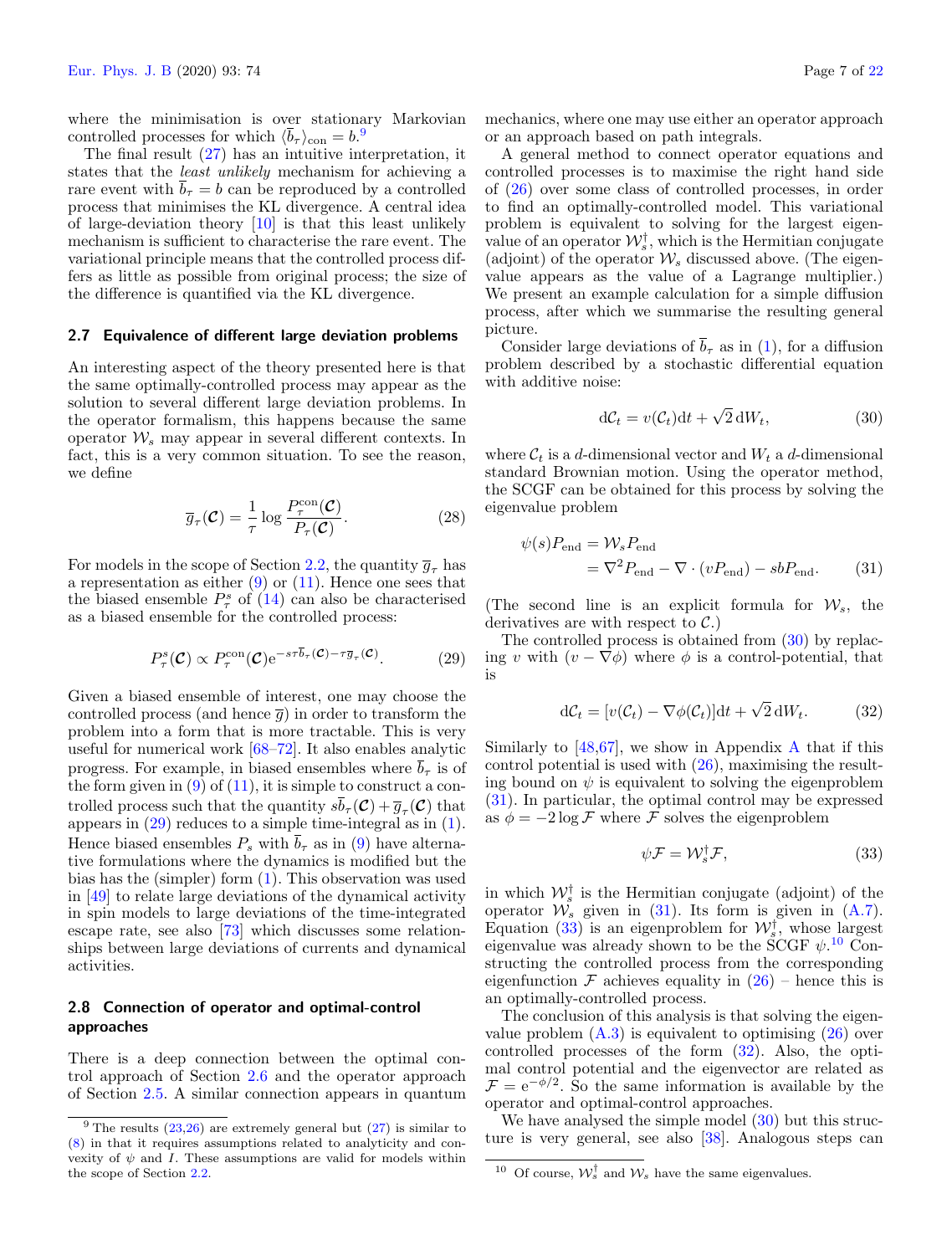be applied to all the models of Section [2.2.](#page-2-0) Taking  $\bar{b}_{\tau}$  as in [\(1\)](#page-1-1) it is sufficient in these cases to consider controlled processes that are obtained by adding conservative control forces, as the derivative of a potential. For Markov chains with transition rates  $W(C \to C')$ , the appropriate controlled dynamics is [\[30,](#page-20-0)[63\]](#page-20-29)

$$
W^{\text{con}}(\mathcal{C} \to \mathcal{C}') = e^{\phi(\mathcal{C})/2} W(\mathcal{C} \to \mathcal{C}') e^{-\phi(\mathcal{C}')/2}.
$$
 (34)

For  $\bar{b}_{\tau}$  as in [\(9,](#page-3-1)[11\)](#page-3-2) one should first use the method of Section [2.7](#page-6-7) to transform the problem to a form where  $\overline{b}_{\tau}$  has the form given in [\(1\)](#page-1-1): this may require a nonconservative control force. One then adds an additional conservative control force, as the gradient of  $\phi$ . It is sufficient to optimise over this  $\phi$ .

We end this section by observing that for time-reversal symmetric systems, both the eigenvalue problem and the optimal-control problem can be simplified. If [\(30\)](#page-6-3) represents an equilibrium (time-reversal symmetric) system then  $v = -\nabla U$  for some potential U, so the controlled system [\(32\)](#page-6-6) is also time-reversal symmetric (with potential  $U + \phi$ ). In this case the steady state of the controlled system is a Boltzmann distribution  $\mu \propto e^{-(U+\phi)}$ . Then [\(23\)](#page-5-3) yields a simple variational result

<span id="page-7-1"></span>
$$
\psi(s) = \sup_{\mathcal{F}} \frac{\int e^{-U} (\mathcal{F} \mathcal{W}_s^{\dagger} \mathcal{F}) d\mathcal{C}}{\int e^{-U} \mathcal{F}^2 d\mathcal{C}},
$$
\n(35)

which is equivalent to the Rayleigh-Ritz formula for the largest eigenvalue of a self-adjoint operator, see also [\[11\]](#page-19-8). The physical origin of this simplification is the timereversal symmetry of the biased ensemble  $(15)$ . The F that maximises the right hand side of  $(35)$  is the eigenfunction of  $\mathcal{W}_s^{\dagger}$  and gives the optimal control potential as  $\phi = -2 \log \mathcal{F}.$ 

## <span id="page-7-0"></span>3 Dynamical phase transitions

We emphasised in Section [2.2](#page-2-0) that finite systems are typically associated with analytic rate functions and SCGFs. However, there are many examples of rate functions that have singularities. For example, this can occur in Markov chains with infinite state spaces  $\left[17,30,74,75\right],$  $\left[17,30,74,75\right],$  $\left[17,30,74,75\right],$  $\left[17,30,74,75\right],$  $\left[17,30,74,75\right],$ which are not covered by Section [2.2.](#page-2-0) Motivated by the analogy with thermodynamics discussed in Section [2.3,](#page-3-0) these singularities can be identified as phase transitions.

Physically, the key feature is that singularities are (usually) associated with a qualitative difference in mechanism between rare events with different values of  $\bar{b}_{\tau}$ . There are several situations in which such behaviour can arise. We focus here on one broad class of phase transitions, which we describe as space-time phase transitions, sometimes called trajectory phase transitions [\[17\]](#page-19-12), see also [\[76\]](#page-20-38). These occur in large systems where the observable  $b$  in  $(1)$  is an intensive variable in the spatial (thermodynamic) sense, see below.

Other kinds of dynamical phase transition have also been discussed in the context of dynamical large deviations [\[74](#page-20-36)[,75](#page-20-37)[,77](#page-20-39)[–80\]](#page-20-40). Those results show that singular rate



<span id="page-7-2"></span>Fig. 2. The idea of space-time thermodynamics [\[49,](#page-20-21)[81,](#page-20-41)[82\]](#page-20-42) is that dynamical trajectories of d-dimensional models (left) can be analysed by mapping them to configurations of  $(d+1)$  thermodynamic models (right). The thermodynamic system has size  $N \times \tau$  and one analyses its behaviour in the joint limit  $N, \tau \to \infty$ .

functions can occur for a variety of different reasons. They also show that systems outside the scope of Section [2.2](#page-2-0) cannot be assumed to have analytic rate functions, even if the models appear very simple.

#### <span id="page-7-4"></span>3.1 Thermodynamics in space-time

In Section [2.3](#page-3-0) we described an analogy between large deviations of time-averaged quantities and the thermodynamic limit. In this section we are concerned with large deviations of time-averaged quantities in large systems. As a guiding example, we consider the one-dimensional Ising model with periodic boundaries, evolving by Glauber dynamics, as in  $[30]$ . There are N spins and the state of the *i*th spin at time t is  $\sigma_{i,t} = \pm 1$ . We consider a joint limit of large time  $\tau \to \infty$  and large system size  $N \to \infty$ .

To analyse this situation it is useful to make a mapping between trajectories of a d-dimensional model and configurations of a corresponding  $(d+1)$ -dimensional thermodynamic system [\[39,](#page-20-7)[46](#page-20-14)[,49,](#page-20-21)[81–](#page-20-41)[83\]](#page-20-43). The key idea is that the time t in the dynamical model is interpreted as an additional spatial co-ordinate in the thermodynamic system. Figure [2](#page-7-2) illustrates this mapping for the 1d Glauber-Ising model, for which the corresponding thermodynamic system is a variant of the 2d Ising model.<sup>[11](#page-7-3)</sup>

In the general case, we use the same symbol  $C$  to indicate a trajectory of the dynamical model (as in Sect. [2.4\)](#page-4-10) and the corresponding configuration of the  $(d+1)$ -dimensional thermodynamic model. We define a Boltzmann distribution for the  $(d+1)$ -dimensional model by assigning probability  $P_{\tau}(\mathcal{C})$  to configuration  $\mathcal{C}$ . This means that fluctuations in the dynamical model can (in principle) be analysed by applying methods of equilibrium statistical mechanics to the Boltzmann distribution of the  $(d+1)$ -dimensional system.

<span id="page-7-3"></span> $11$  This 2d model is somewhat unusual in that its vertical (spacelike) dimension is defined in terms of a lattice while its horizontal (time-like) dimension is continuous. Nevertheless, it is a bona-fide model that can be analysed by equilibrium statistical mechanics.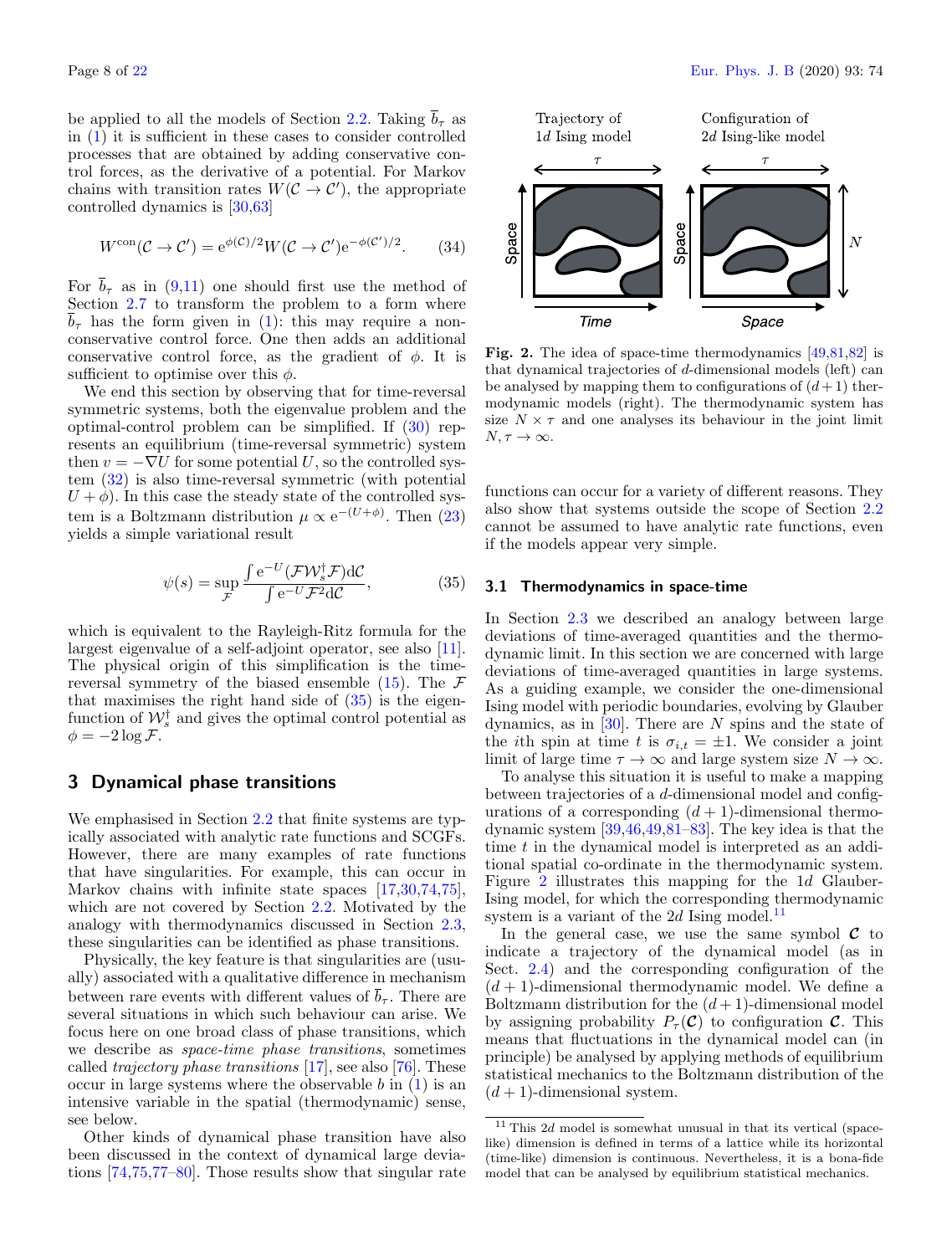Consider large deviations of some dynamical quantity  $\bar{u}$ that corresponds to an *intensive* variable in the  $(d+1)$ -dimensional system.<sup>[12](#page-8-0)</sup> For the example of the Ising model, we consider the time-averaged energy per spin:

$$
\overline{u}(\mathcal{C}) = \frac{1}{\tau} \int_0^{\tau} \varepsilon(\mathcal{C}_t) dt, \qquad \varepsilon(\mathcal{C}) = \frac{-1}{2N} \sum_i \sigma_i \sigma_{i+1}. \quad (36)
$$

For a general dynamical model (with finite  $N$ ) that falls in the scope of Section [2.2,](#page-2-0) large deviations of  $\overline{u}$  can be analysed following Section [2.](#page-1-0) It is convenient to perform this analysis by setting  $\overline{b}_{\tau} = N\overline{u}$ . Then the biased ensemble of [\(15\)](#page-4-7) is

<span id="page-8-1"></span>
$$
P_{\tau}^{s}(\mathcal{C}) = P_{\tau}(\mathcal{C}) e^{-s\tau N \overline{u}(\mathcal{C}) - G_{N}(s,\tau)}
$$
(37)

with

$$
G_N(s,\tau) = \log \left\langle e^{-s\tau N \overline{u}(\mathcal{C})} \right\rangle,\tag{38}
$$

analogous to [\(2\)](#page-2-5). Recalling that  $P_\tau(\mathcal{C})$  is a Boltzmann distribution for the  $(d + 1)$ -dimensional model, we identify  $P^s_\tau(\mathcal{C})$  in [\(37\)](#page-8-1) as a Boltzmann distribution where the energy has been perturbed by the extensive quantity  $sN\tau\overline{u}$ <sup>[13](#page-8-2)</sup> Also  $G_N$  is the difference in free energy between the perturbed and unperturbed models. Since  $\overline{u}$  was assumed to be intensive, this  $(d+1)$ -dimensional system has an extensive energy function. On general ther-modynamic grounds [\[45\]](#page-20-13) one therefore expects for  $N, \tau \rightarrow$ ∞ that

<span id="page-8-3"></span>
$$
\frac{1}{N\tau}G_N(s,\tau) \to \mathcal{G}(s)
$$
\n(39)

where  $G$  is the bulk free-energy density. We recall from thermodynamics that there are no phase transitions in finite systems: in the present context this means that  $G_N(s, \tau)$  should always be an analytic function of s. However, the limiting function  $\mathcal{G}(s)$  may have singularities, which correspond to thermodynamic phase transitions in the  $(d+1)$ -dimensional model. In the dynamical context, we refer to these as space-time phase transitions.

#### <span id="page-8-4"></span>3.2 Space-time phase transitions

To analyse these phase transitions, it is convenient to first take  $\tau \to \infty$  at fixed N, and then later  $N \to \infty$ . At fixed  $N$ , we define a SCGF by analogy with  $(5)$ 

<span id="page-8-7"></span>
$$
\psi_N(s) = \frac{1}{N} \lim_{\tau \to \infty} \frac{1}{\tau} G_N(s, \tau)
$$
\n(40)

and a rate function by analogy with [\(3\)](#page-2-4)

<span id="page-8-8"></span>
$$
I_N(u) = \frac{1}{N} \lim_{\tau \to \infty} \frac{1}{\tau} \log p_N(u|\tau).
$$
 (41)

(The factors of N are included for later convenience.) The assumptions of Section [2.2](#page-2-0) are sufficient to ensure that  $\psi_N$ and  $I_N$  are analytic and strictly convex. The analogue of [\(6\)](#page-2-9) is  $\psi_N(s) = \sup_u [-su - I_N(u)]$ . For large systems we are motivated by [\(39\)](#page-8-3) to define

<span id="page-8-5"></span>
$$
\mathcal{G}(s) = \lim_{N \to \infty} \psi_N(s) \tag{42}
$$

and also

<span id="page-8-6"></span>
$$
\mathcal{I}(b) = \lim_{N \to \infty} I_N(b). \tag{43}
$$

These functions may not be analytic. However, the convexity of  $I_N$  means that

<span id="page-8-9"></span>
$$
\mathcal{I}(u) = \sup_{s} [-su - \mathcal{G}(s)]. \tag{44}
$$

As an example of a dynamical phase transition, Figure [3](#page-9-0) shows the large-deviation behaviour of the time-integrated energy in the 1d Glauber-Ising model. Exact results are available for this model, see [\[30\]](#page-20-0) and also Appendix [B.](#page-18-0) We show results at inverse temperature  $\beta = 1$  but the qualitative behaviour is the same for all positive  $\beta$  [\[30\]](#page-20-0). There is a critical point at  $s = s_c$  where  $\mathcal G$  is singular, and there is a corresponding singularity in  $I$ . This critical point separates a paramagnetic regime for small s and a ferromagnetic regime for  $s > s_c$ , as might be anticipated by the correspondence with the 2d Ising-like model shown in Figure [2.](#page-7-2) The transition may also be analysed via a mapping to a quantum phase transition [\[84\]](#page-20-44), see [\[30\]](#page-20-0).

In finite systems the function  $\psi_N(s)$  is analytic, as is  $I_N(s)$ . However the second derivative  $\psi''_N(s_c)$  diverges logarithmically with  $N$ : this is the (weak) specific-heat singularity of the 2d Ising universality class  $[84]$ . The sin-gularity is illustrated in Figure [3c](#page-9-0) by plots of  $\psi'_N(s)$  close to  $s_c$ ; its gradient  $\psi''_N(s_c)$  grows (slowly) with  $\tilde{N}$ .

## 3.3 First order phase transitions and dynamical phase coexistence

In thermodynamics, first-order phase transitions are associated with phase coexistence phenomena. The same situation holds at first-order space-time phase transitions. However, the manifestation of this phenomenon may differ between thermodynamic and dynamical transitions. This can be illustrated by the finite-size scaling behaviour at these transitions  $[17,58,69,82]$  $[17,58,69,82]$  $[17,58,69,82]$  $[17,58,69,82]$ . We summarise the associated behaviour, a more detailed analysis can be found in [\[69,](#page-20-45)[85\]](#page-20-46).

Applying the thermodynamic analogy of Section [3.2,](#page-8-4) note that the associated thermodynamic model is anisotropic because the horizontal (time-like) and vertical (space-like) axes in Figure [3](#page-9-0) are not equivalent. To reflect this, consider a d-dimensional system with  $N = L<sup>d</sup>$  so that  $G_N(s, \tau)$  depends separately on L and  $\tau$ . In the analogy

<span id="page-8-0"></span><sup>12</sup> For our purposes, an extensive variable can be defined (loosely) as a quantity that is obtained by integrating a local quantity over a large system. The quantity  $\bar{u}$  is intensive if and only if  $\tau N\bar{u}$  is extensive.

<span id="page-8-2"></span><sup>&</sup>lt;sup>13</sup> The temperature of the  $(d+1)$ -dimensional model has been set to unity.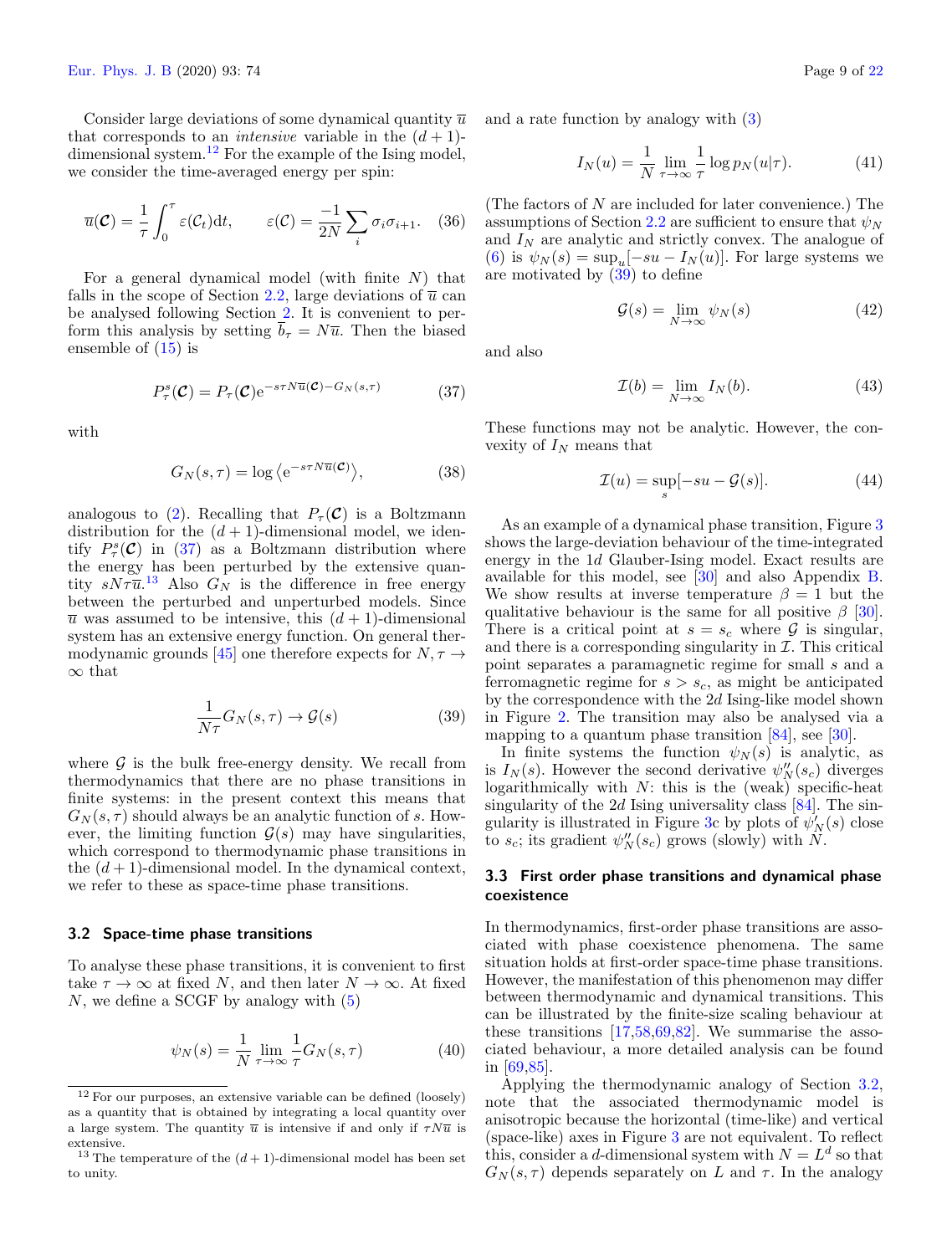

<span id="page-9-0"></span>Fig. 3. Space-time phase transition for large deviations of the time-integrated energy in the 1d Ising model with Glauber dynamics at inverse temperature  $\beta = 1$ , using analytical results given in Appendix [B,](#page-18-0) see  $[30]$ . (a) The limiting form of the SCGF as defined in [\(42\)](#page-8-5). The filled circle indicates a critical point at  $s = s_c$ . Sketches of two representative trajectories are given, recall Figure [2.](#page-7-2) For  $s > s_c$  then trajectories exhibit long-ranged order in space and time, they resemble ferromagnetic configurations in a 2d Ising model. For  $s < s_c$  there is no long-ranged order (in the displayed range), so the behaviour resembles a paramagnet. (b) The limiting form of the rate function as defined in [\(43\)](#page-8-6), the circle indicates the critical point. (c) The first derivative of the free energy in systems of three different sizes.

with thermodynamics,  $L^d\tau$  corresponds to the volume of the thermodynamic model, and  $\tau/L$  to its aspect ratio.

In large deviation analysis, a natural approach is to first take  $\tau \to \infty$  at fixed L as in [\(40\)](#page-8-7), and then take  $L \rightarrow \infty$  as in [\(42\)](#page-8-5). This means that the aspect ratio  $(\tau/L) \rightarrow \infty$ . However, in thermodynamic finite-size scaling analyses, it is more common to consider isotropic systems where the aspect ratio is fixed at unity  $[86]$ , this corresponds to taking  $L, \tau \to \infty$  together. Nevertheless, thermodynamic systems with diverging aspect ratio have been analysed [\[87\]](#page-20-48): they provide a suitable comparison point for large-deviation analyses [\[69,](#page-20-45)[85\]](#page-20-46). Limits where  $L, \tau \rightarrow \infty$  together have also been considered in numerical studies of large deviations [\[18,](#page-19-23)[58\]](#page-20-24).

The key fact is that physical behaviour at phase coexistence depends on the aspect ratio of the system. The situation is summarised in Figure [4.](#page-9-1) For  $\tau/L = O(1)$ one observes the familiar behaviour of thermodynamic



<span id="page-9-1"></span>Fig. 4. Phase coexistence in space-time. (a) The limiting rate function defined as in [\(43\)](#page-8-6) for a system exhibiting dynamical phase coexistence between two phases in which the order parameter has values  $k_i$  and  $k_a$ . (b) A trajectory exhibiting phase coexistence contains domains of both two dynamical phases, which are labelled as inactive  $(k \approx k_i)$  and active  $(k \approx k_a)$ , see for example [\[81,](#page-20-41)[82\]](#page-20-42). (c) Sketch of the probability distribution of k in a finite system where  $\tau$  is comparable to L, with sample trajectories that correspond to different values of k. Dynamical phase coexistence similar to (b) is associated with a local minimum of the probability, which is a local maximum in this plot. (d) Sketch of the same probability distribution in a finite system where  $\tau$  is very large, compared to L. In this case the distribution is unimodal and phase coexistence involves multiple domains arranged along the time-like axis. See [\[86,](#page-20-47)[87\]](#page-20-48) and [\[69,](#page-20-45)[85\]](#page-20-46).

phase coexistence, which means that the probability density  $p_N(b|\tau)$  is bimodal with two peaks corresponding to the coexisting phases, see Figure [4c](#page-9-1) and also [\[18](#page-19-23)[,58\]](#page-20-24). The trough between the peaks corresponds to coexistence, where macroscopic domains of the phases are separated by an interface. On the other hand, if one takes instead a very large aspect ratio ( $\tau \to \infty$  before  $L \to \infty$ ) then  $I_N(b|\tau)$  in  $(41)$  is strictly convex so  $p<sub>N</sub>$  is unimodal. In this case typical trajectories include many large domains of each phase, which are arranged along the time-like axis, see Figure [4d](#page-9-1) and also [\[69](#page-20-45)[,85\]](#page-20-46).

To summarise the central message of space-time thermodynamics: large-deviation theory can be applied to time-averages of (spatially) intensive quantities. The results can be understood by analogy with  $(d + 1)$ dimensional thermodynamic systems. A natural approach to this limit is to consider the behaviour of  $G_N$  and  $I_N$ as  $N \to \infty$ , which means that we take a limit of large time before any limit of large N. In this case  $G_N$  and  $I_N$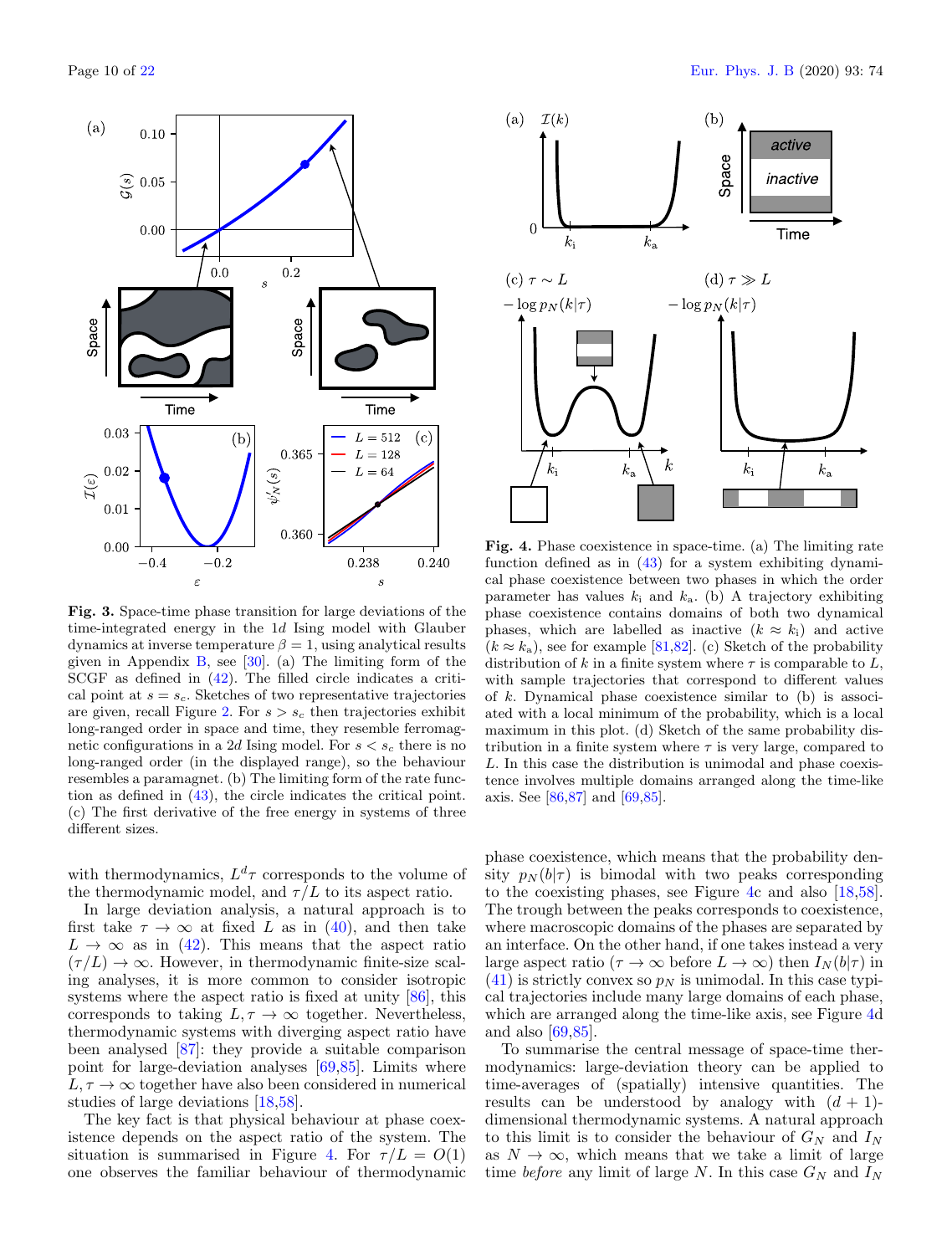are both analytic convex functions that converge to nonanalytic limits as  $N \to \infty$ . This signals that a space-time phase transition is taking place.

## <span id="page-10-0"></span>4 Glassy systems and metastability

Interesting examples of space-time phase transitions appear in glassy systems, including supercooled liquids [\[18\]](#page-19-23). The dynamical behaviour of these systems continues to challenge theoretical understanding [\[88](#page-20-49)[,89\]](#page-20-50). The structural relaxation time of a liquid is the time required for a molecule to diffuse a distance comparable with its (microscopic) diameter. In a simple liquid at a moderate temperature, this time might be a few picoseconds. On cooling through the glass transition, the structural relaxation time increases rapidly and eventually exceeds the (macroscopic) experimental time scale, which might be seconds or hours. For practical purposes, the system is no longer ergodic. The spatial correlations between molecules change only slightly as the system approaches its glass transition, but the system's dynamical properties change dramatically.

## 4.1 Dynamical phase transitions in glasses

Observing that the glass transition is a dynamical phenomenon, Merolle et al. [\[81\]](#page-20-41) applied thermodynamic methods to the statistics of  $(d+1)$ -dimensional trajectories, similarly to Section [3.2](#page-8-4) above, see also [\[82\]](#page-20-42). Their idea was that this methodology might capture information that is not available from standard thermodynamic methods. Early studies [\[81,](#page-20-41)[82\]](#page-20-42) focussed on simple kineticallyconstrained lattice models (KCMs), which capture many of the dynamical features of glassy systems [\[89\]](#page-20-50). They considered fluctuations of the time-averaged dynamical activity, which in spin models is defined by counting the total number of configuration changes in a trajectory. This is a proxy for the extent to which molecules in a supercooled liquid are able to move around and explore their environment [\[18\]](#page-19-23).

The connection of [\[81](#page-20-41)[,82\]](#page-20-42) to large deviation theory was realised shortly afterwards, and it was shown that dynamical phase transitions occur generically in KCMs [\[17](#page-19-12)[,49\]](#page-20-21). This result is discussed in Section [4.2,](#page-10-1) below. It is notable because KCMs do not exhibit thermodynamic phase transitions, raising the possibility that the experimental glass transition might be related to an underlying dynamical phase transition, even in a system with simple thermodynamic properties [\[89\]](#page-20-50).

Following this work on KCMs, numerical studies of atomistic models of liquids have shown evidence for dynamical phase transitions [\[18–](#page-19-23)[20,](#page-19-26)[90](#page-20-51)[–92\]](#page-20-52). Large deviations have been analysed for a variety of time-averaged quantities including several different definitions of dynamical activity [\[19,](#page-19-27)[90,](#page-20-51)[91\]](#page-20-53), and measures of liquid structure [\[20](#page-19-26)[,92\]](#page-20-52). There is also evidence for dynamical phase transitions in experiments on glassy colloidal systems [\[21](#page-19-13)[,93\]](#page-20-54). Some glassy spin models have thermodynamic glass transitions, and numerical and analytic arguments indicate that these models should also support dynamical

transitions [\[94\]](#page-20-55). Together, these works show that glassy systems generically exhibit large fluctuations, which can be probed by a variety of time-averaged quantities, and can be characterised via rate functions.

To explain the dynamical phase transition that takes place in KCMs, we discuss the prototypical example of the Fredrickson-Andersen (FA) model [\[95\]](#page-20-56) in one dimension. This was one of the first glassy systems [\[81\]](#page-20-41) for which large deviations were analysed. The existence of the phase transition can be proved by a very simple argument [\[17,](#page-19-12)[49\]](#page-20-21). More recent work has characterised this transition in detail  $[59,69,96,97]$  $[59,69,96,97]$  $[59,69,96,97]$  $[59,69,96,97]$ , as well as other large-deviation properties of this model [\[59](#page-20-25)[,98,](#page-21-1)[99\]](#page-21-2).

#### <span id="page-10-1"></span>4.2 Dynamical phase transition in the FA model

The FA model (in one dimension) consists of  $N$  spins in a linear chain with periodic boundaries. The state of the ith spin is  $n_i = 0, 1$  and a configuration of the system is  $\mathcal{C} = (n_1, n_2, \dots, n_N)$ . Spins with  $n_i = 1$  are active and indicate excitations, which are regions of a glassy system where particles are moving more than is typical. Spins with  $n_i = 0$  are inactive. The kinetic constraint is that spin *i* can change its state only if at least one of its neighbours  $n_{i\pm 1}$  are active. If this constraint is satisfied then spin  $i$  flips from state 0 to state 1 with rate  $c$ , while the reverse process happens with rate  $1 - c$ .

The behaviour of the model depends on the parameter c. In particular, for a system at equilibrium then the fraction of spins that are in state 1 is  $\langle n_i \rangle = c$ . The dependence of the model on temperature  $T$  is captured by identifying  $c = e^{-J/(k_BT)}$  where J is the characteristic energy of an active site (excitation).[14](#page-10-2)

Now let  $k_{i,\tau}$  be the number of times that spin i changes its state, between time zero and time  $\tau$ . Summing over all spins, a time-averaged (intensive) measure of dynamical activity is

$$
\overline{k}_{\tau} = \frac{1}{N\tau} \sum_{i} k_{i,\tau}.
$$
\n(45)

This corresponds to [\(9\)](#page-3-1) with  $\alpha(C, C') = (1/N)$  for all  $C, C'$ .

We analyse the large deviations of this activity by following Section [3.2](#page-8-4) with  $\overline{u} \to \overline{k}_{\tau}$  (this is similar to Section [2.1,](#page-1-3) replacing  $\bar{b}_{\tau} \to N\bar{k}_{\tau}$ ). The following very simple argument shows that the functions  $\mathcal G$  and  $\mathcal I$  have singularities that correspond to first-order phase transitions. Consider the configuration with  $n_1 = 1$  and  $n_i = 0$ for all other sites. The rate of transitions out of this configuration is 2c; the probability that it occurs as initial condition is denoted by  $\pi_1$ .

Now define a very simplistic controlled process where the system begins in this configuration and never leaves

<span id="page-10-2"></span><sup>&</sup>lt;sup>14</sup> Note also: if  $n_i = 0$  for all i then the configuration of the system can never change. For studies of large deviations it is therefore convenient to define the model on a configuration space that excludes this configuration [\[49\]](#page-20-21). In this case the model is irreducible and falls within the scope of Section [2.2.](#page-2-0)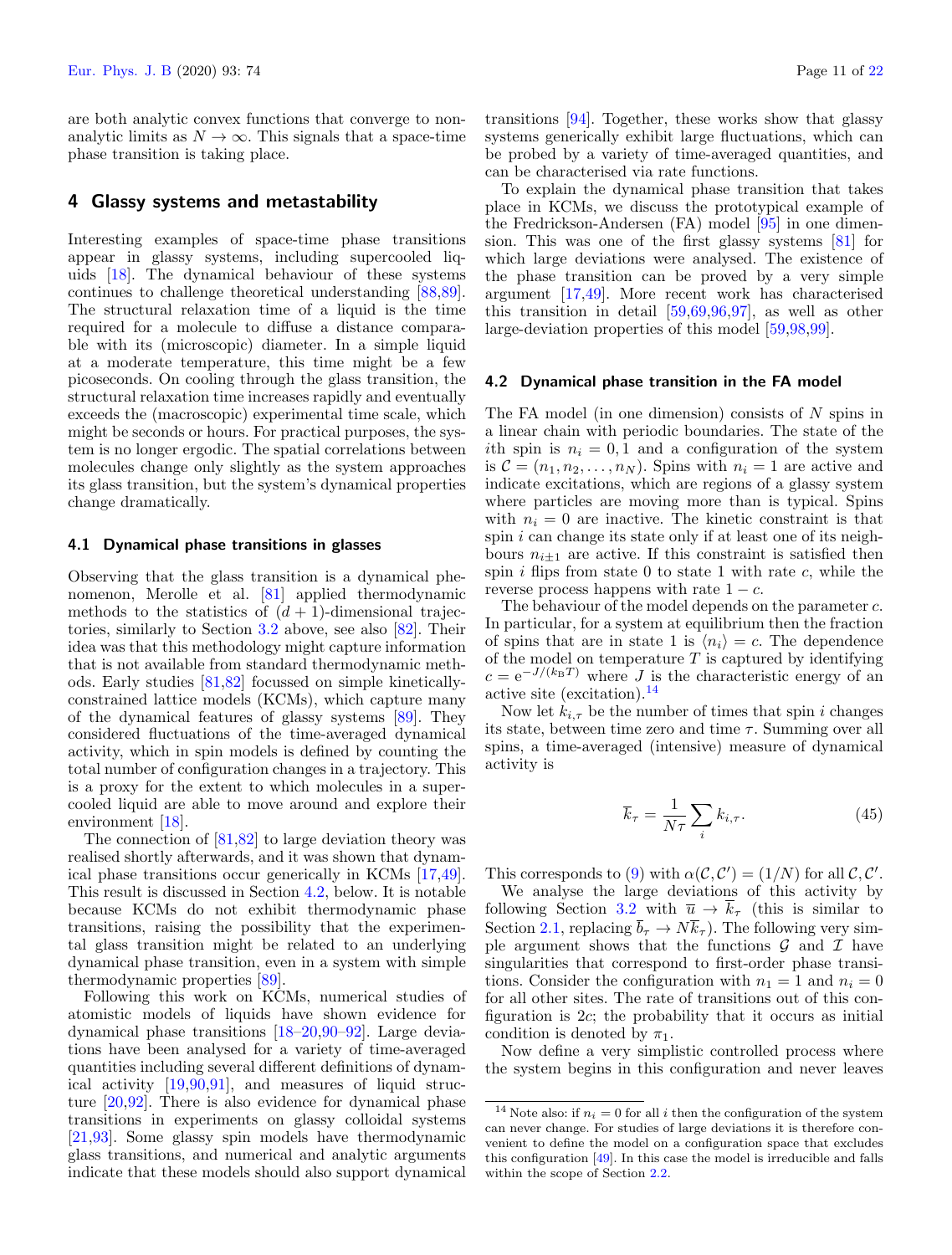

<span id="page-11-1"></span>Fig. 5. Dynamical phase transition for large deviations of the activity in the FA model. Heavy solid lines are sketches of the scaled rate function  $\mathcal I$  and the bulk free energy density  $\mathcal G$ . As discussed in the text,  $G$  is singular at  $s = 0$  and  $G(s) = 0$  for  $s \geq 0$ . Similarly  $\mathcal{I}(k) = 0$  for all  $k \leq \langle k \rangle$ . Dotted lines indicate the qualitative behaviour in finite systems, they are sketches of  $I_N(k)$  and  $\psi_N(s)$  as defined in [\(41,](#page-8-8)[40\)](#page-8-7). These functions are convex and analytic but they converge to the (non-analytic) limits I,  $\mathcal{G}$  as  $N \to \infty$ . The shaded boxes indicate the range over which the finite-size scaling analysis of [\[69\]](#page-20-45) is relevant.

it. For this trajectory one has

<span id="page-11-5"></span>
$$
\frac{P_{\tau}^{\text{con}}(\mathcal{C})}{P_{\tau}(\mathcal{C})} = \frac{1}{\pi_1 e^{-2c\tau}}.
$$
\n(46)

Using this result with  $(23,39,42)$  $(23,39,42)$  $(23,39,42)$  and noting that  $\pi_1$  is independent of  $\tau$ , one obtains  $\psi_N > -2c/N$  and hence

<span id="page-11-0"></span>
$$
\mathcal{G}(s) \ge 0. \tag{47}
$$

Since the activity  $\overline{k}_{\tau} \geq 0$ , it follows from [\(2,](#page-2-5)[47\)](#page-11-0) that  $\mathcal{G}(s) = 0$  for  $s \geq 0$ .

Figure [5](#page-11-1) illustrates the result: there is a discontinuity in the first derivative of  $\mathcal G$  at  $s=0$ , which corresponds to a first-order space-time phase transition.<sup>[15](#page-11-2)</sup> Applying [\(8\)](#page-2-6), it follows that  $\mathcal{I}(k) = 0$  for all  $k < \langle \overline{k}_{\tau} \rangle$ . This means that for large  $N, \tau$ , rare events where  $\overline{k}_{\tau}$  is smaller than its average have log-probabilities that do not scale as  $N\tau$ . In fact, these log-probabilities are much smaller: they are either proportional to N or  $\tau$ , depending on the relative magnitudes of these two quantities [\[82\]](#page-20-42).

We note that the bound [\(47\)](#page-11-0) is very general in KCMs, and establishes that these phase transitions occur in many different models [\[17](#page-19-12)[,49\]](#page-20-21). However, it does rely on the existence of a "hard" kinetic constraint, which means that for a typical configuration  $C$ , there are spins which cannot flip. This is a strong assumption and leaves open the question as to whether similar phase transitions are possible in models with softened constraints as in [\[58\]](#page-20-24), where every spin flips with a non-zero rate. In fact similar (first-order) dynamical phase transitions still occur in the softened FA model [\[58\]](#page-20-24), although in this case the singularity in  $\mathcal{G}(s)$ occurs at  $s^* > 0$ , and the only zero of  $\mathcal{I}(k)$  is at  $k = \langle \overline{k}_{\tau} \rangle$ .

#### 4.3 Large deviations and metastable states

These results for kinetically constrained models show that glassy systems with simple thermodynamic properties can still exhibit dynamical phase transitions. However, other

theories of the glass transition assert that slow relaxation in liquids is linked to long-lived metastable states that can be analysed thermodynamically. This theoretical paradigm is certainly valid in a class of mean-field spin glasses, $16$  while research continues into the question of whether it applies in physical (three-dimensional) liquids [\[100\]](#page-21-3). Some mean-field spin-glass models exhibit firstorder dynamical phase transitions [\[94\]](#page-20-55), similar to those in kinetically constrained models. The operator approach of Section [2.5](#page-4-9) has been used to show that long-lived metastable states lead naturally to such transitions [\[94\]](#page-20-55). Here we give a brief explanation as to how the same conclusions can be reached (perhaps more intuitively) by an optimal-control argument.

Metastability is associated with a separation of time scales. The physical idea – which can be applied in nonequilibrium systems as well as in equilibrium  $[101-103]$  $[101-103]$  – is that if a system is initialised in a metastable state then it equilibrates quickly within that state, on a time scale  $\tau^{\rm f} = O(1)$ , before eventually relaxing to some other state on a much longer time scale  $\tau^s \gg 1$ .

Consider a system with  $n \geq 2$  states, labelled by  $\alpha =$  $1, 2, \ldots, n$ . This includes the case where one state is stable and the others are metastable (for example a mean-field ferromagnet in a field). It also includes systems at thermodynamic phase coexistence, which have two or more stable states.<sup>[17](#page-11-4)</sup> Let  $\pi_{\alpha}$  be the probability that a steadystate configuration belongs to state  $\alpha$ . We analyse large deviations of an intensive observable  $\bar{u}$  that has different average values in each state: we denote these averages by  $\langle u \rangle_{\alpha}$ . In cases where the time scales are well-separated and the metastable states are well-defined then  $\sum_{\alpha,\pi} \pi_{\alpha} \simeq 1$  and the steady-state average of u is  $\langle u \rangle \simeq \sum_{\alpha} \pi_{\alpha} \langle u \rangle_{\alpha}$ . These approximate equalities are accurate if  $\tau_s \gg \tau_f$ .

Following  $(46)$  as well as  $[32,94]$  $[32,94]$  we consider a controlled process that starts in state  $\alpha$  and remains there for the entire trajectory. Its behaviour within state  $\alpha$  matches the natural dynamics of the model within that state. Since relaxation is fast within the metastable state, the time for the original (uncontrolled) model to leave this state is exponentially distributed with a mean that we denote by  $\tau_{\alpha}^{\rm s}$ . By analogy with [\(46\)](#page-11-5), we deduce that

<span id="page-11-6"></span>
$$
\frac{P_{\tau}^{\text{con}}(\mathcal{C})}{P_{\tau}(\mathcal{C})} \simeq \frac{1}{\pi_{\alpha} e^{-\tau/\tau_{\alpha}^{\text{s}}}}.\tag{48}
$$

As usual we consider large systems,  $N \to \infty$ . In idealised cases such as mean-field ferromagnets, the slow relaxation between states occurs on time scale  $\tau^s \sim e^{\kappa N}$ where N is the system size and  $\kappa = O(1)$ . If state  $\alpha$ is metastable then  $\pi_{\alpha} \sim e^{-N\Delta f}$  where  $\Delta f = O(1)$  is a difference in (intensive) free energy; if  $\alpha$  is stable then  $\pi_{\alpha} = O(1)$ . Using [\(48\)](#page-11-6) with [\(23\)](#page-5-3) and  $\bar{b} = N\bar{u}$  shows that

$$
G_N(s,\tau) \ge -sN\tau \langle u \rangle_\alpha + \log \pi_\alpha - (\tau/\tau_\alpha^s). \tag{49}
$$

<span id="page-11-2"></span><sup>&</sup>lt;sup>15</sup> In order to establish this one must show that  $\lim_{s \uparrow 0} G'(s) > 0$ , this is straightforward [\[49\]](#page-20-21).

<span id="page-11-3"></span><sup>16</sup> In this context, the "mean-field" nomenclature means that the strength of the interaction between spins is independent of the distance between them.

<span id="page-11-4"></span><sup>&</sup>lt;sup>17</sup> For the purposes of this discussion, the difference between stable and metastable states is that metastable states have a vanishing probability in the steady state.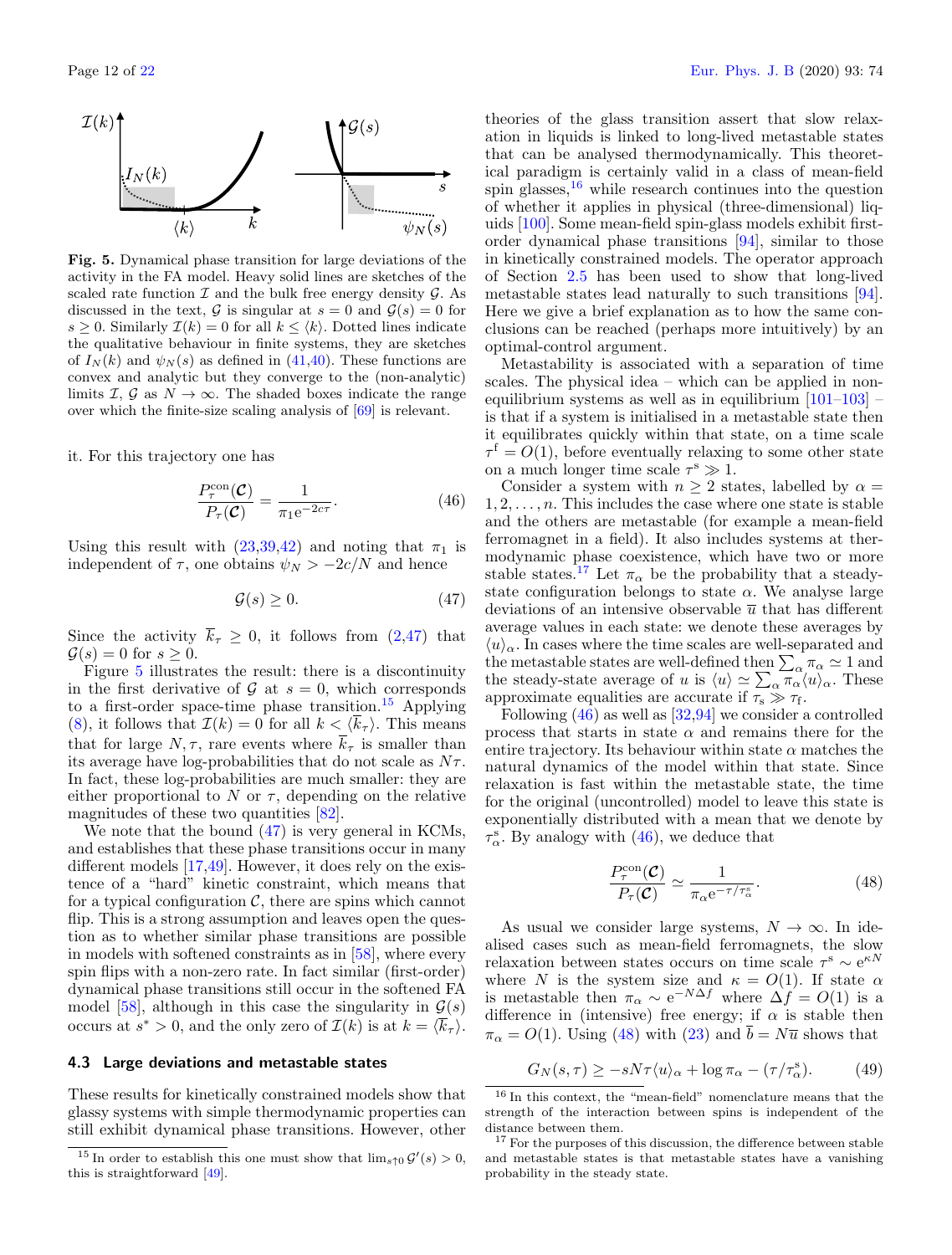Taking  $\tau \to \infty$  at fixed N and using [\(40,](#page-8-7)[42\)](#page-8-5) gives

<span id="page-12-1"></span>
$$
\mathcal{G}(s) \ge -s \langle u \rangle_{\alpha} - \lim_{N \to \infty} (N \tau_{\alpha}^{s})^{-1}.
$$
 (50)

If  $\tau_{\alpha}^s \gg 1$  is a slow time scale then one sees that  $\mathcal{G}(s) \geq$  $-s\langle u \rangle_\alpha$ . Using also that  $\psi'_N(0) = -\langle u \rangle$  and  $\langle u \rangle \neq \langle u \rangle_\alpha$ , this implies that  $\mathcal{G}'(s)$  has a discontinuity at  $s = 0$ , which corresponds to a first-order space-time phase transition, similar to the case of kinetically constrained models. A more detailed analysis of this case can be found in [\[94\]](#page-20-55), using the operator approach.

We emphasise that such first-order transitions are generic for systems where  $(\tau^s/\tau^f) \to \infty$  which includes mean-field systems with metastable states, and finitedimensional systems at phase coexistence. For finitedimensional systems away from phase coexistence then all metastable states have finite lifetimes, and one expects  $(\tau^s_\alpha)^{-1} \propto N$ . (For example, recall that nucleation rates for systems close to phase coexistence are proportional to the system size N [\[5\]](#page-19-3).) In such cases, [\(50\)](#page-12-1) gives a bound on  $\mathcal G$ that is not sufficient to establish the existence of a phase transition, but can be used to relate crossovers in  $\mathcal{G}(s)$  and  $G_N(s,\tau)$  to properties of metastable states, particularly  $\langle u \rangle_{\alpha}$  and  $\tau_{\alpha}^{s}$  [\[32](#page-20-2)[,94\]](#page-20-55). These arguments establish strong connections between metastability and large deviations, which (we argue) are very useful when interpreting largedeviation computations for glassy systems [\[18,](#page-19-23)[20,](#page-19-26)[92\]](#page-20-52).

## <span id="page-12-0"></span>5 Fluctuation theorems and time's arrow

Glassy systems have slow dynamics but their equilibrium states are time-reversal symmetric. We now turn to models of non-equilibrium steady states. Early work in this area [\[8](#page-19-24)[,12\]](#page-19-22) demonstrated the usefulness of large deviation studies of time-averaged quantities in physics, by exploiting connections between dissipation and irreversibility. In this section we set Boltzmann's constant  $k_B = 1$ , so that entropy is a dimensionless quantity.

We write  $\mathcal{C}^R$  for the trajectory that is obtained by reversing the arrow of time in trajectory  $\mathcal{C}$ . In the simplest case, this means that  $C_{\tau-t}^{\text{R}} = C_t$ . More generally the time-reversal operation might involve a change in some system variables, such as reversal of molecular velocities, as in [\[104](#page-21-6)[,105\]](#page-21-7). Then, a (time-integrated) measure of irreversibility for trajectory  $\mathcal C$  within a given model can be identified as

<span id="page-12-2"></span>
$$
\Sigma_{\tau}(\mathcal{C}) = \log \frac{P_{\tau}(\mathcal{C})}{P_{\tau}(\mathcal{C}^{\mathrm{R}})}.
$$
\n(51)

Recall that P includes the probability of the initial configuration of the system  $C_0$  and that these initial conditions are taken from the steady state of the system. It follows that for equilibrium systems,  $\Sigma_{\tau}(\mathcal{C}) = 0$  exactly, for every time  $\tau$  and every trajectory  $\mathcal{C}$ .

It is useful to define



<span id="page-12-7"></span>Fig. 6. Sketch of the rate function and SCGF for the entropy production in a generic system that obeys the fluctuation theorem. The dashed line in the left panel has gradient  $-1/2$ , it intersects the rate function at  $\sigma = \pm \langle \sigma \rangle$ , consistent with [\(61\)](#page-13-0). The SCGF has reflection symmetry through  $s = \frac{1}{2}$ , consistent with [\(59\)](#page-13-1).

and to identify this  $P^*$  as the probability distribution for trajectories under a particular controlled process which we refer to as the adjoint process, following [\[2\]](#page-19-10). One sees that

$$
\langle \Sigma_{\tau}(\mathcal{C}) \rangle = \mathcal{D}(P||P^*) \ge 0. \tag{53}
$$

The mean entropy production can never be negative; it is zero only for time-reversal symmetric (equilibrium) systems, since  $P = P^*$  in that case.

One drawback of the irreversibility measure  $\Sigma_{\tau}$  is that the quantity  $P_{\tau}(\mathcal{C})$  appearing in [\(51\)](#page-12-2) cannot usually be evaluated, because it depends on the probability of the initial state of the trajectory, which is typically not known (except in equilibrium systems where it only depends on the energy). However, one may define a time-averaged rate of entropy production as

<span id="page-12-5"></span>
$$
\overline{\sigma}_{\tau} = \frac{1}{\tau} \left[ \Sigma_{\tau}(\mathcal{C}) - \log \frac{\pi(\mathcal{C}_0)}{\pi(\mathcal{C}_0^R)} \right]
$$
(54)

where we recall that  $\pi(\mathcal{C}_0)$  is the probability density for the initial condition of the trajectory.[18](#page-12-3) In non-equilibrium systems, the usual situation is that  $\Sigma_{\tau}$  grows with  $\tau$  while  $\log \frac{\pi(C_0)}{\pi(C_0^R)}$  remains finite.<sup>[19](#page-12-4)</sup> In this case, the large deviations of  $\overline{\sigma}_{\tau}$  are the same as the large deviations of  $\Sigma_{\tau}/\tau$ , even if these quantities have different values when  $\tau$  is finite.

In many physical systems, closed formulae for  $\overline{\sigma}_{\tau}$  are available. For example, consider a simple model for particle motion (in d dimensions)

<span id="page-12-6"></span>
$$
dC_t = \frac{f(C_t)}{\gamma} dt + \sqrt{\frac{2T}{\gamma}} dW_t,
$$
\n(55)

similar to  $(30)$ . The natural physical interpretation of this model is that a particle moves through a viscous fluid with friction constant  $\gamma$  at temperature T, and feels an nonconservative external force  $f(\mathcal{C}_t)$ . Then it may be shown

<span id="page-12-3"></span><sup>&</sup>lt;sup>18</sup> Note  $C_0^R$  is the initial condition of the time-reversed trajectory which in the simplest case coincides with  $C_{\tau}$ .

<span id="page-12-4"></span><sup>&</sup>lt;sup>19</sup> This is certainly the case if  $\pi(\mathcal{C})$  is bounded, which holds for the finite systems of Section [2.2.](#page-2-0)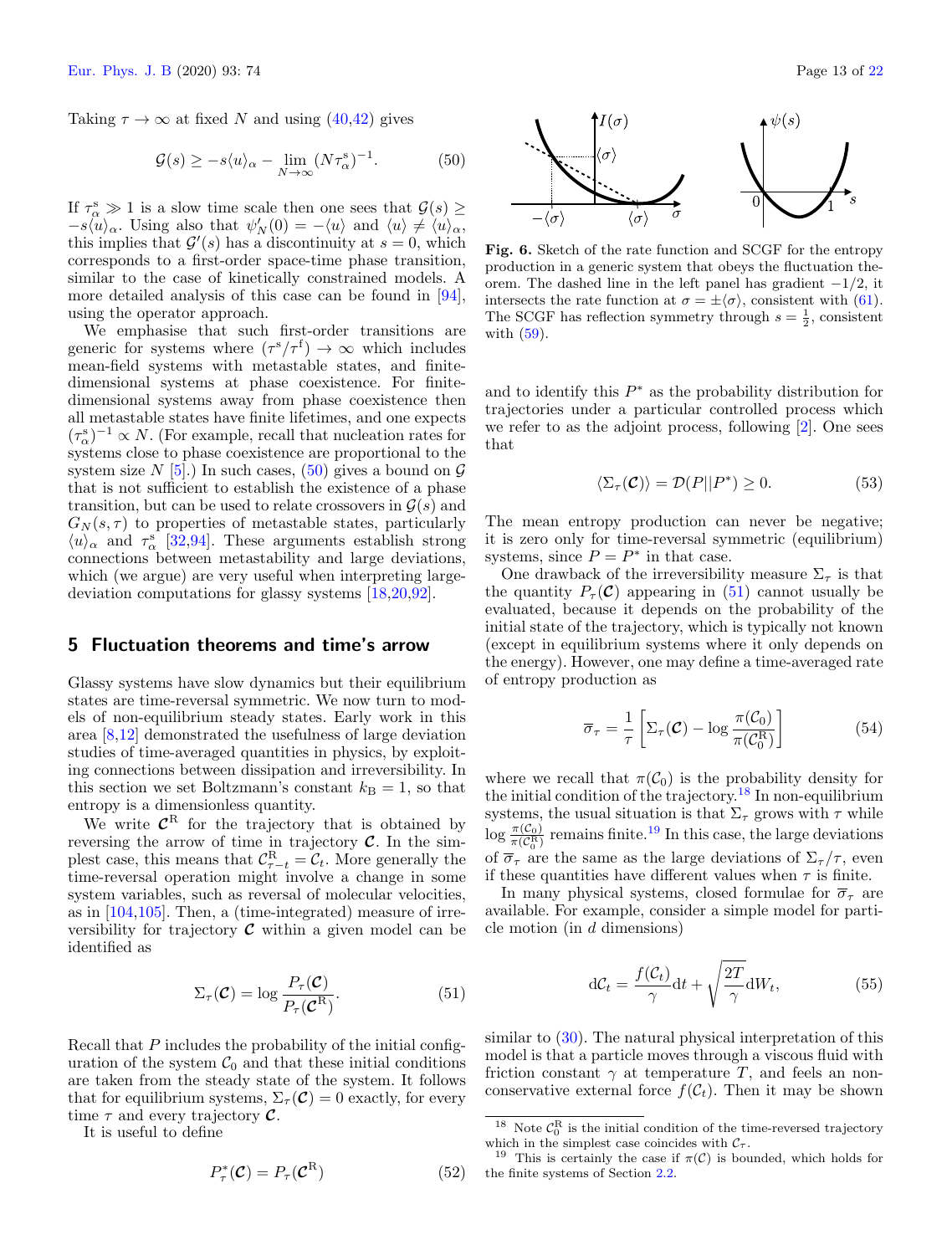from [\(54\)](#page-12-5) that

<span id="page-13-2"></span>
$$
\overline{\sigma}_{\tau} = \frac{1}{\tau T} \int_0^{\tau} f(\mathcal{C}_t) \circ d\mathcal{C}_t.
$$
 (56)

We identify  $\tau T \overline{\sigma}_{\tau}$  as the total work done by the force f which coincides (in this simple situation) with the heat dissipated in the fluid. Dividing the dissipated heat by the temperature gives the entropy production, so the probabilistic definition of  $\overline{\sigma}_{\tau}$  in [\(54\)](#page-12-5) coincides with the time-averaged rate of (physical) entropy production.

Note that heat and work coincide in this example system because all forces were assumed to be external: hence there is no internal energy. To separate the definitions of heat and work one should formulate the first law of thermodynamics by defining an internal energy U and a corresponding force  $-\nabla U$ . Then write  $f = F^{\text{ext}} - \nabla U$  in  $(55)$ , where  $F<sup>ext</sup>$  is an external force [\[3\]](#page-19-1). The work is then  $\int F^{\text{ext}}(\mathcal{C}_t) \circ d\mathcal{C}_t$ , and the heat transferred to the fluid is  $\int_0^{\tau} f(\mathcal{C}_t) \circ d\mathcal{C}_t$ , consistent with [\(54\)](#page-12-5). The difference of these quantities is the change in internal energy: this is the first law of thermodynamics.

For Markov chains with jump rates  $W(C \to C')$ , the ana-logue of [\(56\)](#page-13-2) is given by [\(9\)](#page-3-1) with  $\alpha(\mathcal{C}, \mathcal{C}') = \log[W(\mathcal{C} \to$  $\mathcal{C}'$  /W $(\mathcal{C}' \to \mathcal{C})$ , which requires the assumption that  $W(\mathcal{C} \to \mathcal{C}')$  is non-zero whenever  $W(\mathcal{C} \to \mathcal{C}')$  is non-zero. (This property is sometimes called weak reversibility.)

Returning to the main argument, it follows from the explicit formula [\(54\)](#page-12-5) that large deviations of  $\overline{\sigma}_{\tau}$  can be analysed within the class of models discussed in Section [2.2.](#page-2-0) The connection of the entropy production  $\bar{\sigma}_{\tau}$ with the irreversibility measure  $\Sigma_{\tau}$  means that large deviations of  $\bar{\sigma}_{\tau}$  have interesting symmetry properties, as we now discuss.

#### 5.1 Fluctuation theorem of Gallavotti-Cohen

We discuss fluctuation theorems for the entropy production in non-equilibrium steady states [\[3,](#page-19-1)[8,](#page-19-24)[12,](#page-19-22)[83](#page-20-43)[,106–](#page-21-8)[108\]](#page-21-9). Consider first the CGF for  $\Sigma_{\tau}$ :

$$
G^{\Sigma}(s,\tau) = \log \langle e^{-s\Sigma_{\tau}} \rangle
$$
  
=  $\log \int \left( \frac{P_{\tau}(\mathcal{C}^{\mathcal{R}})}{P_{\tau}(\mathcal{C})} \right)^{s} P_{\tau}(\mathcal{C}) d\mathcal{C}$   
=  $\log \int \left( \frac{P_{\tau}(\mathcal{C})}{P_{\tau}(\mathcal{C}^{\mathcal{R}})} \right)^{1-s} P_{\tau}(\mathcal{C}^{\mathcal{R}}) d\mathcal{C}$  (57)

where the first line is the definition of  $G^{\Sigma}$ , the second line uses [\(51\)](#page-12-2), and the third simply rearranges various terms. Changing integration variable from  $\mathcal{C}^{\text{R}}$  to  $\mathcal{C}$ , and using again [\(51\)](#page-12-2) one finds the symmetry relation

<span id="page-13-3"></span>
$$
G^{\Sigma}(s,\tau) = G^{\Sigma}(1-s,\tau). \tag{58}
$$

See for example [\[12\]](#page-19-22), where the quantity  $\Sigma_{\tau}$  was denoted by  $W$ .

Now consider large deviations of the entropy production  $\overline{\sigma}_{\tau}$  whose SCGF is denoted here by  $\psi(s)$ . Recalling [\(54\)](#page-12-5), one may expect that the large deviations of  $\overline{\sigma}_{\tau}$  are the same as those of  $\Sigma_{\tau}/\tau$ , in which case one would have  $\psi(s) = \lim_{\tau \to \infty} \tau^{-1} G^{\Sigma}(s, \tau)$ . The relationship between  $\overline{\sigma}_{\tau}$ and  $\Sigma_{\tau}$  is discussed in [\[12\]](#page-19-22), which showed (for several broad classes of stochastic model) that

<span id="page-13-1"></span>
$$
\psi(s) = \psi(1 - s). \tag{59}
$$

This is the symmetry that was identified by Gallavotti and Cohen [\[8\]](#page-19-24). It is closely related to [\(58\)](#page-13-3) but we note that [\(59\)](#page-13-1) is a statement about large deviations of  $\overline{\sigma}_{\tau}$  as  $\tau \to \infty$ , in contrast to [\(58\)](#page-13-3) which is a statement about  $\Sigma_{\tau}$ that is valid for all  $\tau$ . See also [\[3](#page-19-1)[,108\]](#page-21-9).

Now assume convexity of  $\psi$  and use [\(8\)](#page-2-6) with [\(59\)](#page-13-1) to write

$$
I(-\sigma) = \sup_{s} [s\sigma - \psi(1-s)].
$$
 (60)

Relabelling the dummy variable  $s = 1 - x$  and using [\(8\)](#page-2-6) one obtains a fluctuation theorem [\[12,](#page-19-22)[83\]](#page-20-43)

<span id="page-13-0"></span>
$$
I(-\sigma) = I(\sigma) + \sigma. \tag{61}
$$

Taking  $\sigma > 0$ , one sees that  $I(-\sigma)$  determines the logprobability of trajectories with negative entropy production. Since  $I(-\sigma) > I(\sigma)$ , these trajectories are exponentially rarer than trajectories with positive entropy production. (This can be interpreted as a statistical form of the second law of thermodynamics.) In addition, the difference in log-probability is given quantitatively by [\(61\)](#page-13-0), so the fluctuation theorem (which is an equality) contains more information than the second law (which is an inequality).

For equilibrium systems we recall that  $\Sigma_{\tau} = 0$  exactly, so the methods of large-deviation theory are not relevant. At a formal level then  $I(\sigma) = \infty$  whenever  $\sigma \neq 0$ , and  $\psi(s) = 0$  for all s. For non-equilibrium systems, it is notable that the optimally-controlled process at  $s = \frac{1}{2}$ is time-reversal symmetric; also the optimally-controlled process at  $s = 1$  is the adjoint process, which corresponds to the original process running backwards in time, see for example [\[109\]](#page-21-10).

#### 5.2 Example: active Brownian particles

Fluctuation theorems such as [\(59\)](#page-13-1) are very general results. However, the analysis of the fluctuations of the entropy production in specific systems can reveal additional rich structure. An interesting example is the behaviour of active-matter systems [\[72,](#page-20-34)[110–](#page-21-11)[112\]](#page-21-12). As an example we consider a system of active Brownian particles [\[113,](#page-21-13)[114\]](#page-21-14), as considered in  $[72]$ . It consists of N circular particles in a two-dimensional system of size  $L^2$ . Particle *i* has an orientation, which is represented by a unit vector  $e_i$ . The particles interact by repulsive forces and they undergo thermal diffusion with diffusion constant  $D_0$ . In addition, they feel non-conservative propulsive forces of fixed strength which act along their orientation vectors. The propulsive forces are such that a single isolated particle moves with average speed  $v_0$ . Each orientation vector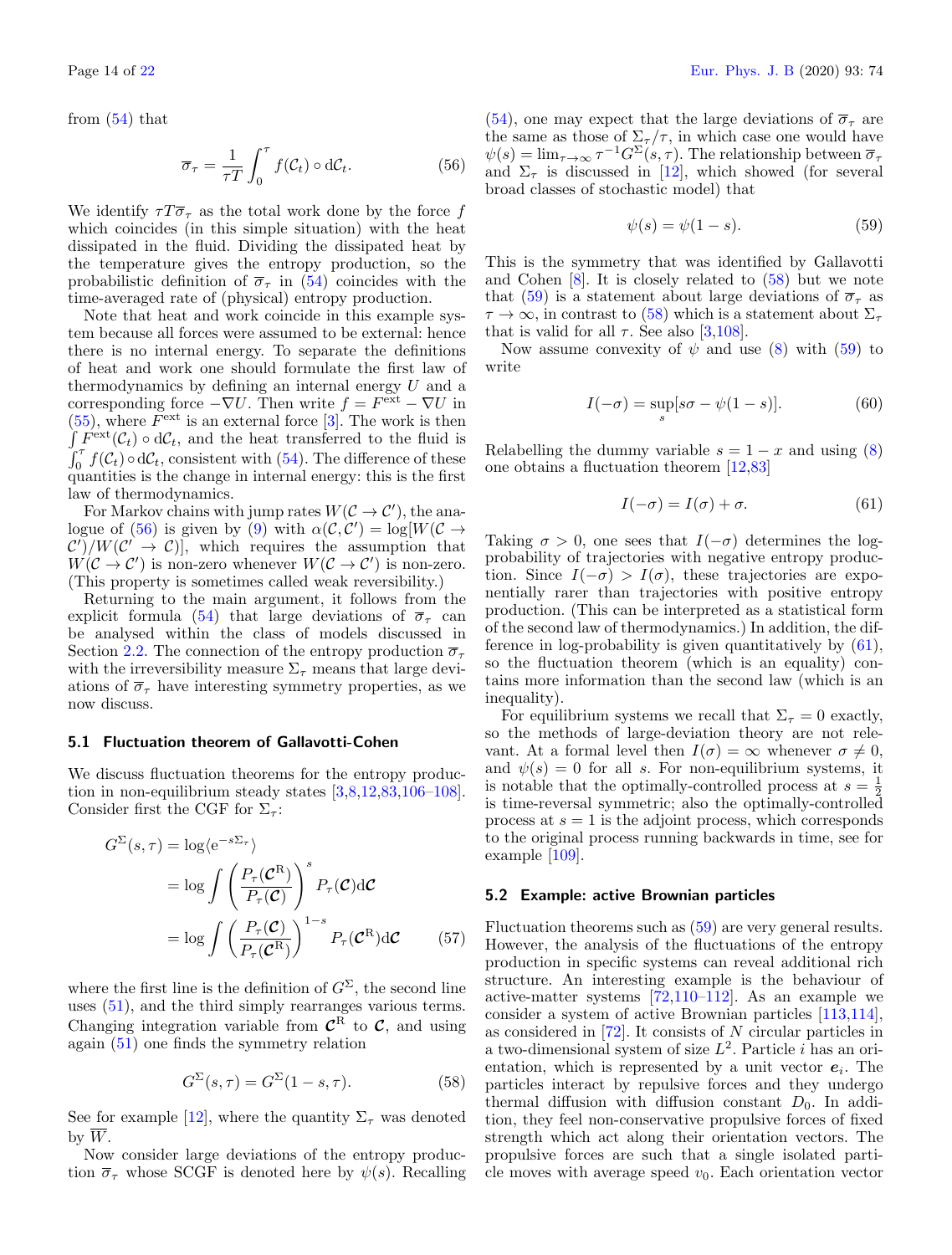

<span id="page-14-2"></span>Fig. 7. Illustration of the behaviour of the entropy production  $\sigma$  in a system of active Brownian particles, based on [\[72\]](#page-20-34). We show the limiting rate function  $\mathcal I$  and the corresponding free energy  $\mathcal{G}$ , which obey a Gallavotti-Cohen symmetry as in Figure [6.](#page-12-7) The free energy  $\mathcal G$  is singular at  $s=0$ , and I has two linear segments, see the text for a discussion. For  $s < 0$  (high entropy production), typical configurations involve spontaenous particle alignment and exhibit collective motion. For  $0 < s < 1$  (low entropy production) system enters a dynamically-arrested phase-separated state.

undergoes rotational diffusion, independent of all other co-ordinates.

Reference [\[72\]](#page-20-34) considered large deviations of a quantity called the active work, which has a corresponding (intensive) measure of entropy production:

<span id="page-14-1"></span>
$$
\overline{\sigma}_{\tau} = \frac{1}{N\tau} \sum_{i=1}^{N} \int_{0}^{\tau} \frac{v_0}{D_0} \mathbf{e}_i(t) \circ \mathrm{d}\mathbf{r}_i(t) \tag{62}
$$

where  $r_i$  is the position of particle i, and the integral is evaluated using the Stratonovich convention. The physical interpretation of  $\overline{\sigma}_{\tau}$  is that there is a force on particle i, acting in direction  $e_i$  (with constant magnitude). The integral in [\(62\)](#page-14-1) is the work done by this force, normalised by the temperature. We refer to  $\overline{\sigma}_{\tau}$  as the entropy production, although other definitions of the entropy production are possible in such systems [\[115](#page-21-15)[–118\]](#page-21-16). Large deviations of  $\overline{\sigma}_{\tau}$  obey the fluctuation theorems [\(59,](#page-13-1)[61\)](#page-13-0).

The resulting large-deviation phenomenology is illustrated in Figure [7,](#page-14-2) following [\[72\]](#page-20-34). We focus on large systems and we consider  $\mathcal I$  and  $\mathcal G$  as defined in [\(42](#page-8-5)[,43\)](#page-8-6). Note that  $\mathcal I$  obeys the fluctuation theorem [\(61\)](#page-13-0) but its behaviour is quite different from the illustration in Figure [6.](#page-12-7) The reason is that this system exhibits several space-time phase transitions which appear in the limit of large system size. This corresponds to  $N \to \infty$  at a fixed overall density  $\rho_0 = N/L^2$ . In the following, it is sufficient to consider only  $\sigma > 0$ : the behaviour for  $\sigma < 0$  follows from the fluctuation theorem.

A first observation is that the behaviour for  $\sigma > 0$  and  $s < \frac{1}{2}$  in Figure [7](#page-14-2) somewhat resembles Figure [5:](#page-11-1) there is a discontinuity in  $\mathcal{G}'(s)$  at  $s=0$  and a range of  $\sigma$  over which  $\mathcal{I}(\sigma) = 0$ . This was explained in [\[72\]](#page-20-34) by an optimalcontrol argument: they proposed a controlled process that can be used with [\(27\)](#page-5-6) to show that  $I_N(\sigma) \leq O(1/L)$  for a finite range of  $\sigma$  between 0 and  $\langle \sigma \rangle$ .<sup>[20](#page-14-3)</sup> Hence  $\mathcal{I}(\sigma) = 0$  in this regime, by [\(43\)](#page-8-6). The behaviour of the controlled system in this case is that the particles form a high-density cluster where particle motion is strongly reduced, and  $\sigma$ is small. Hence this state was called "phase-separated and arrested". The associated reduction in particle motion is analogous to the transition to the inactive phase in Figure [5,](#page-11-1) which explains the similarity to that case, see also Section [6.](#page-14-0)

For large deviations with  $\sigma > \langle \sigma \rangle$ , the numerical results of [\[72\]](#page-20-34) show spontaneous symmetry breaking, in that particles align their orientations with each other (Fig. [7\)](#page-14-2). In this case they also move collectively through the system. For an intuitive understanding of this transition, it is useful to consider a controlled system where the particles' orientation vectors feel forces (or torques) that tend to align them. Reference [\[72\]](#page-20-34) considered a mean-field (infinite-ranged) interaction. If this interaction is strong enough to create long-ranged (ferromagnetic) order of the orientations, it clearly reduces the number of interparticle collisions, and this increases  $\sigma$ . This controlled process provides a bound on  $\mathcal I$  via  $(27)$  and numerical tests indicate that this bound is close to the true value of  $\mathcal{I}$ . The conclusion is that particle alignment is an effective mechanism for fluctuations of the entropy production.

The understanding of large deviations in this system is not yet complete, but it is clear from [\[72\]](#page-20-34) that fluctations with  $\sigma < \langle \sigma \rangle$  are strongly coupled to density fluctuations and the arrest of particle motion, while fluctuations with  $\sigma > \langle \sigma \rangle$  are associated with spontaneous symmetry breaking and particle alignment. This illustrates the rich large-deviation behaviour of these non-equilibrium systems.

# <span id="page-14-0"></span>6 Exclusion processes and hydrodynamic behaviour

A very active area of large-deviation research is the behaviour of interacting-particle systems including exclusion processes and zero-range processes [\[2,](#page-19-10)[13](#page-19-11)[–16](#page-19-9)[,74,](#page-20-36)[119–](#page-21-17) [121\]](#page-21-18). This section gives a brief overview of some of the relevant phenomena, focussing on the similarities and differences between these systems and those analysed in previous sections.

## 6.1 Activity fluctuations in the simple symmetric exclusion process

As a concrete example, we focus on the symmetric simple exclusion process (SSEP) with periodic boundaries, as considered in  $[122]$  as well as  $[71,73,123]$  $[71,73,123]$  $[71,73,123]$ . In this case, N particles move on the L sites of a one-dimensional periodic lattice, with at most one particle per site. Suppose that the particle hop rate is  $\gamma$  and the lattice spacing is

<span id="page-14-3"></span><sup>20</sup> An open question from that work is whether this range extends down to  $\sigma = 0$  or whether there it has a non-zero lower limit.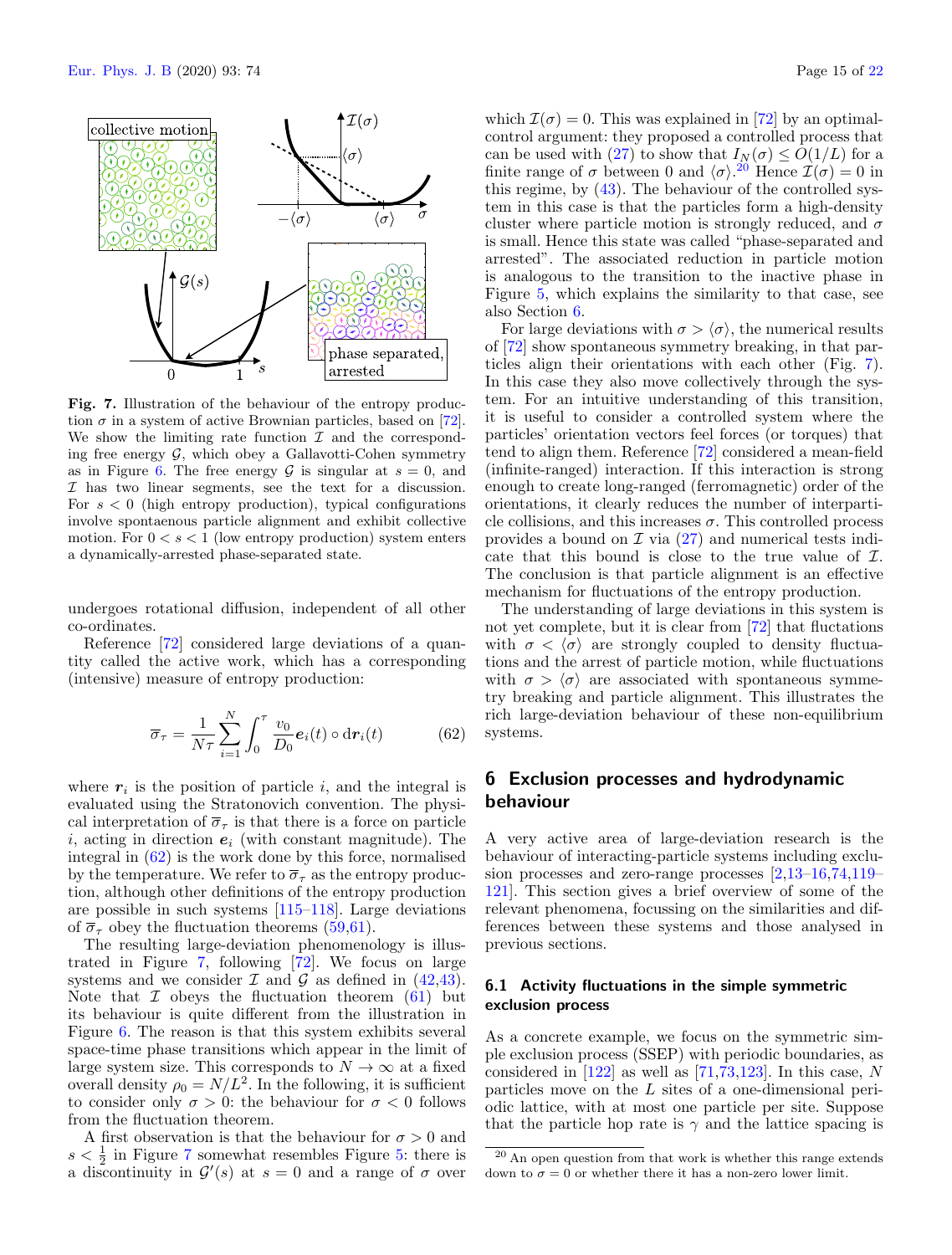

<span id="page-15-2"></span>Fig. 8. Large deviations of the activity in the SSEP with periodic boundaries. There are some similarities with the results of Figure [5](#page-11-1) for the FA model:  $\mathcal G$  is singular at  $s = 0$  and  $\mathcal G(s) = 0$ for  $s \geq 0$ . Also  $\mathcal{I}(k) = 0$  for all  $k \leq \langle k \rangle$ . Dotted lines indicate the qualitative behaviour in finite systems. In contrast to the FA model,  $\psi_N''(0)$  diverges with N and  $\mathcal{G}''(s)$  diverges as  $s \to 0^-$ . This is due to slow hydrodynamic fluctuations. As explained in the text, the system is macroscopically inhomogeneous (phase-separated, PS) for fluctuations with  $\bar{k}_{\tau} < \langle k \rangle$  $[s > 0]$  and hyperuniform (HU) for fluctuations with  $k<sub>\tau</sub> > \langle k \rangle$ [ $s < 0$ ]. The regime with  $s = O(L^{-2})$  can be characterised by macroscopic fluctuation theory, it includes the whole PS regime and corresponds to  $\mathcal{I}(k) = O(1/L)$ .

 $a_0$  so that the diffusion constant for a single particle is  $D_0 = \gamma a_0^2 / 2$ .<sup>[21](#page-15-0)</sup> In this system, exact results are available, for large deviations of the (time-averaged, intensive) particle current  $\bar{\jmath}_{\tau}$  and the activity  $\bar{k}_{\tau}$  [\[122\]](#page-21-19). The current is defined using [\(9\)](#page-3-1) with  $\alpha = 1/L$  when a particle hops to the right and  $\alpha = -1/L$  for hops to the left. Similarly the activity is defined by taking  $\alpha = 1/L$  for all hops.<sup>[22](#page-15-1)</sup> We focus here on large deviations of the activity.

This process is a finite Markov chain, satisfying the conditions of Section [2.2.](#page-2-0) Hence the rate functions for finite systems are analytic and convex. The interesting behaviour occurs in the limit of large system size, which means that  $L \to \infty$  with a fixed mean density  $\overline{\rho} = N/L$ . This suggests that the space-time thermodynamic theory of Section [3.1](#page-7-4) should be applicable. However, the number of particles is a conserved quantity in the SSEP, which means that the corresponding  $(d+1)$ -dimensional thermodynamic model has some unusual features, from the thermodynamic perspective.

To understand dynamical large deviations, note first that if all the particles in the SSEP form a single cluster by occupying adjacent sites, then there are only two particle hops that are possible (at the edges of the cluster). In this case one may apply exactly the same argument as Section [4.2](#page-10-1) to obtain

$$
\psi_N(s) \ge -2\gamma/N\tag{63}
$$

where  $\psi_N$  is the SCGF [as in [\(40\)](#page-8-7)] for the activity  $\overline{k}_{\tau}$ . The activity  $k_{\tau} \geq 0$  so  $\psi_N(s) \leq 0$  for positive s. This establishes that  $\psi_N(s) = O(1/N)$  for positive s (low activity).

On the other hand  $\psi_N(s)$  is of order unity for negative s (high activity). Defining  $\mathcal G$  as in [\(42\)](#page-8-5) one arrives at a sit-uation similar to Figure [5,](#page-11-1) with  $\mathcal{G}(s) = 0$  for  $s > 0$  while  $\mathcal G$  is of order unity for  $s < 0$ . The resulting situation is shown in Figure [8.](#page-15-2)

This result is correct but it misses some important properties of exclusion processes, for which one requires a more detailed analysis [\[122,](#page-21-19)[123\]](#page-21-20). The SSEP has a slow diffusive time scale associated with large-scale density fluctuations  $\tau_L \sim L^2/D_0$ . These slow (hydrodynamic) fluctuations hinder ergodicity and tend to enhance the variance of time-averaged quantities. For example, it may be veri-fied from [\[122\]](#page-21-19) that the variance of  $k<sub>\tau</sub>$  behaves for large  $N, \tau$  as  $Var(\overline{k}_{\tau}) \propto 1/\tau$ , independent of N, and hence  $\psi_N''(0) = O(N)$ . This is in contrast to dynamical phase coexistence as it occurs in the FA model, where  $\psi_N''(0)$  is of order unity.

The activity fluctuations responsible for  $\psi''_N(0) \to \infty$ in the SSEP can be captured by macroscopic fluctuation theory [\[2\]](#page-19-10). It is convenient to rescale time by  $\tau_L$ : let

$$
\tilde{t} = \frac{t}{\tau_L} = \frac{D_0 t}{L^2}.\tag{64}
$$

Similarly  $\tilde{\tau} = D_0 \tau / L^2$ . The space-time thermodynamics approach of Section [3.1](#page-7-4) focusses on large deviations with

<span id="page-15-3"></span>
$$
-\log p_N(k|\tau) \simeq \tau N \mathcal{I}(k) \tag{65}
$$

where  $\mathcal{I}(k)$  takes values of order unity. This is an LDP with speed  $\tau$ , where the rate function is proportional to N. By contrast, macroscopic fluctuation theory is a theory for large deviations with

<span id="page-15-4"></span>
$$
-\log p_N(k|\tau) \simeq \tilde{\tau} N \tilde{\mathcal{I}}(k)
$$

$$
\simeq \tau \tilde{\mathcal{I}}(k) \frac{N D_0}{L^2}
$$
(66)

with  $\mathcal{I}(k)$  of order unity. From a physical perspective, the interpretation of this formula is that the log-probability of the large deviation is proportional to the system size N and to the time  $\tilde{\tau}$ , which is measured on the hydrodynamic scale. Just like  $(65)$ , we interpret  $(66)$  as an LDP with speed  $\tau$ , but now with a rate function proportional to  $N/L^2$ . For this one-dimensional system then  $L \propto N$  as  $N \to \infty$ , so the rate function in [\(66\)](#page-15-4) goes to zero with system size; this may be contrasted with [\(65\)](#page-15-3), where the rate function diverges. In general, the question of whether [\(65\)](#page-15-3) or [\(66\)](#page-15-4) is applicable depends on whether the fluctuation of interest is governed by hydrodynamic (slow) variables or microscopic (fast) variables.

For the SSEP, the macroscopic fluctuation theory gives a quantitative description of fluctuations on the hydrodynamic scale. They can be analysed by considering a suitable SCGF, for small values of the biasing parameter  $s = O(N^{-2})$ , see [\[123\]](#page-21-20) for details. The result is that [\(66\)](#page-15-4) is applicable for large deviations throughout the range  $0 < k_{\tau} < \langle k \rangle$ . In this case the fluctuation mechanism is that the SSEP becomes macroscopically inhomogeneous: it forms dense and dilute regions that suppress the activity.

<span id="page-15-0"></span><sup>&</sup>lt;sup>21</sup> In the literature, one often measures time in units where  $D_0 = 1$ but we retain  $D_0$  here as a parameter.

<span id="page-15-1"></span><sup>22</sup> With this definition, the current and activity are intensive in the sense that  $\langle \bar{\jmath}_{\tau} \rangle = O(1)$  as  $N \to \infty$ . In the literature it is more common to work with corresponding extensive observables, but we use the intensive versions here, to facilitate comparison with earlier sections.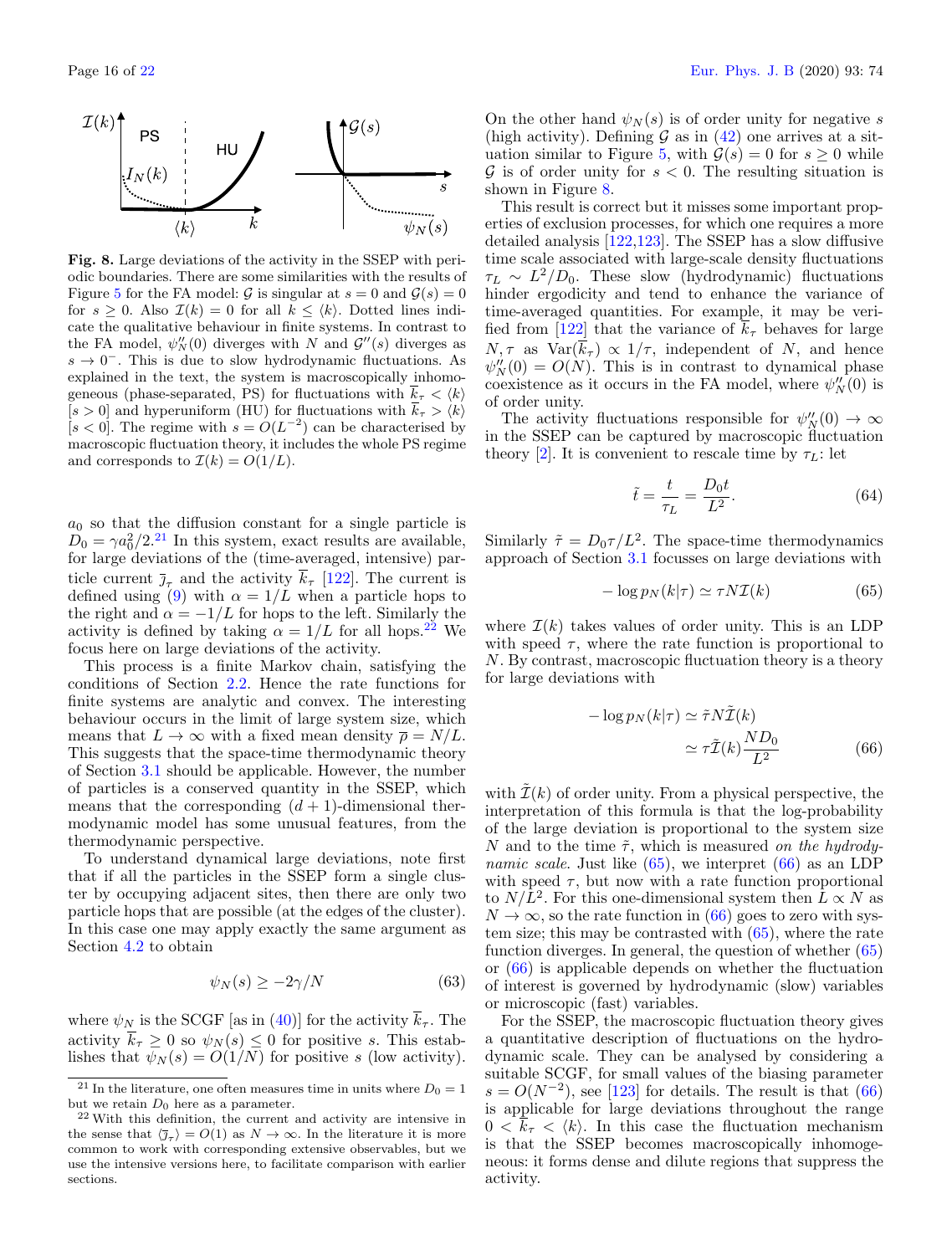However, for fluctuations where the intensive activity is significantly larger than  $\langle k_{\tau} \rangle$ , the probability scales as in [\(65\)](#page-15-3) and the macroscopic fluctuation theory is not applicable. Specifically, for small negative s, reference [\[122\]](#page-21-19) gives

$$
\mathcal{G}(s) \simeq -s\langle k \rangle + A(-s)^{3/2} \tag{67}
$$

where the constant  $A = O(1)$  can be obtained by adapting  $(122)$ , Eq. 57) to the current notation. From  $(44)$  we see for  $k \geq \langle \overline{k}_{\tau} \rangle$  that

$$
\mathcal{I}(k) \simeq \frac{4}{27A^2} (k - \langle \overline{k}_{\tau} \rangle)^3. \tag{68}
$$

The second derivative  $\mathcal{G}''(s)$  diverges as  $s \to 0^-$ , while  $\mathcal{I}''(k)$  vanishes as  $k \to \langle \overline{k}_{\tau} \rangle$  from above. This is consistent with the scaling of the variance of  $\overline{k}_{\tau}$  (inversely proportional to  $\tau$  and independent of N) and its link to hydrodynamic density fluctuations. In fact, these fluctuations have a strong dependence on s: for any  $s <$ 0 the system is hyperuniform [\[73\]](#page-20-35), which means that density fluctuations on large scales are very strongly suppressed [\[124\]](#page-21-21).

#### 6.2 General implications of hydrodynamic modes

We have explained that for the SSEP with periodic boundaries, high-activity fluctuations follow [\(65\)](#page-15-3) and lowactivity fluctuations follow [\(66\)](#page-15-4). The low-activity regime may be analysed within macroscopic fluctuation theory, which can also be applied to large deviations in other interacting-particle systems, including (weakly) asymmetric exclusion processes and zero-range processes [\[2,](#page-19-10)[16,](#page-19-9) [75](#page-20-37)[,120\]](#page-21-22). Similar results can also be found in off-lattice models [\[125,](#page-21-23)[126\]](#page-21-24).

An important general question in this area is whether slow (hydrodynamic) modes lead to fluctuations governed by [\(66\)](#page-15-4). Macroscopic fluctuation theory provides a partial answer. We use the language of activity fluctuations but the argument is general. We introduce a notion of local equilibration within a spatial region of size  $\ell$ , with  $1 \ll \ell \ll L$ . A system is at local equilibrium [\[2\]](#page-19-10) if the distribution of particles within that region resembles the natural (unbiased) system at the same (local) density. In this case the hydrodynamic behaviour can be analysed by considering the (smooth) density field, and an associated current.

Consider a system in d spatial dimensions so  $N \propto L^d$ and suppose that one can construct a macroscopically inhomogeneous state where the (total) activity differs from  $\langle k \rangle$  but the system is everywhere in local equilibrium. (Such states may be also be time-dependent, for example travelling waves [\[75\]](#page-20-37), and there may be hydrodynamic flow of particles.) In this case, macroscopic fluctuation theory explains that the log-probability of fluctuations with this activity obeys [\(66\)](#page-15-4). However, we now have  $N \propto L^d$ so the rate function scales as  $L^{d-2}$ . The physical interpretation is that local equilibrium states have densities that vary slowly in space: these smooth (hydrodynamic)

profiles relax slowly towards the steady state and can therefore be stabilised by adding very weak control forces to the system [\[125](#page-21-23)[,126\]](#page-21-24). This leads to small values of the KL divergence in [\(23](#page-5-3)[,27\)](#page-5-6) and hence to small values of the rate function.

In fact, the nomenclature of local equilibrium may be slightly misleading in this context, in that the same argument may be applied to systems with non-equilibrium steady states, such as the active-matter system of Figure [7.](#page-14-2) In that case, the same hydrodynamic argument shows that  $\mathcal{I}(\sigma) = 0$  for a finite range of  $\sigma$  between 0 and  $\langle \sigma \rangle$ ; see [\[72\]](#page-20-34). However, this argument relies on the existence of a hydrodynamic theory for this active system where the only relevant field is the density – general conditions for this to hold in fluids with non-equilibrium steady states have not yet been established.

# <span id="page-16-0"></span>7 Outlook

This article has illustrated some aspects of the rich phenomenology of large deviations of time-averaged quantities. The focus has been on the behaviour in large systems, with many interacting degrees of freedom. In particular, on taking the system size  $N \to \infty$ , rate functions can develop singular behaviour. These singularities – which can be interpreted as dynamical phase transitions – happen when the mechanism for large fluctuations differs qualitatively from the typical behaviour. The main examples that we have considered are (i) the appearance of ferromagnetic order in a 1d Ising model  $[30]$ ; (ii) the existence of an inactive state in the FA model  $[17,69,96]$  $[17,69,96]$  $[17,69,96]$ ; (iii) collective motion and arrested phases in an active matter system [\[72\]](#page-20-34); (iv) phase separation and hyperuniformity in the SSEP [\[73](#page-20-35)[,122\]](#page-21-19).

We emphasise that these examples are illustrative and we have not attempted a comprehensive review. Among the things that have not been discussed are the recent development of large deviations at level-2.5 [\[127,](#page-21-25)[128\]](#page-21-26), which can be interpreted as a more detailed fluctuation theory from which the main results of Section [2.1](#page-1-3) can be derived by the contraction principle, see [\[47\]](#page-20-15). This theory also allows derivation of thermodynamic uncertainty principles, which are general bounds on the fluctuations of currents, including variances and large deviations [\[33,](#page-20-3)[129\]](#page-21-27). In a similar vein, there are some indications that large deviation principles are built on an underlying geometrical structure [\[63,](#page-20-29)[130,](#page-21-28)[131\]](#page-21-29), which has consequences for optimally-controlled processes.

Looking forward, we mention a few directions of ongoing research. This review has concentrated on theoretical results and their implications for qualitative behaviour (such as how rate function scale with system size  $N$ ). However, numerical results have also contributed strongly to large-deviation research. Building on earlier studies [\[18,](#page-19-23)[81](#page-20-41)[,132](#page-21-30)[,133\]](#page-21-31), recent years have seen renewed interest in efficient and accurate computation of rate functions and SCGFs [\[68–](#page-20-33)[71,](#page-20-58)[134](#page-21-32)[–137\]](#page-21-33).

The theoretical ideas presented here are also being adapted to new settings. For example, large-deviations of time-averaged quantities are increasingly discussed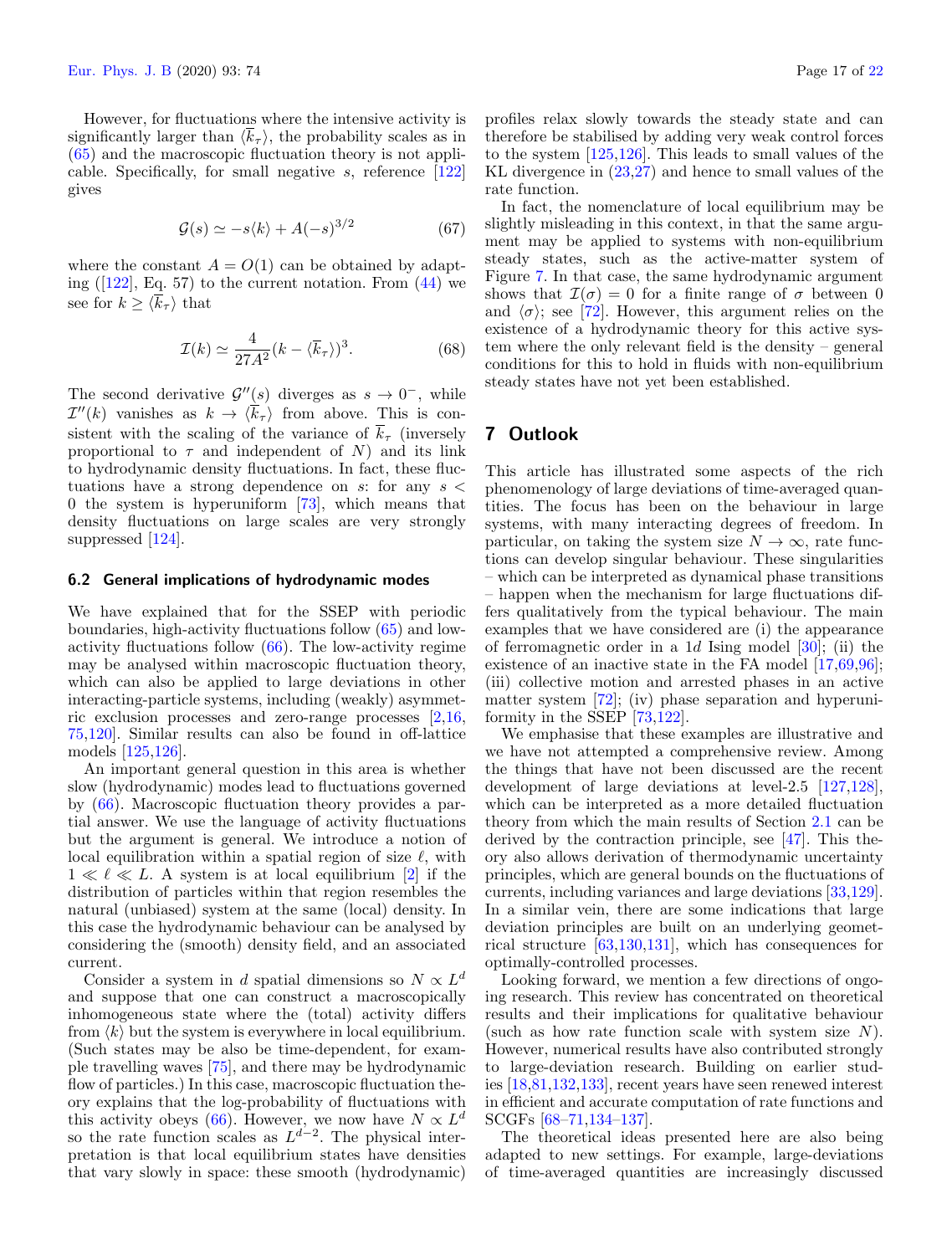in open quantum systems [\[28\]](#page-19-19), mostly using operator approaches applied to density matrices. Generalisation of the level-2.5 and optimal control approaches are also being explored in that context [\[138\]](#page-21-34). Another direction of interest is non-Markovian models [\[51,](#page-20-18)[53](#page-20-59)[,139,](#page-21-35)[140\]](#page-21-36), which can be even richer than the Markovian cases considered here  $[80,141]$  $[80,141]$ . Overall, the field has many interesting open questions, and new methods are becoming available, in order to address them. This makes us optimistic about future progress.

My understanding of large deviation theory and its applications has been shaped by many discussions and collaborations, and I am grateful to many people for their encouragement, advice, and patient explanations. Special thanks go to Juan P. Garrahan, Peter Sollich, Fred van Wijland, Vivien Lecomte, Hugo Touchette, Freddy Bouchet, Rosemary Harris, Lester Hedges, Mike Evans, Takahiro Nemoto, Paddy Royall, Todd Gingrich, David Limmer, Steve Whitelam, Johannes Zimmer, and Marcus Kaiser. I would also like to acknowledge fruitful discussions with David Chandler, whose advice and enthusiastic support were extremely important to me.

Publisher's Note The EPJ Publishers remain neutral with regard to jurisdictional claims in published maps and institutional affiliations.

Open Access This is an open access article distributed under the terms of the Creative Commons Attribution License [\(http://creativecommons.org/licenses/by/4.0\)](http://creativecommons.org/licenses/by/4.0), which permits unrestricted use, distribution, and reproduction in any medium, provided the original work is properly cited.

## <span id="page-17-0"></span>Appendix A: Optimal control calculation

## A.1 Equivalence of optimal-control problem and eigenproblems for a stochastic differential equation

For large deviations of  $\bar{b}_{\tau}$  in the model of [\(30\)](#page-6-3), we show that using the controlled model  $(32)$  with  $(26)$  and maximising over  $\phi$  is equivalent to solving the eigenproblem [\(31\)](#page-6-0). Using the theory of path integrals with Stratonovich convention, we write the path probability<sup>[23](#page-17-3)</sup> for  $(30)$  as

<span id="page-17-4"></span>
$$
P_{\tau}(\mathcal{C}) \propto \pi(\mathcal{C}_0) \exp\left(-\int_0^{\tau} \frac{|\partial_t \mathcal{C}_t - v(\mathcal{C}_t)|^2}{4} + \frac{\nabla \cdot v(\mathcal{C}_t)}{2} dt\right)
$$
(A.1)

.

where  $\pi$  is the probability of the initial condition. A similar expression holds for the controlled process [\(32\)](#page-6-6): we assume for simplicity that this process has the same initial distribution  $\pi$  as the original process, although this

assumption is easily relaxed. In order to apply  $(26)$  we compute

<span id="page-17-5"></span>
$$
\log \frac{P_{\tau}^{\text{con}}(\mathcal{C})}{P_{\tau}(\mathcal{C})} = -\frac{1}{2} \int_0^{\tau} \nabla \phi(\mathcal{C}_t) \circ d\mathcal{C}_t + \frac{1}{2} \int_0^{\tau} \nabla \phi(\mathcal{C}_t) \cdot v(\mathcal{C}_t) + \nabla^2 \phi(\mathcal{C}_t) - \frac{1}{2} |\nabla \phi(\mathcal{C}_t)|^2 dt
$$
\n(A.2)

where the  $\circ$  indicates a Stratonovich product. This gives an explicit expression for  $\overline{g}_{\tau}$  in [\(28\)](#page-6-8). The integral in the first line can be evaluated as  $[\phi(\mathcal{C}_{\tau}) - \phi(\mathcal{C}_{0})]$ .

To apply  $(26)$  we require the average of  $(A.2)$ , as  $\tau \to \infty$ . Ergodicity of the controlled process allows us to replace averages of time integrals by averages with respect to the steady-state distribution, which we denote by  $\mu$ . So [\(26\)](#page-5-8) becomes

<span id="page-17-2"></span>
$$
\psi(s) \ge \frac{1}{2} \int \left[ -2sb - \nabla \phi \cdot v - \nabla^2 \phi + \frac{1}{2} |\nabla \phi|^2 \right] \mu \, d\mathcal{C}.\tag{A.3}
$$

It is not necessary to compute  $\mu$  explicitly, one uses instead the Fokker-Planck equation for the controlled process to show that it solves

<span id="page-17-6"></span>
$$
\nabla \cdot \left[ v\mu - \mu \nabla \phi \right] = \nabla^2 \mu \tag{A.4}
$$

and one also has  $\int \mu(\mathcal{C}) d\mathcal{C} = 1$ . These are two constraints that can be implemented by Lagrange multipliers: we are left to find an extremum of

$$
\frac{1}{2} \int \left[ -2sb - \nabla \phi \cdot v - \nabla^2 \phi + \frac{1}{2} |\nabla \phi|^2 \right] \mu dC
$$
  
+ 
$$
\frac{1}{2} \int \left[ \nabla \lambda \cdot (v\mu - \mu \nabla \phi - \nabla \mu) + 2\gamma \mu \right] dC \quad (A.5)
$$

where the functional Lagrange multiplier  $\lambda$  enforces  $(A.4)$ while  $\gamma$  enforces normalisation of  $\mu$ . A short calculation shows that the extremum occurs for  $\lambda = 0$ , and is characterised by

<span id="page-17-7"></span>
$$
-\nabla\phi \cdot v - \nabla^2\phi + \frac{1}{2}|\nabla\phi|^2 - 2sb = 2\gamma.
$$
 (A.6)

This is an example of a Hamilton-Jacobi equation (or a Hamilton-Jacobi-Bellman equation). Using it with [\(A.3\)](#page-17-2) shows that solutions of the variational problem have  $\gamma \leq$  $\psi(s)$ . Moreover, writing  $\phi = -2 \log \mathcal{F}$  yields

<span id="page-17-1"></span>
$$
\gamma \mathcal{F} = \nabla^2 \mathcal{F} + v \cdot \nabla \mathcal{F} - sb\mathcal{F}
$$

$$
= \mathcal{W}_s^{\dagger} \mathcal{F}
$$
(A.7)

where the second line follows from the expression for  $\mathcal{W}_s$ given in [\(31\)](#page-6-0). This is an eigenfunction equation for the operator  $W_s^{\dagger}$ , and  $\gamma$  is the associated eigenvalue.

The optimal bound on  $\psi$  is obtained by taking the largest available solution for  $\gamma$ , which is therefore the largest eigenvalue of  $\mathcal{W}_s^{\dagger}$  – this is equal to  $\psi(s)$ , by [\(31\)](#page-6-0). It

<span id="page-17-3"></span><sup>&</sup>lt;sup>23</sup> The integral  $\int_0^{\tau} |\partial_t C_t|^2 dt$  that appears in [\(A.1\)](#page-17-4) is not mathematically well-defined for processes like [\(30\)](#page-6-3). This may be resolved by defining  $P_{\tau}(\mathcal{C})$  as a density with respect to the path-measure for a Brownian motion (see for example [\[105\]](#page-21-7)), or by considering  $P(\mathcal{C})$ to be the probability density of an explicitly time-discretised trajectory. In either case one arrives at the same result in  $(A.2)$ , which is well-defined and unambiguous.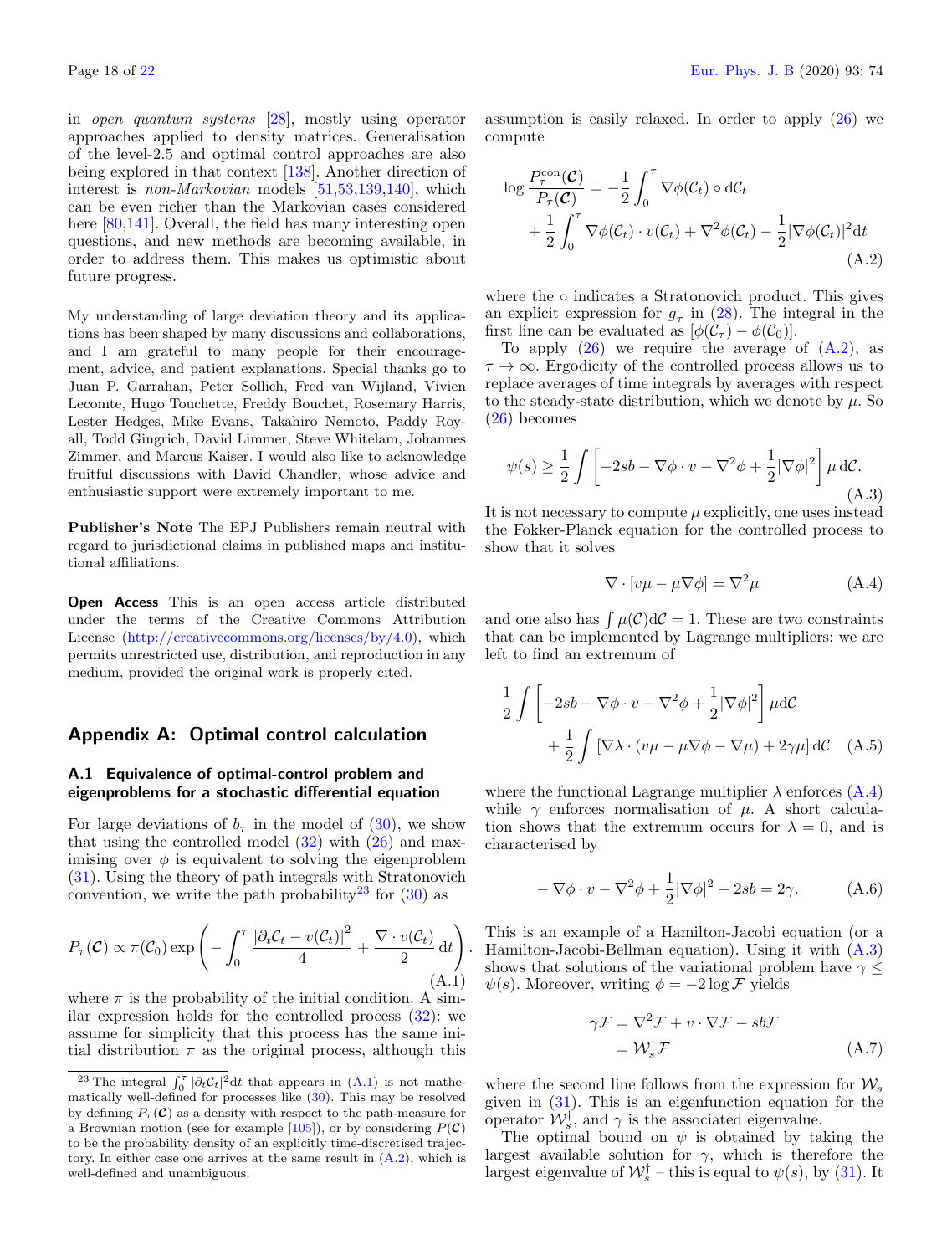follows that  $(A.3)$  is an equality if one takes the (optimal) control potential  $\phi = -2 \log \mathcal{F}$  where  $\mathcal F$  is the relevant eigenfunction of  $\mathcal{W}_s^{\dagger}$ .

## A.2 Example: large deviations of squared displacement in an Ornstein-Uhlenbeck process

To illustrate this general discussion, we analyse the specific case of a one-dimensional Ornstein-Uhlenbeck process, which is

<span id="page-18-1"></span>
$$
dx_t = -\omega x_t dt + \sqrt{2}dW_t
$$
 (A.8)

where  $x_t$  is a real number. The force  $-\omega x$  is the gradient of a potential  $\frac{1}{2}\omega x^2$ . Large deviations for this process  $\frac{1}{2}$  have been discussed previously in several contexts, for example [\[54](#page-20-19)[,142,](#page-21-38)[143\]](#page-21-39). We consider large deviations of  $\overline{b}_{\tau} =$  $\tau^{-1} \int_0^{\tau} x_t^2 dt$  so  $b(x_t) = x_t^2$ . The tilted generator of [\(31\)](#page-6-0) is  $\mathcal{W}_s$ , which acts on probability density functions P as

$$
\mathcal{W}_s P = \nabla \cdot (\omega x P + \nabla P) - sx^2 P. \tag{A.9}
$$

Its largest eigenvalue is the SCGF

<span id="page-18-2"></span>
$$
\psi(s) = (\omega/2) - \sqrt{s + (\omega^2/4)}.
$$
 (A.10)

This result is valid for  $s > -\omega^2/4$ , otherwise the spectrum of  $\mathcal{W}_s$  is not bounded from below, this is linked to the behaviour of the rate function, as we discuss below. The associated eigenfunction is

$$
P_{\text{end}}(x|s) = \sqrt{\frac{\omega - \psi(s)}{2\pi}} \exp\left[-\frac{x^2(\omega - \psi(s))}{2}\right]. \quad \text{(A.11)}
$$

Note that  $\psi(s) \leq (\omega/2)$  so this is a normalised probability density function, for  $\psi(s) = 0$  it reduces to the steadystate distribution of  $(A.8)$ . Using  $(A.10)$  with  $(8)$ , the rate function for  $\bar{b}_{\tau}$  is

<span id="page-18-3"></span>
$$
I(b) = \frac{(b\omega - 1)^2}{4b}.
$$
 (A.12)

For the original OU process one has  $\langle b \rangle = (1/\omega)$ , so  $I(\langle b \rangle) = 0$ , as required. The fact that the SCGF only exists for  $s > -\omega^2/4$  reflects the fact that the rate function grows linearly as  $b \to \infty$ , where it scales as  $I(b) \sim b\omega^2/4$ . Hence its Legendre transform  $\psi(s)$  only exists if s is sufficiently large. The solution of the backward Fokker-Planck equation [\(A.7\)](#page-17-1) for this process is

$$
\mathcal{F}(x|s) = \exp\left(\frac{x^2\psi(s)}{2}\right). \tag{A.13}
$$

From this we infer (using  $\phi = -2 \log \mathcal{F}$ ) that the optimal control potential  $\phi = -\psi(s)x^2$ . For  $s > 0$  then  $\psi(s) < 0$ and the control potential results in an additional confining force that reduces the typical value of  $x_t^2$ .

To verify that these results are consistent with the optimal-control theory, recall that the controlled process in this case is

$$
dx_t = -(\omega x_t + \nabla \phi(x_t))dt + \sqrt{2}dW_t.
$$
 (A.14)

Identifying  $v = -\omega x$  then  $(A.6)$  becomes

$$
\omega x \nabla \phi - \nabla^2 \phi + \frac{1}{2} |\nabla \phi|^2 - 2sx^2 = 2\gamma.
$$
 (A.15)

This equation can be solved by taking  $\gamma = \psi(s)$  [as given in  $(A.10)$  and  $\phi = -\psi(s)x^2$ . This is indeed the optimal control potential  $\phi$  that maximises the bound in  $(A.3)$ , which then becomes an equality.

To understand this result in a more intuitive way, it is useful to restrict to a controlled process with a quadratic control potential  $\phi(x) = \frac{1}{2}ux^2$ , where u is a variational parameter. Then [\(A.2\)](#page-17-5) becomes

$$
\log \frac{P_{\tau}^{\text{con}}(\mathcal{C})}{P_{\tau}(\mathcal{C})} = \frac{u}{4} [x_0^2 - x_{\tau}^2] + \frac{1}{2} \int_0^{\tau} \left[ -\omega u x_t^2 + u - \frac{u^2 x_t^2}{2} \right] dt
$$
\n(A.16)

The controlled process describes motion in a potential  $\frac{1}{2}(\omega+u)x^2$  so  $\langle x_t^2 \rangle_{\text{con}} = 1/(\omega+u)$  and one obtains by [\(24\)](#page-5-4)

<span id="page-18-4"></span>
$$
\lim_{\tau \to \infty} \frac{1}{\tau} \mathcal{D}(P_{\tau}^{\text{con}} || P_{\tau}) = \frac{u^2}{4(\omega + u)}.
$$
\n(A.17)

This quantity measures how different is the controlled process from the original OU process. For  $u = 0$  the two processes coincide and the KL divergence is zero.

Moreover, this controlled process has  $\langle b \rangle_{\text{con}} = 1/(\omega + u)$ so it can be used with [\(27\)](#page-5-6), as long as one takes  $b = \langle b \rangle_{\text{con}}$ , that is  $u = b^{-1} - \omega$ . The result is a bound on the rate function

<span id="page-18-5"></span>
$$
I(b) \leq \frac{b}{4} \left(\omega - b^{-1}\right)^2. \tag{A.18}
$$

Comparison with [\(A.12\)](#page-18-3) shows that this variational result holds as an equality. This occurs because the ansatz of a quadratic control potential is sufficient to capture the optimal control. It follows that the optimally-controlled dynamics for fluctuations with  $\overline{b}_{\tau} = b$  is simply

$$
\mathrm{d}x_t = -(x_t/b)\mathrm{d}t + \sqrt{2}\mathrm{d}W_t. \tag{A.19}
$$

The SCGF can also be obtained by using [\(A.17\)](#page-18-4) with [\(26\)](#page-5-8), or equivalently by using  $(A.18)$  with  $(6)$ .

The conclusion of this analysis for the OU process [\(A.8\)](#page-18-1) is that large deviations of the time-average of  $x_t^2$  occur by trajectories that are representative of a similar (controlled) OU process, in which only the parameter  $\omega$  is modified. This parameter governs the size of the restoring force in  $(A.8)$  and hence the typical value of  $b_{\tau}$ .

## <span id="page-18-0"></span>Appendix B: Glauber-Ising model

This section summarises some results for large deviations of the time-integrated energy in the one-dimensional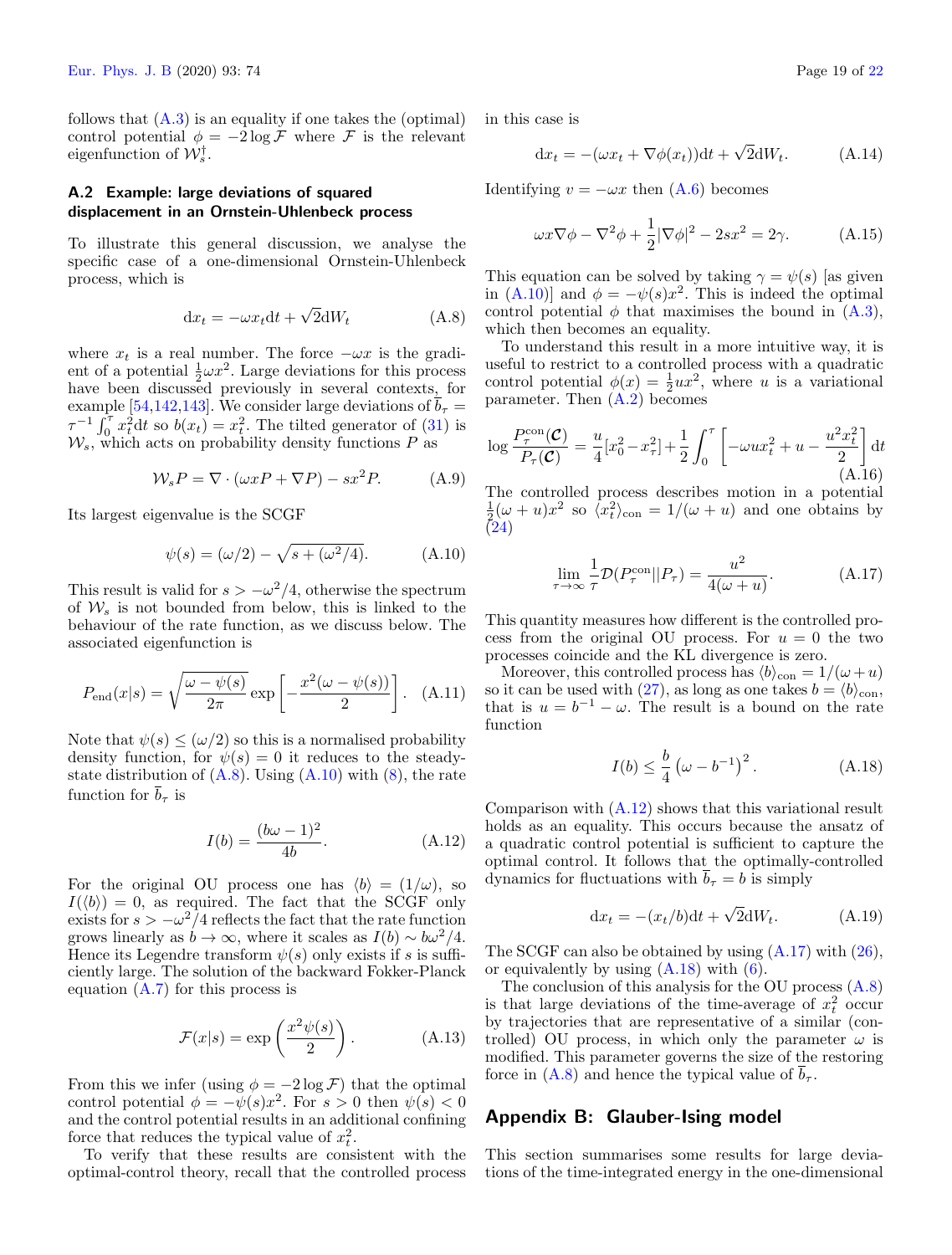Glauber-Ising model. This situation was analysed in [\[30\]](#page-20-0). Here we summarise the results and we also correct two small errors in that analysis. Details of the corrected analysis are given in [\[144\]](#page-21-40).

The Glauber-Ising chain has N spins  $\sigma_i = \pm 1$ . The energy is  $E = -\frac{1}{2} \sum_i \sigma_i \sigma_{i+1}$  with periodic boundaries. Spin *i* flips with rate  $1/(1 + e^{\beta h_i \sigma_i})$  where  $\beta$  is the inverse temperature, and  $h_i = (\sigma_{i-1} + \sigma_{i+1})$  is the local field on site *i*, such that  $h_i \sigma_i$  is the change in energy on flipping spin i. The model can be analysed by writing  $\tau_i =$  $\sigma_i \sigma_{i+1}$  so that  $\tau_i = -1$  if there is a domain wall between spin i and spin  $i + 1$ , and  $\tau_i = +1$  otherwise. Then the energy is  $-\sum_i \tau_i/2$ . The domain walls can be interpreted as particles that evolve according to a reaction-diffusion dynamics. Since the system has periodic boundaries then it is important to note that the number of these domain walls is always even.

In the domain-wall representation, the operator  $\mathcal{W}_s$  can be represented in terms of Pauli matrices. The dependence of the model on temperature is incorporated through a parameter  $\lambda = 2/(1 + e^{2\beta}) \leq 1$ . As stated in [\[73\]](#page-20-35), the operator  $W_s$  can be diagonalised using a Jordan-Wigner transformation. Some details of a similar computation are given in [\[145\]](#page-21-41), where it is emphasised that the Jordan-Wigner transformation requires some care with the periodic boundary conditions. Using that the number of domain walls is always even the relevant operator can be diagonalised in a Fourier basis as

<span id="page-19-28"></span>
$$
\mathcal{W}_s = \frac{1}{2} \sum_q \left[ \Omega_q (\beta_q^{\dagger} \beta_q - \beta_q \beta_q^{\dagger}) - 1 \right]
$$
 (B.1)

where the sum runs over wavevectors  $q$  in the first Brillouin zone (see below),  $\beta_q$  and  $\beta_q^{\dagger}$  are fermionic creation and annihilation operators, and

$$
\Omega_q = \sqrt{(1 - \cos q + s - \lambda)^2 + \lambda(2 - \lambda)\sin^2 q}.
$$
 (B.2)

Compared with [\[30\]](#page-20-0), we have corrected a factor of two in [\(B.1\)](#page-19-28). In addition, careful treatment of the interplay between periodic boundaries and the Jordan-Wigner transformation requires that the wavevectors  $q$  in  $(B.1)$ are  $q = (2m + 1)\pi/N$  with  $m = 0, 1, 2, ..., L - 1$  so that  $qN/\pi$  is an odd integer [\[145\]](#page-21-41), contrary to [\[30\]](#page-20-0). Deriving this result uses explicitly that the number of domain walls is even. The largest eigenvalue of  $\mathcal{W}_s$  is then

$$
\psi_N(s) = \frac{1}{2} \sum_q (\Omega_q - 1).
$$
 (B.3)

The corresponding eigenvector  $|0\rangle$  obeys  $\beta_q^{\dagger} |0\rangle = 0$  for all q. For  $s = 0$  it can be checked that  $\Omega_q = [1 + (1 - \lambda)\cos q]$ so  $\psi(0) = 0$ , as required.

The function  $\psi_N(s)$  is analytic and convex in s, as it must be because the model is in the class of Section  $2.2$ . Taking the large- $N$  limit, the free energy per site of  $(42)$  is

$$
\mathcal{G}(s) = \frac{1}{2} \int_{-\pi}^{\pi} (\Omega_q - 1) \frac{\mathrm{d}q}{2\pi}.
$$
 (B.4)

This function has a singularity in its second derivative at the phase transition point  $s = \lambda$ , at which  $\Omega_q \to 0$  for small-q. This is a dynamical phase transition model and the system is ferromagnetic for  $s > \lambda$ .

## <span id="page-19-21"></span>References

- <span id="page-19-0"></span>1. S.R. de Groot, P. Mazur, Non-equilibrium thermodynamics (Dover Publications, New York, 1984)
- <span id="page-19-10"></span>2. L. Bertini, A. De Sole, D. Gabrielli, G. Jona-Lasinio, C. Landim, Rev. Mod. Phys. 87, 593 (2015)
- <span id="page-19-1"></span>3. U. Seifert, Rep. Prog. Phys. 75, 126001 (2012)
- <span id="page-19-2"></span>4. A. Cavagna, Phys. Rep. 476, 51 (2009)
- <span id="page-19-3"></span>5. S. Auer, D. Frenkel, Nature 409, 1020 (2001)
- <span id="page-19-4"></span>6. S. Whitelam, R.L. Jack, Ann. Rev. Phys. Chem. 66, 143 (2015)
- <span id="page-19-5"></span>7. D. Ruelle, Phys. Today 57(5), 48 (2004)
- <span id="page-19-24"></span>8. G. Gallavotti, E.G.D. Cohen, J. Stat. Phys. 80, 931 (1995)
- <span id="page-19-6"></span>9. P. Gaspard, J.R. Dorfman, Phys. Rev. E 52, 3525 (1995)
- <span id="page-19-7"></span>10. F. den Hollander, Large deviations (American Mathematical Society, Providence, RI, 2000)
- <span id="page-19-8"></span>11. G.L. Eyink, Phys. Rev. E 54, 3419 (1996)
- <span id="page-19-22"></span>12. J. L. Lebowitz, H. Spohn, J. Stat. Phys. 95, 333 (1999)
- <span id="page-19-11"></span>13. B. Derrida, J.L. Lebowitz, Phys. Rev. Lett. 80, 209 (1998)
- <span id="page-19-25"></span>14. L. Bertini, A. De Sole, D. Gabrielli, G. Jona-Lasinio, C. Landim, J. Stat. Phys. 107, 635 (2002)
- 15. T. Bodineau, B. Derrida, Phys. Rev. Lett. 92, 180601 (2004)
- <span id="page-19-9"></span>16. B. Derrida, J. Stat. Mech. 2007, P07023 (2007)
- <span id="page-19-12"></span>17. J.P. Garrahan, R.L. Jack, V. Lecomte, E. Pitard, K. van Duijvendijk, F. van Wijland, Phys. Rev. Lett. 98, 195702 (2007)
- <span id="page-19-23"></span>18. L.O. Hedges, R.L. Jack, J.P. Garrahan, D. Chandler, Science 323, 1309 (2009)
- <span id="page-19-27"></span>19. T. Speck, D. Chandler, J. Chem. Phys. 136, 184509 (2012)
- <span id="page-19-26"></span>20. T. Speck, A. Malins, C.P. Royall, Phys. Rev. Lett. 109, 195703 (2012)
- <span id="page-19-13"></span>21. R. Pinchaipat, M. Campo, F. Turci, J.E. Hallett, T. Speck, C.P. Royall, Phys. Rev. Lett. 119, 028004 (2017)
- <span id="page-19-14"></span>22. P.I. Hurtado, P.L. Garrido, Phys. Rev. Lett. 102, 250601 (2009)
- 23. V. Lecomte, A. Imparato, F. van Wijland, Prog. Theor. Phys. Suppl. 184, 276 (2010)
- <span id="page-19-15"></span>24. U. Ray, D.T. Limmer, Phys. Rev. B 100, 241409 (2019)
- <span id="page-19-16"></span>25. J.K. Weber, R.L. Jack, C.R. Schwantes, V.S. Pande, Biophys. J. 107, 974 ( 2014)
- <span id="page-19-17"></span>26. A.S.J.S. Mey, P.L. Geissler, J.P. Garrahan, Phys. Rev. E 89, 032109 (2014)
- <span id="page-19-18"></span>27. F. Ragone, J. Wouters, F. Bouchet, Proc. Natl. Acad. Sci. USA 115, 24 (2018)
- <span id="page-19-19"></span>28. J.P. Garrahan, I. Lesanovsky, Phys. Rev. Lett. 104, 160601 (2010)
- <span id="page-19-20"></span>29. H. Touchette, Phys. Rep. 478, 1 (2009)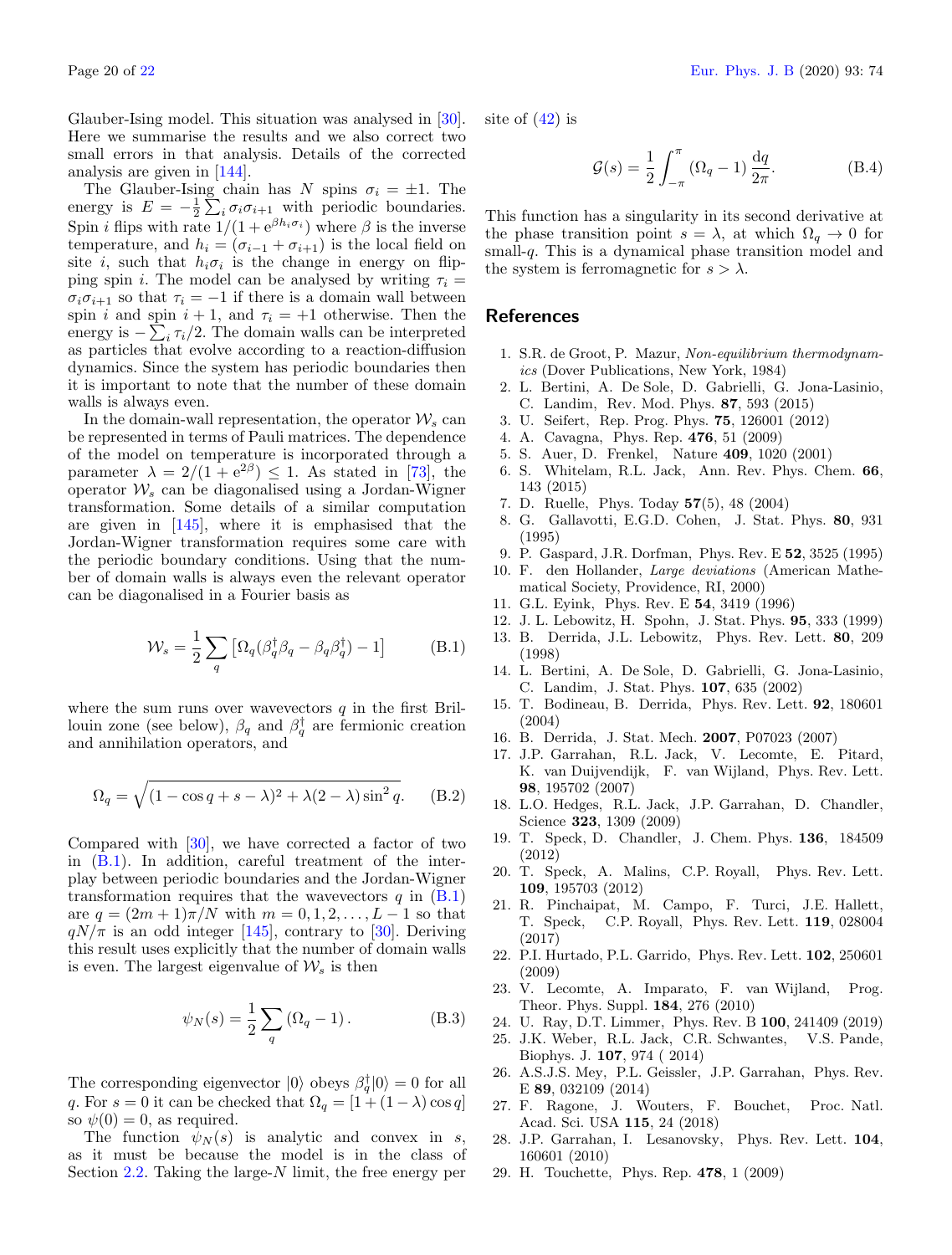- <span id="page-20-0"></span>30. R.L. Jack, P. Sollich, Prog. Theor. Phys. Suppl. 184, 304 (2010)
- <span id="page-20-1"></span>31. E.S. Loscar, A.S. J.S. Mey, J.P. Garrahan, J. Stat. Mech. 2011, P12011 (2011)
- <span id="page-20-2"></span>32. R.L. Jack, L.O. Hedges, J.P. Garrahan, D. Chandler, Phys. Rev. Lett. 107, 275702 (2011)
- <span id="page-20-3"></span>33. T.R. Gingrich, J.M. Horowitz, N. Perunov, J.L. England, Phys. Rev. Lett. 116, 120601 (2016)
- <span id="page-20-4"></span>34. M.D. Donsker, S.R.S. Varadhan, Comm. Pure Appl. Math 28, 1 (1975)
- 35. M.D. Donsker, S.R.S. Varadhan, Comm. Pure Appl. Math 28, 279 (1975)
- 36. M.D. Donsker, S.R.S. Varadhan, Comm. Pure Appl. Math 29, 389 (1976)
- <span id="page-20-5"></span>37. M.D. Donsker, S.R.S. Varadhan, Comm. Pure Appl. Math 36, 183 (1983)
- <span id="page-20-6"></span>38. P. Dupuis, R.S. Ellis, A weak convergence Approach to the Theory of Large Deviations (Wiley, Hoboken, New Jersey, 1997)
- <span id="page-20-7"></span>39. L.-H. Gwa, H. Spohn, Phys. Rev. Lett. 68, 725 (1992)
- <span id="page-20-8"></span>40. P. Gaspard, Chaos, Scattering and Statistical Mechanics (Cambridge University Press, Cambridge, 1998)
- <span id="page-20-9"></span>41. J.P. Eckmann, D. Ruelle, Rev. Mod. Phys. 57, 617 (1985)
- <span id="page-20-10"></span>42. D. Ruelle, Thermodynamic Formalism: The Mathematical Structure of Equilibrium Statistical Mechanics , 2nd edn., (Cambridge University Press, Cambridge, 2004)
- <span id="page-20-11"></span>43. C. Kipnis, C. Landim, Scaling Limits of Interacting Particle System (Springer, Berlin/Heidelberg, 1999)
- <span id="page-20-12"></span>44. R.S. Ellis, Entropy, large deviations and statistical mechanics (Springer, New York, 1985)
- <span id="page-20-13"></span>45. A.C.D. van Enter, R. Fernandez, A.D. Sokal, J. Stat. Phys. 72, 879 (1993)
- <span id="page-20-14"></span>46. V. Lecomte, C. Appert-Rolland, F. van Wijland, J. Stat. Phys. 127, 51 (2007)
- <span id="page-20-15"></span>47. R. Chétrite, H. Touchette, Ann. Henri Poincaré 16, 2005 (2015)
- <span id="page-20-16"></span>48. R. Chétrite, H. Touchette, J. Stat. Mech. 2015, P12001 (2015)
- <span id="page-20-21"></span>49. J.P. Garrahan, R.L. Jack, V. Lecomte, E. Pitard, K. van Duijvendijk, F. van Wijland, J. Phys. A 42, 075007 (2009)
- <span id="page-20-17"></span>50. R.S. Ellis, Scand. Actuarial J. 1995, 97 (1995)
- <span id="page-20-18"></span>51. R.J. Harris, H. Touchette, J. Phys. A 42, 342001 (2009)
- 52. P.L. Krapivsky, K. Mallick, T. Sadhu, Phys. Rev. Lett. 113, 078101 (2014)
- <span id="page-20-59"></span>53. R.J. Harris, J. Stat. Mech. 2015, P07021 (2015)
- <span id="page-20-19"></span>54. D. Nickelsen, H. Touchette, Phys. Rev. Lett. 121, 090602 (2018)
- <span id="page-20-20"></span>55. A. Dechant, E. Lutz, D.A. Kessler, E. Barkai, Phys. Rev. Lett. 107, 240603 (2011)
- <span id="page-20-22"></span>56. R. Chetrite, H. Touchette, Phys. Rev. Lett. 111, 120601 (2013)
- <span id="page-20-23"></span>57. T. Bodineau, B. Derrida, V. Lecomte, F. van Wijland, J. Stat. Phys. 133, 1013 (2008)
- <span id="page-20-24"></span>58. Y.S. Elmatad, R.L. Jack, D. Chandler, J.P. Garrahan, Proc. Natl. Acad. Sci. USA 107, 12793 (2010)
- <span id="page-20-25"></span>59. M.C. Bañuls, J.P. Garrahan, Phys. Rev. Lett. 123, 200601 (2019)
- <span id="page-20-26"></span>60. D.P. Bertsekas, in Dynamic programming and optimal control, 3rd edn. (Athena Scientific, New Delhi, India, 2005), Vol. 1
- <span id="page-20-27"></span>61. W.H. Fleming, in Recent Mathematical Methods in Dynamic Programming, edited by I.C. Dolcetta, W.H. Fleming, T. Zolezzi (Springer Berlin Heidelberg, Berlin, Heidelberg, 1985) pp. 52–66
- <span id="page-20-28"></span>62. R.L. Jack, P. Sollich, Eur. Phys. J.: Special Topics 224, 2351 (2015)
- <span id="page-20-29"></span>63. C. Maes, K. Netocny, Europhys. Lett. 82, 30003 (2008)
- 64. A. Simha, R.M.L. Evans, A. Baule, Phys. Rev. E 77, 031117 (2008)
- <span id="page-20-30"></span>65. D. Simon, J. Stat. Mech. 2009, P07017 (2009)
- <span id="page-20-31"></span>66. H. Falk, Am. J. Phys. 38, 858 (1970)
- <span id="page-20-32"></span>67. T. Nemoto, S.-i. Sasa, Phys. Rev. E 84, 061113 (2011)
- <span id="page-20-33"></span>68. T. Nemoto, F. Bouchet, R.L. Jack, V. Lecomte, Phys. Rev. E 93, 062123 (2016)
- <span id="page-20-45"></span>69. T. Nemoto, R.L. Jack, V. Lecomte, Phys. Rev. Lett. 118, 115702 (2017)
- 70. U. Ray, G.K.-L. Chan, D.T. Limmer, Phys. Rev. Lett. 120, 210602 (2018)
- <span id="page-20-58"></span>71. T. Brewer, S.R. Clark, R. Bradford, R.L. Jack, J. Stat. Mech. 2018, 053204 (2018)
- <span id="page-20-34"></span>72. T. Nemoto, E. Fodor, M.E. Cates, R.L. Jack, J. Tailleur, Phys. Rev. E 99, 022605 (2019)
- <span id="page-20-35"></span>73. R.L. Jack, I.R. Thompson, P. Sollich, Phys. Rev. Lett. 114, 060601 (2015)
- <span id="page-20-36"></span>74. R.J. Harris, A. Rákos, G.M. Schütz, J. Stat. Mech. 2005, P08003 (2005)
- <span id="page-20-37"></span>75. T. Bodineau, B. Derrida, Phys. Rev. E 72, 066110 (2005)
- <span id="page-20-38"></span>76. R.S. MacKay, Nonlinearity 21, T273 (2008)
- <span id="page-20-39"></span>77. G. Bunin, Y. Kafri, D. Podolsky, J. Stat. Mech. 2012, L10001 (2012)
- 78. S. Vaikuntanathan, T.R. Gingrich, P.L. Geissler, Phys. Rev. E 89, 062108 (2014)
- 79. P.T. Nyawo, H. Touchette, EPL 116, 50009 (2016)
- <span id="page-20-40"></span>80. R.L. Jack, Phys. Rev. E 100, 012140 (2019)
- <span id="page-20-41"></span>81. M. Merolle, J.P. Garrahan, D. Chandler, Proc. Natl. Acad. Sci. USA 102, 10837 (2005)
- <span id="page-20-42"></span>82. R.L. Jack, J.P. Garrahan, D. Chandler, J. Chem. Phys. 125, 184509 (2006)
- <span id="page-20-43"></span>83. C. Maes, J. Stat. Phys. 95, 367 (1999)
- <span id="page-20-44"></span>84. S. Sachdev, Quantum Phase Transitions (Cambridge University Press, Cambridge, 2000)
- <span id="page-20-46"></span>85. R.L. Jack, T. Nemoto, V. Lecomte, J. Stat. Mech. [in press] (2020), [arXiv:1912.02465](https://arxiv.org/abs/1912.02465)
- <span id="page-20-47"></span>86. C. Borgs, R. Kotecky, J. Stat. Phys. 61, 79 (1990)
- <span id="page-20-48"></span>87. V. Privman, M.E. Fisher, J. Stat. Phys. 33, 385 (1983)
- <span id="page-20-49"></span>88. L. Berthier, G. Biroli, Rev. Mod. Phys. 83, 587 (2011)
- <span id="page-20-50"></span>89. D. Chandler, J.P. Garrahan, Ann. Rev. Phys. Chem. 61, 191 (2010)
- <span id="page-20-51"></span>90. E. Pitard, V. Lecomte, F. van Wijland, Europhys. Lett. 96, 56002 (2011)
- <span id="page-20-53"></span>91. C.J. Fullerton, R.L. Jack, J. Chem. Phys. 138, 224506 (2013)
- <span id="page-20-52"></span>92. F. Turci, C.P. Royall, T. Speck, Phys. Rev. X 7, 031028 (2017)
- <span id="page-20-54"></span>93. B. Abou, R. Colin, V. Lecomte, E. Pitard, F. van Wijland, J. Chem. Phys. 148, 164502 (2018)
- <span id="page-20-55"></span>94. R.L. Jack, J.P. Garrahan, Phys. Rev. E 81, 011111 (2010)
- <span id="page-20-56"></span>95. G.H. Fredrickson, H.C. Andersen, Phys. Rev. Lett. 53, 1244 (1984)
- <span id="page-20-57"></span>96. T. Bodineau, C. Toninelli, Commun. Math. Phys. 311, 357 (2012)